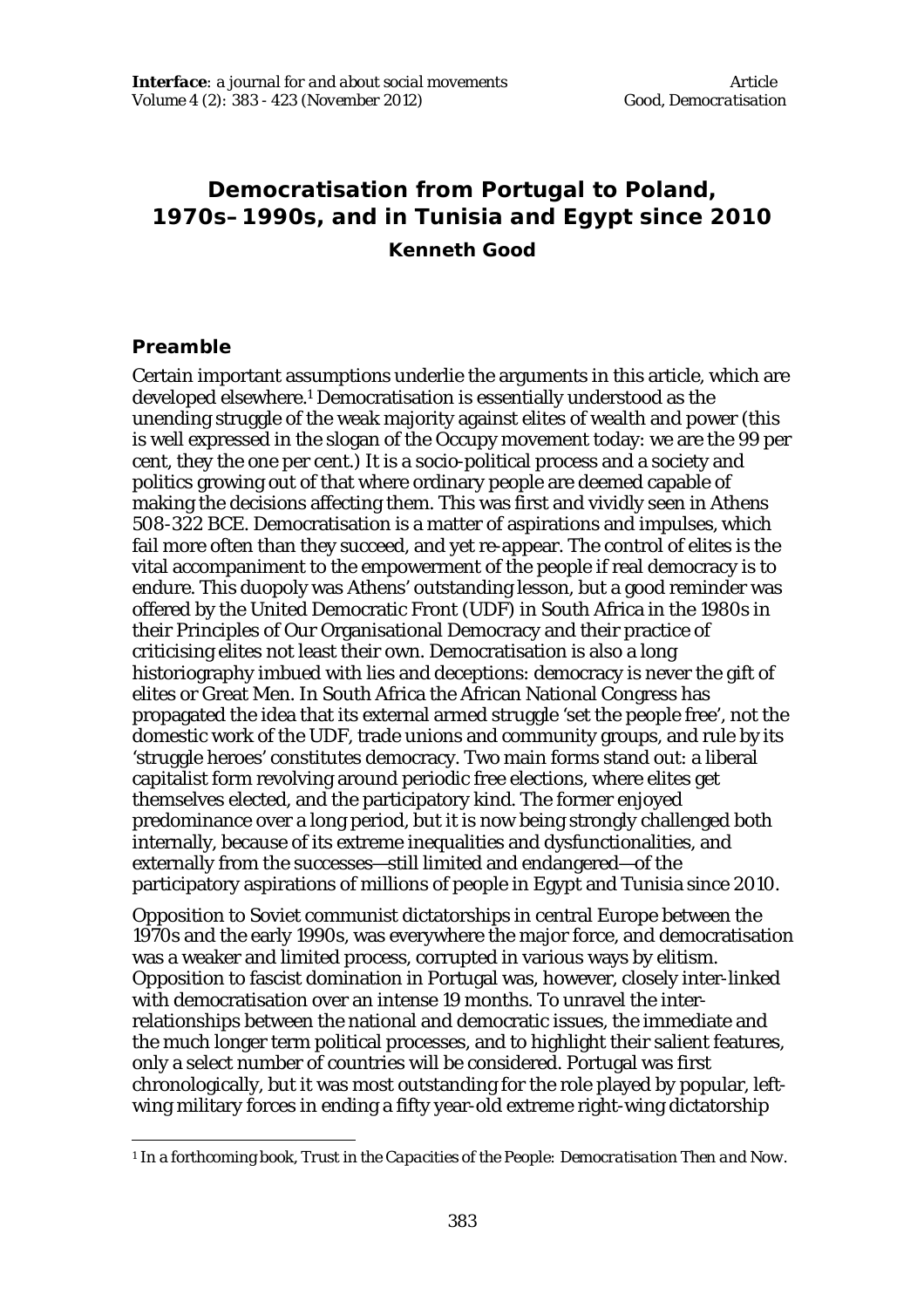which had enjoyed American support, and for the linkage perceived by the soldiers and people between decolonisation in Africa and democratisation at home. The mobilisation of a large popular movement based on work-places and neighbourhoods began immediately with the bloodless coup of 25 April 1974, and unleashed the energies of ordinary people. This unique revolutionary movement ended nineteen months later with the establishment of a constitutionally-based centrist government in Lisbon, backed by the then West Germany, with the aim, attractive to many out of work Portuguese, of European integration. Poland was notable for its long opposition to communism, and even more for the large size--literally millions of people--and determination of its organised working class in what became a moderate, 'self-limiting' democratisation. Suppressed by martial law in 1981, Solidarity redeveloped to total some 10 million members in 1989, and became for a time, in association with a strong intelligentsia, Europe's largest liberal social movement.

Anti-communism and freedom saw one of its most visible but restricted successes in the collapse of the German Democratic Republic (GDR) at the end of 1989, accompanied by the immediate absorption of the GDR into the much larger, richer and conservative Federal Republic, with the crucial backing of Herman Kohl in Bonn and the non-interventionist stance of Mikhail Gorbachev in Moscow. This instant transition had rather less to do with democracy than a quest for stability and prosperity and the re-integration of the German people in a functioning liberal polity. Late opposition to Soviet dictatorship in Czechoslovakia, produced another 'velvet', non-radical reformist process, though the country had once possessed the strongest and most effective communist party in Central Europe (the KSC). It contested free elections in 1946 and obtained 38 per cent of the vote and 114 out of 300 seats in the National Assembly. Together with its social democratic allies, it held a narrow majority. But the assertion of Soviet power in 1948 followed by four decades of rigid dictatorship, opened the way for another liberal reformist process (Sassoon 1997: 101, Lodge 2001). Demonstrations were not used for mass mobilisation, but for levering concessions from the state. Stress was placed on abstract ethical values by leading intellectuals like Vaclev Havel (and Adam Michnik in Poland) as the bases for a new civil society and ultimately, they hoped, for an active popular democracy. Freedom and liberal democracy ostensibly triumphed, but it was in fact a simulacrum of Thatcherite Britain where power lay not with an active citizenry but with new nationalist elites who understood freedom as unchecked personal enrichment. Across much of central Europe, according to Michnik, "the worst thing about Communism [wa]s what came after"2, the abandonment of shared communitarian values and the elevation of unrestrained, nihilistic elitism.

 $\overline{a}$ <sup>2</sup> Cited by Judt (2010: 139 and 146). Judt adds that President Vaclav Klaus of the Czech Republic typified the new elites' rush to make money.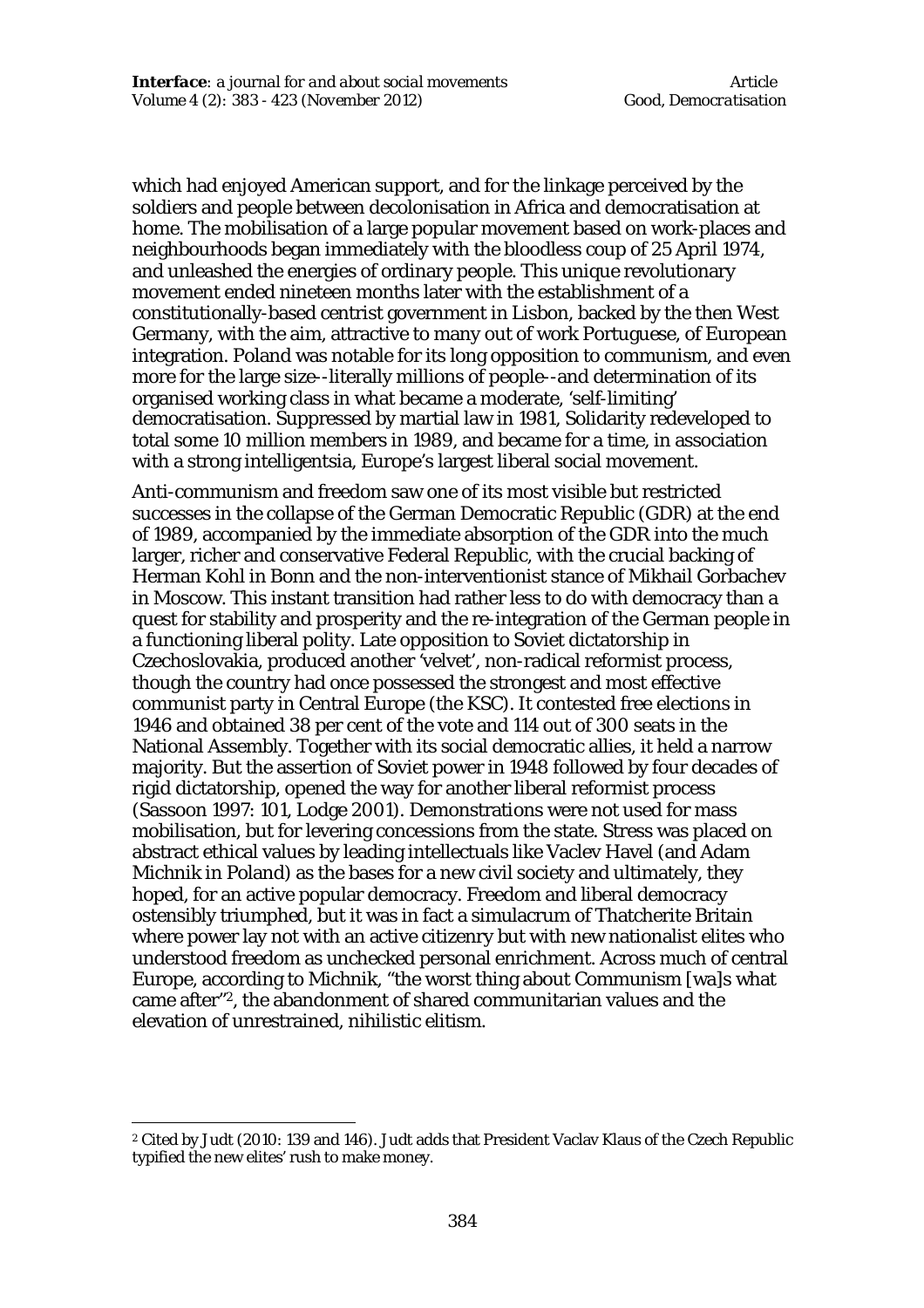## **The Carnation Revolution**

On 25 April 1974, the Armed Forces Movement (MFA) rose in revolt against the dictatorship in Lisbon—the militarist regime of Antonio Salazar 1926 to 1932 and of Marcello Caetano subsequently; the world's most enduring fascist system. The coup caused the collapse of the regime, and it took the United States and major European states like West Germany by 'complete surprise.' In a matter of hours the streets filled with multitudes of people celebrating euphorically the overthrow, and showering the soldiers with red carnations. Having failed to follow the planned decolonisation policies of France and Britain that began a quarter-century earlier, small and under-resourced Portugal, with a population of less than ten million, faced a deep impasse attempting to sustain military forces in Africa of over 150,000. By the mid-1970s that war had lasted some 13 years and was consuming up to 50 per cent of the national budget. The physical burdens had fallen most heavily on the soldiers. 'Nearly every young man' was drafted for service in Africa. Many junior officers had served several tours of duty and, according to Hammond, were exhausted (Maxwell 2009: 144, Hammond 1988: 63 and 65). Many of them had concluded too that the war was unjust and unwinnable. Some of those who acted on 25 April had also acquired from their fighting experience a respect for the abilities of men like Amilcar Cabral in Guinea-Bissau, assassinated by the secret police, the PIDE, in 1973.<sup>3</sup> Hammond states that 'Guinea became an early centre for the MFA'. As officers were rotated home they regularly swelled the ranks of the new movement (Hammond 1988: 66). For Houser (1973: 3), no other African leader had a clearer understanding of the socio-political dynamics than he had: he had founded the African Party for the Independence of Guinea and Cape Verde (PAIGC) in 1956, and had begun by organising in rural areas through the provision of schools and health centres. Armed struggle was not initiated until 1963, and a decade later the PAIGC was poised for victory. For Hodges (2001: 9), it was 'the success of the liberation movements in Mozambique and Guinea-Bissau', in particular, that led to the downfall of the Salazarist-Caetano regime, and to independence for the colonies. In taking power the MFA committed itself to the restoration of civil and political liberties, to the democratic election of a constituent assembly within a year, to achieving a 'political, not military solution' in the colonies, and to an economic policy 'in the service of the Portuguese people, especially of the heretofore least privileged sectors of the population.' (quoted in Maxwell 2009: 15). Portugal recognised the independence of Guinea-Bissau in September 1974 (Hammond 1998: 92).

Democratisation and decolonisation in Portugal, 1974-1975, was a far more popular, revolutionary and conjoined process than democratisation in Central

 $\overline{a}$ <sup>3</sup> His strategy was based on restraint and careful preparation; he stressed that 'our people are our mountains', that their fight was strictly against the authoritarian state, and that liberation would ultimately be accomplished with the assistance of Portuguese workers and peasants (Cabral 1969: 123-25). He was not the only nationalist leader assassinated, and PIDE's brutality was earlier displayed during a dock strike in Bissau in the 1950s when 50 workers were killed. (Hammond 1988: 49).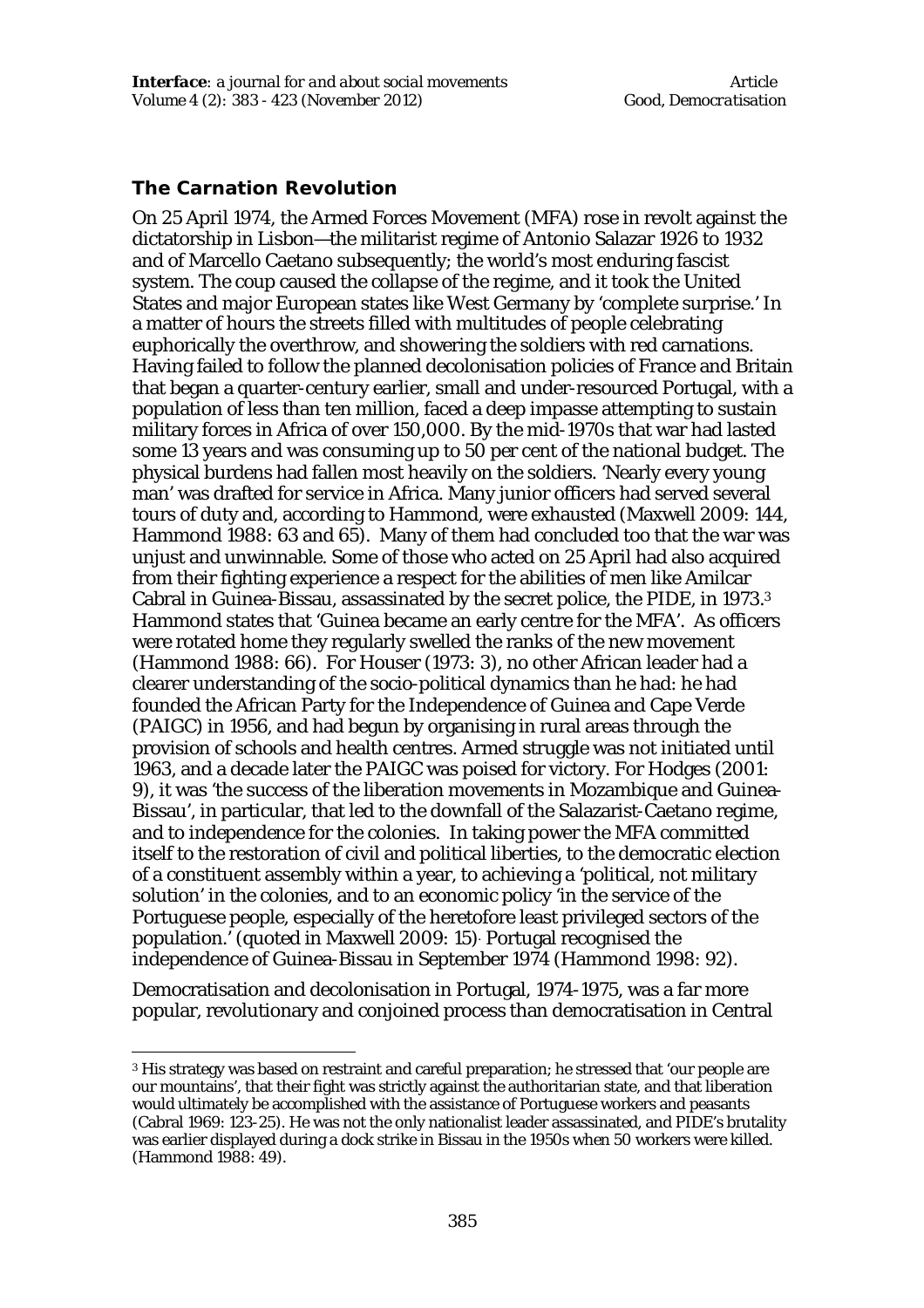Europe fifteen years later. This came from the aims and experiences of the MFA, and from the pressures and energies emanating directly from a newly-freed people. Students, soldiers, landless workers, and the homeless in the cities forced the pace of change, in a sometimes chaotic movement, ahead for instance of the moderate tactics urged by the Portuguese Communist Party (PCP) regarding land seizures and wage-restraint by urban workers. It was a movement, says Maxwell, 'born of struggle and conscious choices at critical moments' by men and women 'of all classes', regions and educational levels, and it was the combination of 'people power in the urban neighbourhoods and peasant power in the countryside' that constituted much of the country's democratic exceptionality.

But it was also consistent and responsible to the people to a large degree. After the establishment of a 'Council of the Revolution' as the supreme transitional authority of the state, on 11-12 March 1975, 'joined by an assembly of 240 representative of the three armed services', a number of critical measures followed, including the nationalisation of the banks and insurance companies, placing a major section of Portuguese industry and the media in public hands. At the same time, the original commitment of the MFA to the holding of elections for a Constituent Assembly within one year of the April coup was reaffirmed and successfully achieved. In the upshot the country placed itself among 'the most radical of European states' (Maxwell 2009: 147 and 151-53.)

Manifesting the country's distinctiveness in the context of the Cold War was the PCP, in 1974-75 the country's best organised party. Founded in 1921 and led by Alvaro Cunhal since 1943 (he had spent 13 years in prison in Portugal and 14 years in exile in Eastern Europe and the Soviet Union), the PCP was an orthodox Leninist, cadre party, aligned with Moscow. But it also possessed diverse trade union support. According to Maxwell, it had a firm base in the grain-producing Alentejo, a region of large landed estates south of the Tagus River, with 'strongly implanted' support among the anti-clerical, landless rural labourers. Since 1970, they were also 'strongly entrenched in the metallurgical unions, and increasingly influential among lower-middle class white-collar workers, especially the bank workers' unions in Lisbon and Oporto (Maxwell 2009: 149). When the first civilian provisional government was named in May 1974, Cunhal was accorded the labour portfolio, because of the PCP's linkages to the trade union movement and its perceived moderating role therein (Hammond 1988: 77).

The Socialist Party (PSP) was then a much younger and weaker organisation, founded only a year earlier in West Germany, and led by Mario Soares, a Lisbon- based lawyer. But its potentialities were already present in Soares' friendship with Willy Brandt, a notable figure in Germany's Social Democratic Party and governing circles. While it had only 'a minimal organisational base in Portugal', it was affiliated with the Socialist International, providing institutional and other linkages to the then ruling social democratic parties in Germany, Sweden and Britain (Maxwell 2009: 149).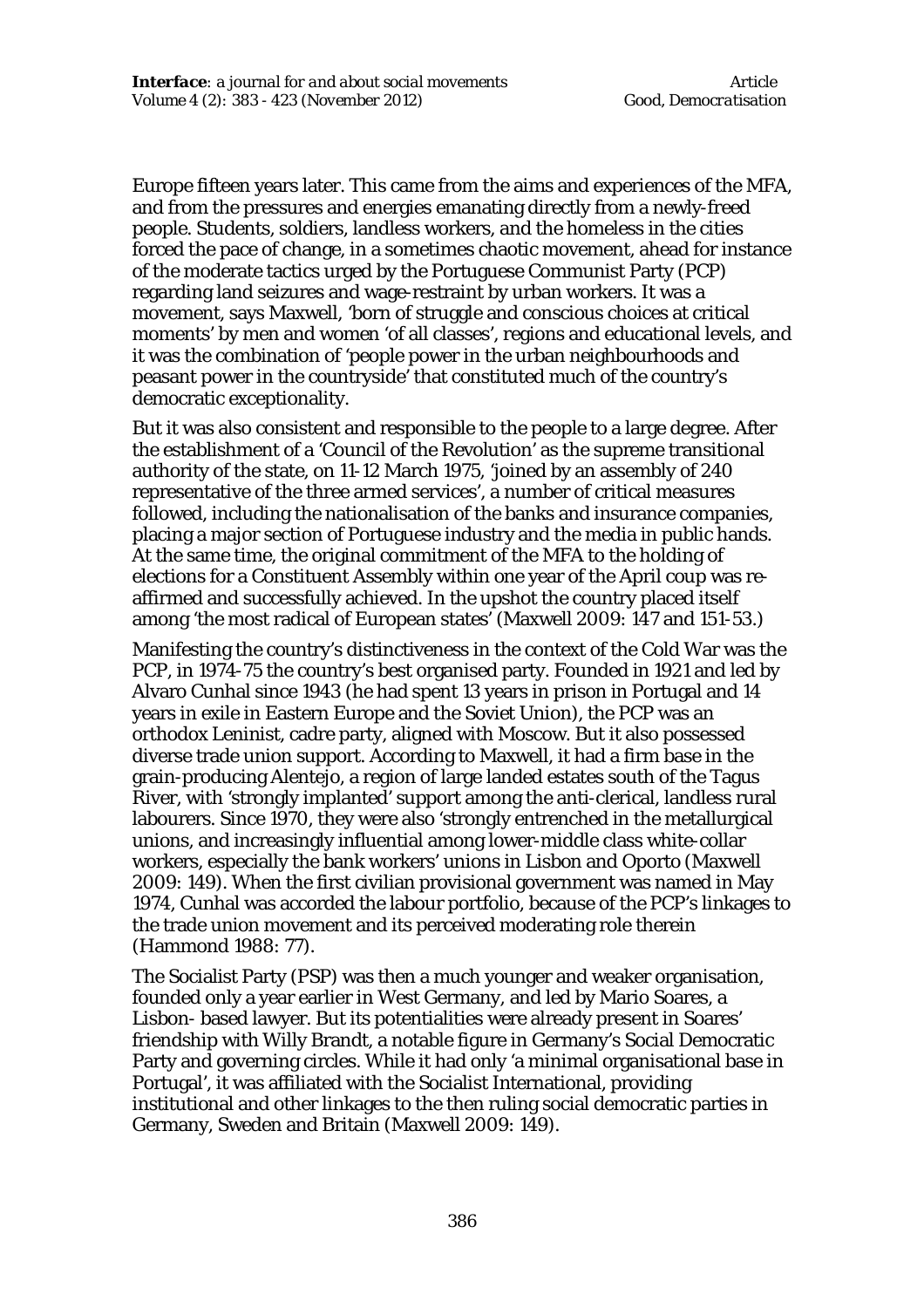According the PCP a direct role in government, with significant political responsibilities, was a radical move in relation to the major Western powers. It was the first time that communists were represented in a Western European government since the beginning of the Cold War. Portugal had significance beyond its small size. It was a foundation member of NATO, and the country's airbase in the Azores provided an important military resource for the projection of United States' power into Africa and beyond. NATO and the United States reacted with horror. In classic Cold War thinking, Secretary of State Henry Kissinger is said to have believed that 'Portugal was as good as lost to a communist power grab', and he 'made his misgivings abundantly clear' to visiting President Costa Gomes and Foreign Minister Soares in Washington in mid-October 1974. But while the US toyed with the idea of a direct 'Latin American solution', to the supposed problem, Western Europe 'took the more practical approach' of infusing preferred parties with foreign cash, 'thr[owing] clandestine support behind the political parties of the centre in Portugal', in a partial return to the assistance offered under Marshall Plan auspices to noncommunist parties in Italy and France around 1946. Soares and the PSP were the recipients of 'substantial subsidies from West Germany via the SPD and that party's foundation, the Friedrich Ebert Stiftung' (Maxwell 2009: 153 – 57). The Soviet Union's role, on the other hand, was uncertain and inconsistent with Kissinger's presumption of a power grab. Although it had 'invested heavily' in the PCP, it was divided on assisting the party during "the hot summer" of 1974- 75. Portuguese communists, for their part, were obsessed by the fate of Salvador Allende, the elected and overthrown president in Chile just four years earlier, and the PCP had entered government with some reluctance, on the initiative of the then transitional president, the right-wing General Antonio Spinola.<sup>4</sup>

# **The Excitement of Revolution**

The popular euphoria which had greeted the coup was maintained at an extremely high level over the subsequent year, as the revolutionary democratisation was extended into workplaces, neighbourhoods and rural areas. Workers responded enthusiastically to new political freedoms by demanding pay rises and major changes in their work processes. The authoritarianism of the Fascist state had been reinforced in harsh factory discipline, and workers 'immediately demanded that it be ended' and 'took over the fascist trade unions' (Hammond 1998: 77, 81). People spontaneously organised in urban neighbourhoods, setting up 'commissions' to assess and address housing needs. Not only the poor and the working class, but also 'moderately well off people', suffered over-crowded, unrepaired and absolute shortages of housing in the 1960s and 70s. Shantytown residents formed their own commissions. The Quinta das Fonsecas, near the University City in

<sup>1</sup> <sup>4</sup> President Spinola aimed to bring the bring the PCP into the cabinet as Minister for Labour, and name Cunhal as minister without portfolio, to promote restraint (Maxwell 2009: 152-153 and 158).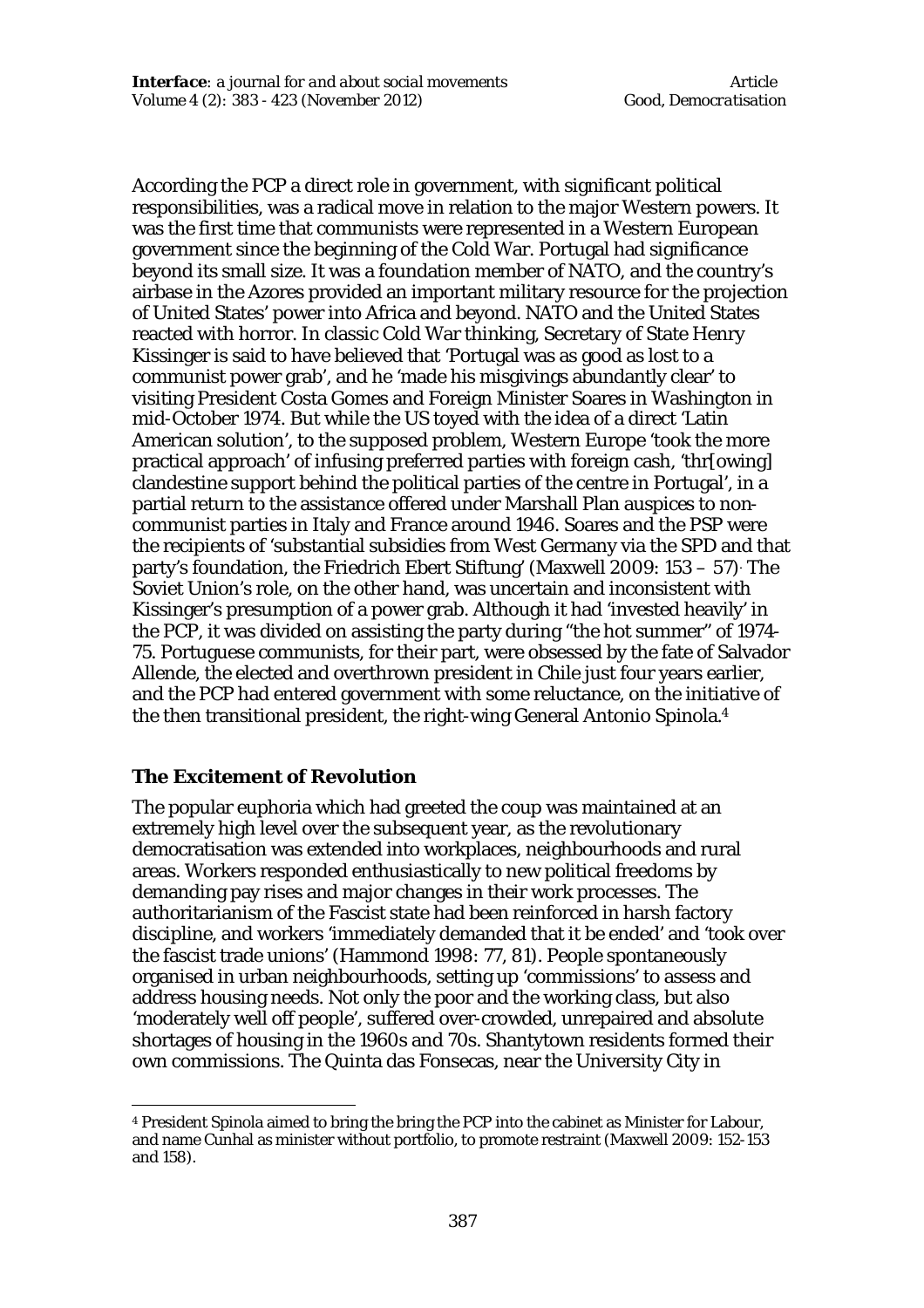northern Lisbon, represented some 250 families. They held an assembly on 11 May 1974 to demand electricity, water and decent housing, and the entire meeting marched on the president's palace some eight kilometres away to deliver their demands. Other shantytown commissions were organised through the following spring and summer (Hammond 1998: 84-5). Shack dwellers acted similarly in South Africa later.

According to Hammond, the first year of the Portuguese revolution was a very exciting time for workers and people generally. They were 'constantly discovering new resources within themselves' and new powers over the employers and landlords who had dominated them. Many workers became active, even those who were not elected to commissions. The latter were said to be busy all day, every day, constantly confronting new problems. As one person explained it: "In a short time we lived centuries and centuries full of everything; people's lives changed completely. We would be at the factory, then the workers' commission, then the general assembly of all the workers. At night we would go to the popular assembly of all the workers' and neighbourhood commissions of the area. It was a time of tremendous excitement."

Popular mobilisation occurred too in schools and barracks, with similar effervescence and openness (Hammond 1998: 104-5).

Organising rural areas was difficult. In Alentejo, the farm-workers' tradition of struggle in association with the PCP offered a basis for rapid mobilisation, but in northern villages, where the peasantry had no such supports, the response was slow. In the summer of 1975 the Communist Student Union launched a campaign to "bring April 25 to the north". Students conducted brief literacy and health classes in villages, but could claim little success from their intervention (Hammond 1998: 87, 90). 5

The close association between the MFA and the popular movement developed over time through their firm support for colonial independence and full, meaningful freedom at home. When General Spinola began to speak publicly of the dangers of domestic chaos and appealed to the country's silent majority to demonstrate in Lisbon on 28 September, left-wing parties and workers' commissions called on their members to mobilise against a threat from the right, the MFA acted and forced Spinola out of office. Though still without formal power, the MFA was 'clearly in charge', and its successful defence against a conservative coup attempt, 'enhanced its popularity'.<sup>6</sup> The organisational strengths of the PCP offered no threat to the MFA and the popular movement. The Party had repeatedly demonstrated its full support for the MFA, while from the other side, 'the entire far left had rejected the PCP's centralist model of

 $\overline{a}$ <sup>5</sup> So-called 'dynamising cultural teams' sent out by the military to areas where the Catholic Church was strong, 'irreversibly alienated devout peasants', according to Maxwell (2009: 156).

<sup>6</sup> Soldiers and civilians had jointly manned barricades the night before the planned demonstration, three junta members were subsequently forced out of office and three right-wing parties which provided covert assistance to Spinola, the Party of Progress, the Liberal Party and the Labour Party, were banned. (Hammond 1988: 94-96).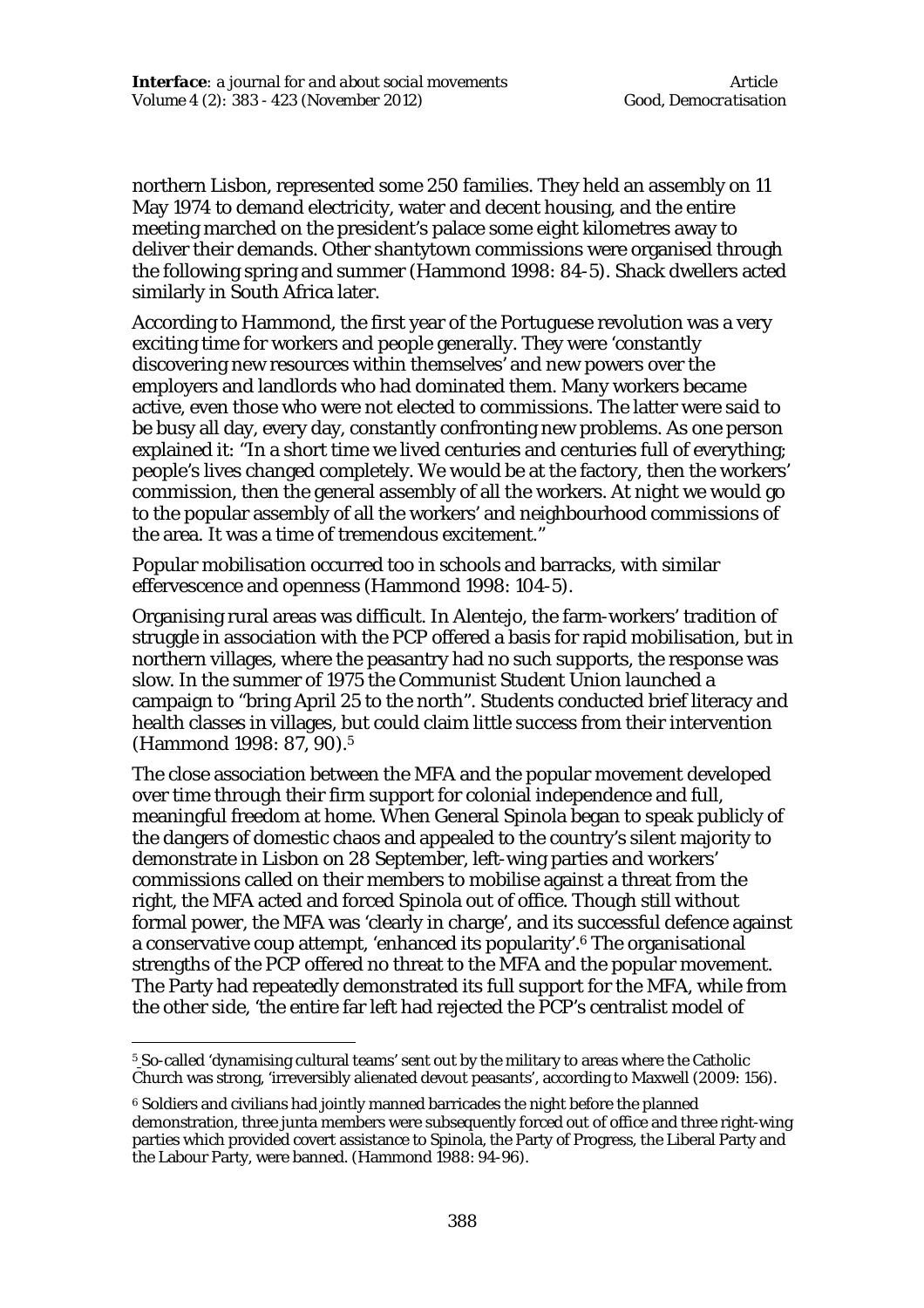society' (Hammond 1988: 75, 107). The MFA held executive and military power, and the popular movement stood with the MFA against a right-wing coup. The latter were also acquiring from their daily experience a deepening understanding of democratisation. This was, in Hammond's words, that they 'would not be content with representative democracy, but demanded instead political institutions based on the active participation of all citizens' (1988: 95- 6). This was a realisation emerging from the new experiences of thousands of people, but notions of participatory democracy, if they were to be realised, would place Portugal well outside the liberal parameters of not least West Germany.

#### **The Decline of the Revolution and the Rise of European Integration**

During 1975 external events pressed heavily upon Portugal, stifling its revolutionary aspirations. With the defeat of Spinola and the consolidation of the MFA's power, differences between its radical and moderate factions on socio-economic issues were activated. A moderate faction argued for consolidation of the achievements to date so as to preserve the revolution's broad social support, and resist identification with the PCP. There were signs that the Party was losing popular support and might do badly in forthcoming elections (Hammond 1988: 109-11). Economic crises deepened and multiplied. The United States had utilised the Azores airbase during the October war, and a consequent Arab oil embargo hit the country hard (Hammond 1988: 109-11). 7 Decolonisation, earlier synonymous with freedom and democracy, soon acquired negative connotations, not only depriving the country of raw materials and markets—the colonies had accounted for 18 per cent of exports—but also sending home huge numbers of unemployed people; some 150,000 demobilised troops and large numbers of former settlers.<sup>8</sup> Domestic unemployment rose at the same time from other external causes, as Portuguese emigration to northern Europe, in further consequence of world oil shortages, fell from 120,000 in 1973 to 45,000 in 1975 (Maxwell 1995: 217-8).

Opposition from the United States and its allies to radical democratisation, combined with adverse international and domestic events sharpened these pressures. NATO had expelled Portugal from its nuclear planning group after the PCP was accorded a role in government, while the European Common Market promised economic aid and closer association 'only if the political course changed.' In August the United States acted similarly when it was asked for emergency assistance in airlifting large numbers of refugees out of a deepening crisis in Angola. Western political preferences were clear and sharp.

 $\overline{a}$ <sup>7</sup> Until 1973-74 Portugal had encouraged the United States and NATO to utilise the Azores in its engagements in southern Africa, but thereafter the US had seen the Azores as a platform for its operations in the Middle East and Persian Gulf (Maxwell 1997: 178).

<sup>8</sup> 'Several hundred thousand' refugees poured into Portugal throughout the spring and summer of 1975, creating an atmosphere of African crisis not seen since independence in Congo in 1960 and the Algerian revolution (Maxwell 1995: 123, 127).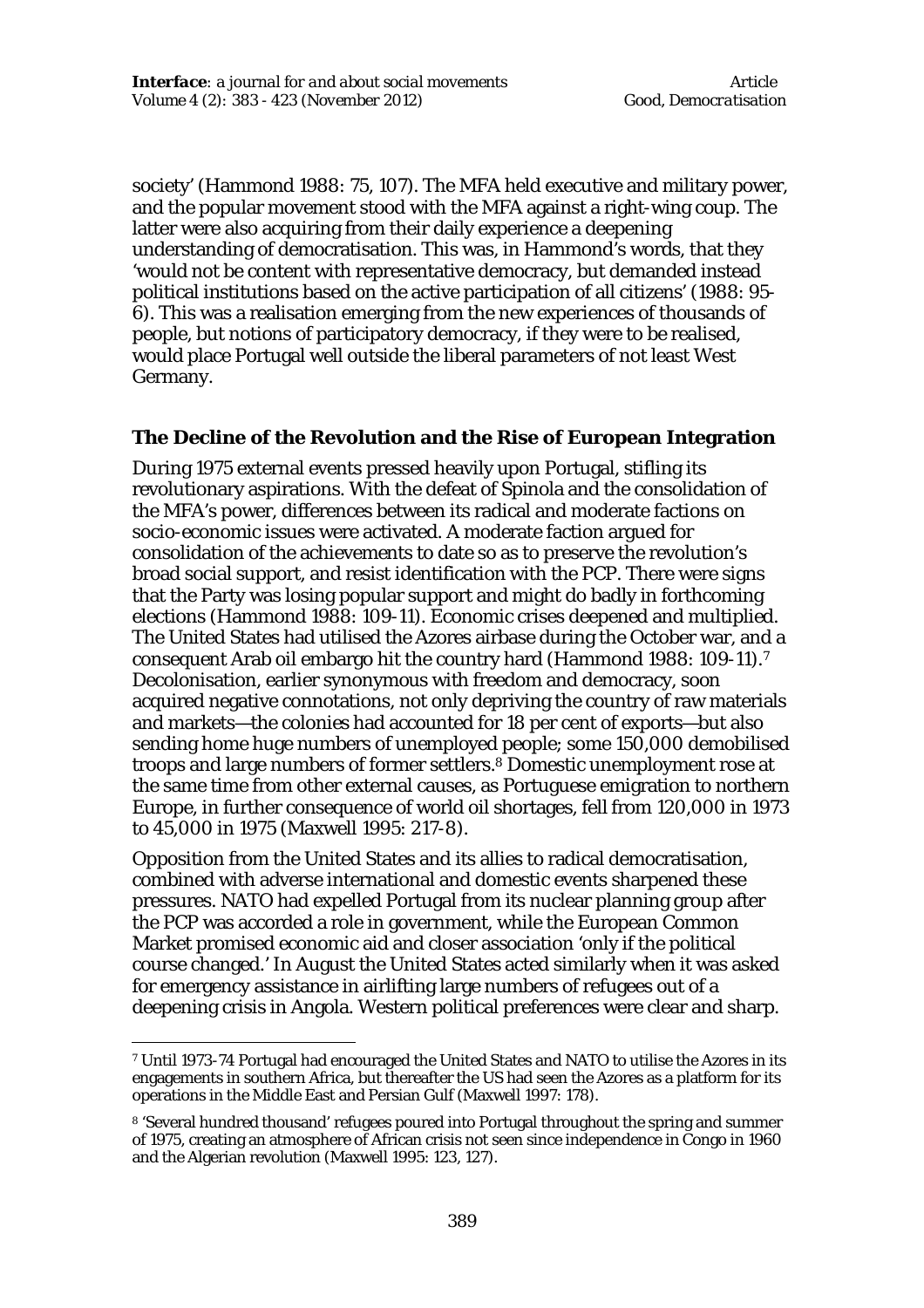The CIA and West Germany's ruling party, as noted, 'financed the PS', while multinational firms were said to have curtailed their Portuguese operations and Western importers to have boycotted Portuguese products. The country's historic dependence on the major Western powers for imports, export markets, capital and labour markets rendered the country and its democratisation highly vulnerable (Maxwell 1995: 219-220). The import of these events and their domestic ramifications were not lost on the ARM. In late July, President Costa Gomes--the general officer chosen to replace Spinola because of his progressive reputation—called on the MFA's Assembly to recognise the new exigencies. While initially "practically the whole population was with our revolution, today…that is not true." He called for a slowing down of the revolution, and reminded delegates that "national independence will not be achieved in the short run by any path that alienates the West" (Maxwell 1995: 213-4). The corollary was of course that Portugal's independent popular democratisation was unlikely to be achieved along pathways supported by the United States and Germany.

National elections for the Constituent Assembly, held as promised on 25 April 1975, appeared to confirm that political sympathies had moved to the right. Cunhal's PCP got only 12.5 per cent of the vote, the Democrats (PPD) of Francisco Sa Carneiro, (soon renamed the Social Democratic Party PSD), won 26.4 per cent, and Mario Soares and the SP came top with 37.9 per cent. Turnout was an exceptional 91.7 per cent.

The PS had made clear that it had no intention in office of 'pursuing socialist policies' (Maxwell 1995: 250). It, 'and especially Mario Soares', made accession to the European Community 'the highest priority among [its] foreign policy objectives.' Integration into the European Community came in 1986 and into the Western European Union in 1988. Soares had been on to something in offering Portugal a European future. Polls in the 1980s showed opinion in favour of NATO was as high as 64 per cent, as compared with only 17 per cent in neighbouring Spain. And over the course of that decade, Brussels 'far surpassed Washington as a source of financial aid and assistance' (Maxwell 1995: 177-8). The European aspiration was encouraged, in Maxwell's chosen words, 'by the strong role played by outsiders in the struggle for Portuguese democracy, especially, although not exclusively, by the Germans' (Maxwell 1995: 177).

The decline of the revolutionary movement and the fracturing of its alliance with the military escalated through late 1975. As it looked for ways to coordinate its base organisations and increase its political power to meet challenges from rejuvenated centrist parties, the movement faced a weakening of its legitimacy with its grass roots, as it no longer worked exclusively in communities and workplaces. As a movement of mass organisations, it had claimed to be inclusive and representative of the whole community, but the demonstrated electoral appeal of the PS and PD/PSD undermined its old claims.

As demobilisation proceeded, indiscipline worsened, to the point of mutiny, especially in the army, the most militant and politically divided of the three services. When a conservative government was formed in Lisbon, the Left, in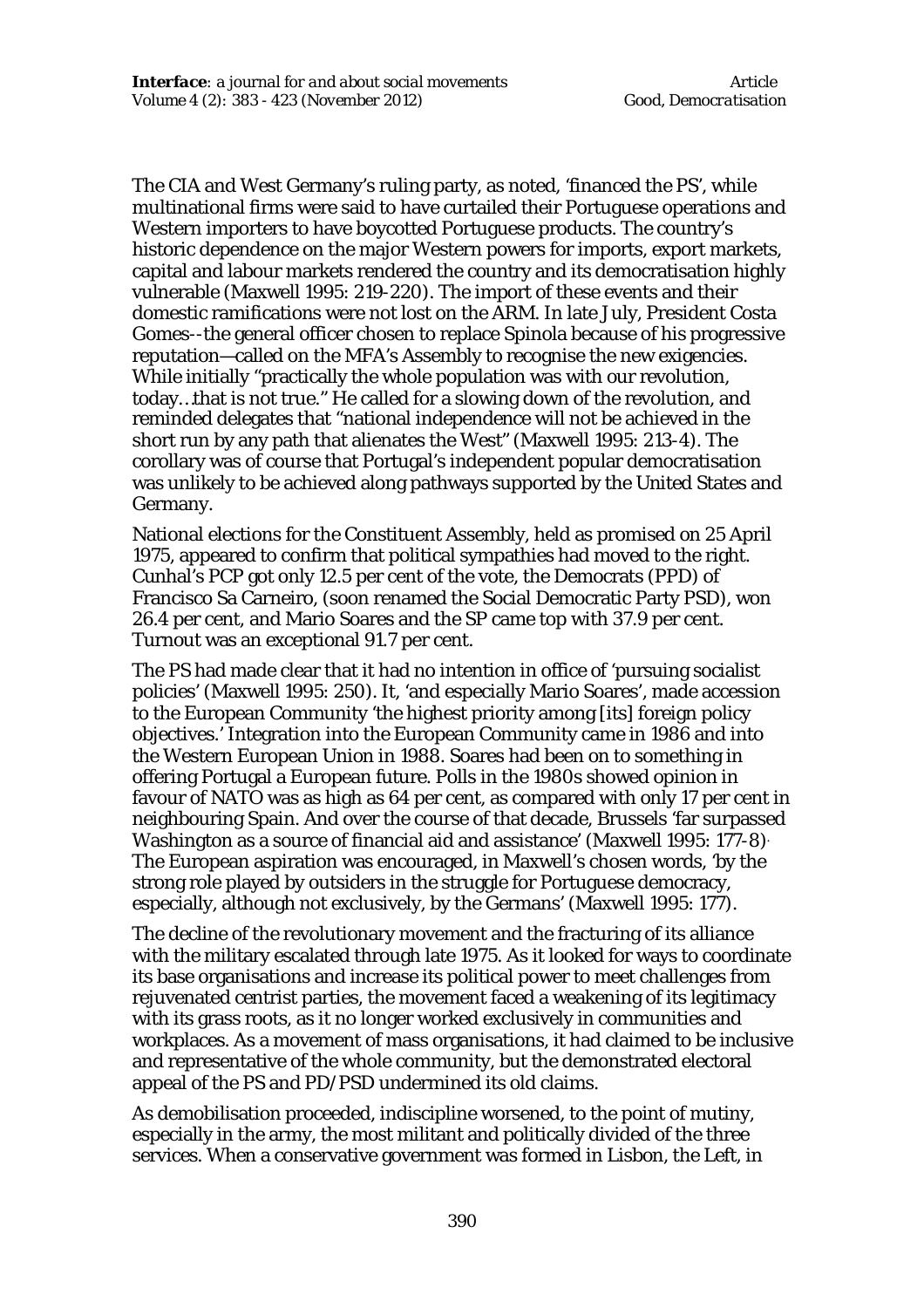opposition, mobilised against it. On 7 September masked soldiers appeared at a press conference to announce the formation of Soldiers United Will Win (SUV) to oppose the right turn in the Council of the Revolution and the government. Soon after SUV organised a large scale march of soldiers in Oporto, joined by popular organisations. Joint demonstrations of this kind occurred over weeks in Lisbon and other cities. 'Almost every night—and almost all night long—tens of thousands marched in Lisbon.' At much the same time, an army captain announced that he had gone underground with 1,500 G-3 rifles which he would turn over to "the masses". In similar incidents newspapers carried reports that thousands of weapons shipped back from Africa had disappeared from the docks (Hammond 1988: 233 – 5).

Confrontational tactics antagonised the right and increased fears among many others that the country was becoming chaotic. Hammond believes that the popular movement was responsible for very little actual violence, and that more violence came from the right. But large and inherently disruptive demonstrations appeared to be the preferred tactics of the left, in circumstances quite different from those of the previous year (Hammond 1988: 234). As soldiers routinely disobeyed orders to restrain civilian demonstrators, the popular movement was increasingly isolated and politically weak.

After further rebellious incidents involving paratroops, the military right moved decisively against left-wing units on 25 November. For Hammond, the action was 'fatal to the popular movement, depriving it of the support of the armed forces which had been its main resource'(Hammond 1988: 226). But this was only part of the complex of relationships between the MFA and the popular left from the beginnings in April 1974.

Then there had been significant agreement that the state should assert significant control over the country's economic resources, and early steps like bank nationalisation had been taken on this basis. Differences existed among those Hammond calls moderates and progressives only about the pace and rate of change. But a contentious issue concerned the MFA itself, with moderates wanting minimal and temporary powers for the MFA, a view consistent with the MFA's initial promise for early constitutional elections, while other progressives favoured a longer and more hegemonic role for the radical soldiery.

But he also says that it was 'only the power of the popular movement [that] had turned the coup into a potential revolution', and 'the movement's initiatives were responsible for the [subsequent] major steps forward.' This ignores the fact that it was the soldiers' long experience of the fighting in places like Guinea Bissau that enabled them to see the intimate connection between colonial freedom generally and democratisation at home. This insight was the soldiers' and it was this that had brought the jubilant crowds on to the streets in Lisbon, launching the Carnation revolution. Hammond was on firmer ground when he said that 'a stronger and more autonomous mass movement would have strengthened the revolution against its enemies' (1988: 258), strengthening, that is, both the popular movement and the MFA. But he here ignores the powerful influences which were working against the popular movement,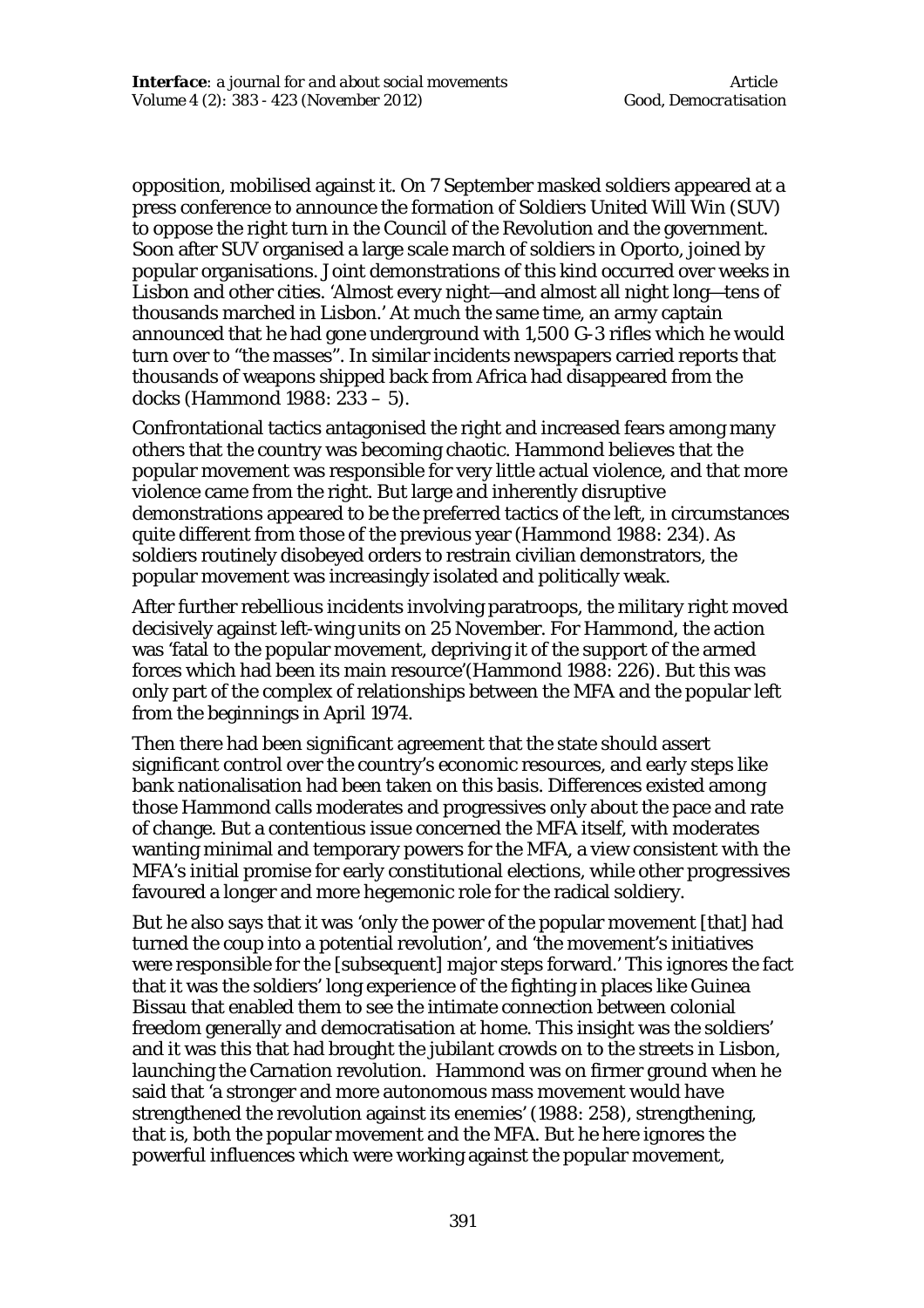externally the United States, West Germany, NATO and the Common Market, and internally the rising strength and resources of Soares and the PSP, backed by those who favoured a return to civil order and good governance and turned out in large numbers in the first constitutional elections.

# **Democratisation in Portugal in the mid-1970s**

The process was developed and carried forward by two main elements, the MFA and the Popular Movement, each composed of different groups and organisations. The MFA, under the circumstances of dictatorship, was the initiator, and was chiefly the army in Africa, the officers and conscripts engaged in actual fighting with the PAIGC (and Frelimo in Mozambique). It developed near the height of the decolonisation movement in Africa, with independence in Guinea-Bissau and Mozambique impacting strongly on Zimbabwe, South Africa and Angola, with wide international consequences and ramifications; it was ideological and real-power politics bound up together, highlighted perhaps by the intrusion of multi-state Cold War conflict—South Africa, Cuba, the Soviet Union, the United States, et.al.-- directly into Angola in the second half of 1975, coincident with Angola's independence in November. Conflict was omnipresent, with Kissinger assessing the role of the PCP in Lisbon in the light of his close involvement in the overthrow of constitutional government in Chile and the death of President Salvador Allende a few years earlier. Portugal's membership in NATO and possible engagement in the European Union complicated matters further. Democratisation was also a struggle against one of the last remnants of Fascist power, which endeavoured to maintain its domination until the end. Alvaro Cunhal had spent 27 years in prison and exile, Mario Soares had formed the PSP only in 1973 in West Germany, and the MFA only manifested its potency on the morning of 25 April next year.

The Popular Movement was the larger and more diverse formation of tens of thousands of people in their neighbourhoods, work-places and 'commissions'. It was multi-class, where urban and rural workers were probably the more organised and active elements; the MFA based its initial economic program on the needs of 'the heretofore least privileged sectors of the population.'

The fall of fascism's half-century of domination unleashed great popular excitement and energies. People's growing consciousness of the powers latent within themselves and in the assemblies, neighbourhood and other groups they organised, was the essence of democratisation in revolutionary circumstances paralleled a decade later in South Africa by the great number of civics and community groups that grew up around the UDF in the 1970s (Good 2011). The groups of the left shared a common aversion to the centralised controls favoured by the PCP. The MFA and the Popular Movement complemented each other- the former as defender and guardian, and the latter as font of democratic ideas- which may have extended to an interest in participatory forms of decision making. During their operations they faced big pressures from powerful Western institutions for the acceptance of orthodox liberal models and the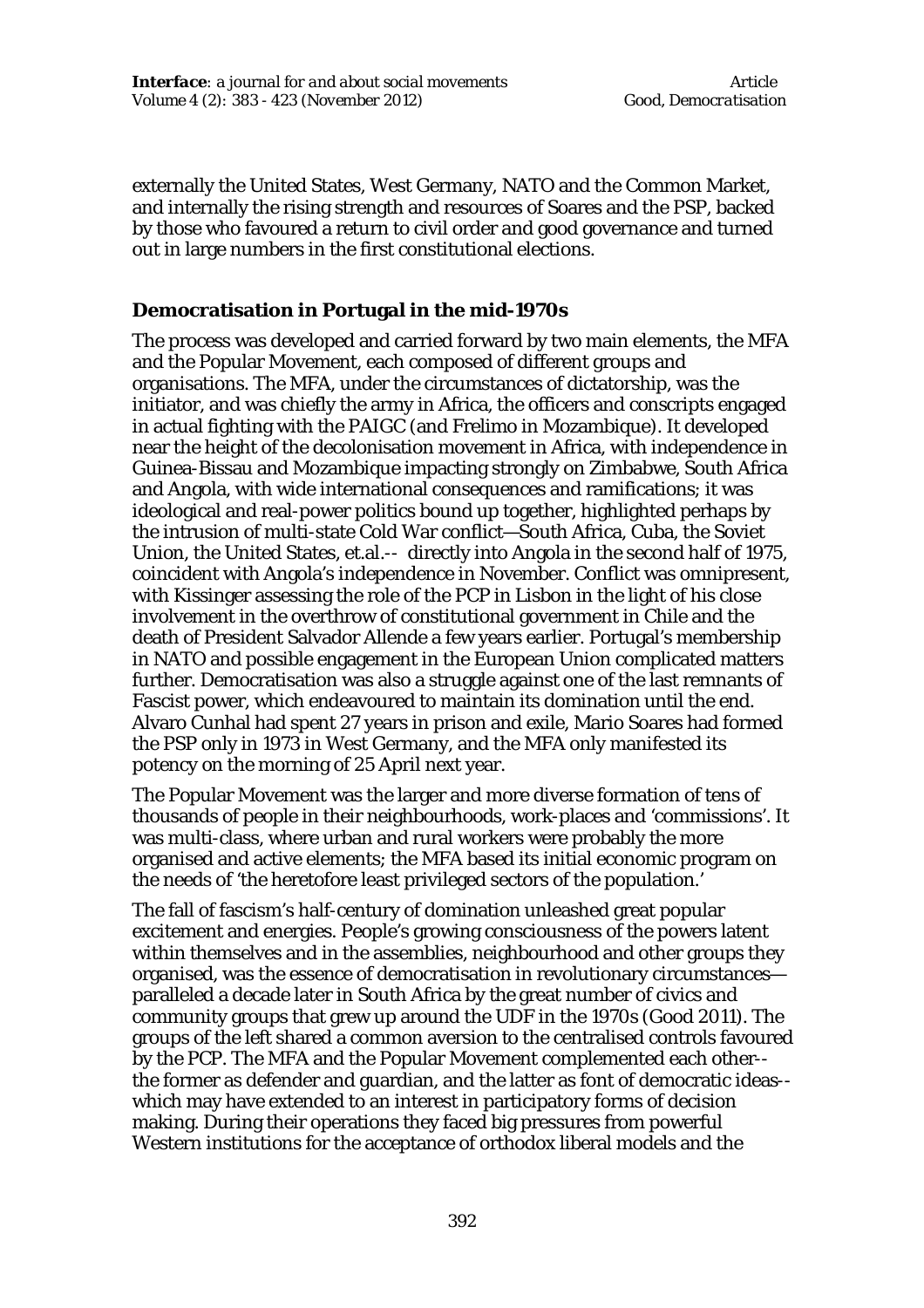containment of their democratic aspirations. The developmental path supported by West Germany, Soares and the PSP, emphasised European integration, an attractive prospect for many poor and unemployed Portuguese. That they operated over nineteen demanding months, was an indicator perhaps of their durability, relevance and popularity. Revolutionary moments are often just that. Democratisation in Central Europe was sometimes merely a matter of hours and days, over before it had barely begun.

# **Central Europe: "When hope replaced repression"**

Anti-communist democratisation in Central Europe faced far more favourable international conditions than Portugal had experienced fifteen years earlier. But the unprecedented popular uprisings—until Tunisia and Egypt eleven years later—that brought down Soviet dictatorships were soon followed by the rule of self-seeking nationalist elites, as in contemporary liberal capitalist democracies, over largely passive people, with the latter only active periodically in choosing between competing political elites. The ideas of figures like Vaclav Havel which had helped to inspire the rebellions were soon dissipated before the deregulation and privatisation policies of Margaret Thatcher and Ronald Reagan, which resonated far more with the new Polish, German, Czech and Slovak rulers. The aggrandisement of the few was partnered, as in the West, by the weakness and disillusionment of the majority.

The German Democratic Republic is focussed on below because of the symbolism of the Wall and the immediate elevation of ethnic unity over democratisation; Poland because of the uniqueness of Solidarity and the role, first positively then negatively, of Lech Walesa a Man of the People; and Czechoslovakia too because its uprising rivalled in size and spontaneity that in the GDR, and what Havel had spoken of but failed to realise. The aims and achievements of these Velvet revolutions appear to compare poorly with those of the Carnation in 1974-75. The rebellions which toppled the already enfeebled dictatorships were accompanied by no sustained mobilisations for socioeconomic development and no new popular parties.

In a knowledgeable and perspicacious article, Neal Ascherson noted that in January 1989 'business was much as usual' in Soviet-ruled central Europe. By the end of the year, however, communist regimes which had ruled for 45 years had been overthrown by extraordinary public uprisings. Polish communism went first for substantive reasons. In October and November in the GDR, 'the dauntless actions of millions of ordinary people in the streets, day after day', backed by the refusal of armed militias to fire on the demonstrators in Leipzig on 9 October, led to the ousting of Erich Honecker and his hated regime, and on 9 November the Berlin Wall was breached.<sup>9</sup> On 29 December, the dissident

 $\overline{a}$ 

<sup>9</sup> It was a highly repressive system of personal rule. The Stasi was 'the mainstay of State power. At its height, it had 97,000 employees, in a country of 17 million people. It also controlled over 173,000 informers, comprising together one Stasi officer or informant for every sixty three people; in Nazi Germany, on Funder's estimates, there was one Gestapo agent for every 2,000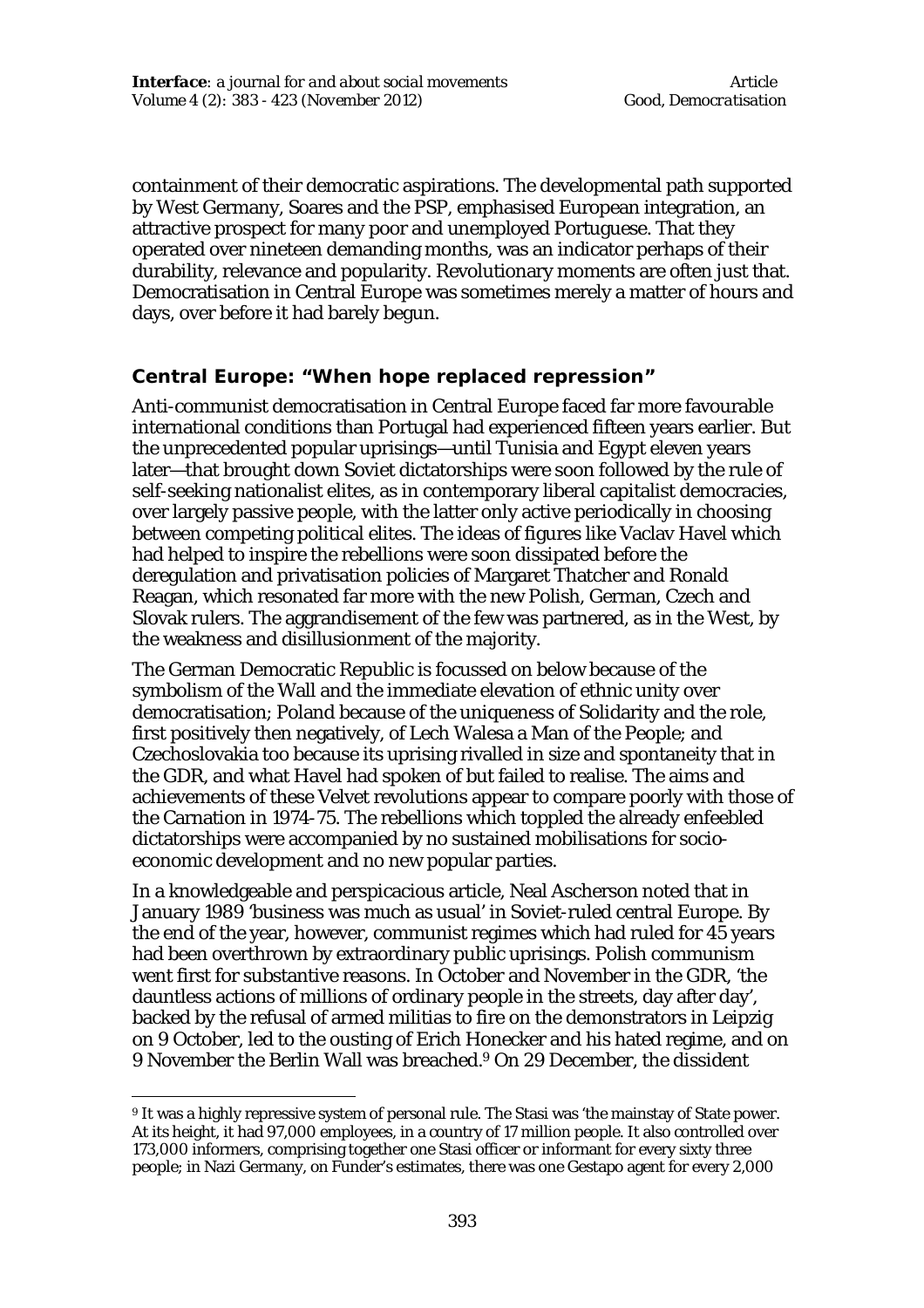playwright Vaclav Havel became President of Czechoslovakia. Preludes to these and other big shifts were important, but Ascherson believes that it was in 1989 that 'ordinary people, on an enormous scale…lost their fear', having clearly seen over previous weeks that their rulers were incompetent and bereft of legitimacy (Ascherson 2009).

There is little doubt that these popular uprisings would not have happened so fast and with such apparent success if Mikhail Gorbachev had not become general secretary of the communist party of the Soviet Union in March 1985, and began promoting his new policies of *perestroika* and *glasnost*, or reform and openness. His message to the "captive nations" of Soviet Europe was propagated and dispersed. In Ascherson's summary, it was remarkable for its openness and moderation: 'You are on your own. We would like you to choose the socialist path. But whatever course your nation decides to follow, the Soviet Union will not invade with tank armies to stop you, as it did in 1956 and 1968. Even if your communists are swept from power, we will not use force to save them.' In June he declared that to oppose freedom of choice was an historical impossibility, and at the United Nations in December he unequivocally stated that "Freedom of choice is a universal principle. There should be no exceptions." When Gorbachev called the ruling communist leadership together to oblige them to understand that they could no long count on a Soviet rescue, his noninterventionist, freedom to choose message 'reached opposition groups and the people at large' (Ascherson 2009).

It may be noted that Gorbachev's highly progressive position won no recognition in Washington. Concentrating on the details of Soviet military withdrawals, US Secretary of State, Condoleezza Rice, 'missed the bigger picture entirely'—the revocation of the old Brezhnev Doctrine, even as the European Soviet edifice crumbled in front of her. As the leading Polish activist, Adam Michnik had it, America was "sleepwalking through history."<sup>10</sup>

Poland was the first to dismantle communism for a number of critical and concrete reasons not fully accommodated within Ascherson's depiction. The earliest and most active was the rise of Solidarity, a classic working-class organisation, which in 1980 initiated a strike among workers at the Gdansk Shipyard, and 'created a mighty wave of strikes [that] flooded the whole country.' Supported by opposition groups, the intelligentsia and the Catholic Church, this led to the Gdansk Accords, and the establishment of trade unions independent of the communist regime (Darnton 2011: 14). <sup>11</sup> Solidarity was

 $\overline{a}$ citizens , and in the Soviet Union under Stalin there was one KGB officer for 5,830 people. In 1973, Erich Mielke, a long-term communist security official, helped organise the coup which brought Erich Honecker to power in Berlin, and was rewarded with a Politburo position and material benefits. From that time onwards, says Funder, 'the two Erichs ran the country.' On 17 October 1989 Honecker was ousted by his deputy, Egon Krenz, who was younger but 'just as disliked' by the people( Funder 2003: 56-9, 65).

<sup>10</sup> Rice's later admission is almost verbatim (Meyer 2000: 63).

<sup>11</sup> According to Smolar (2009: 135), the 'unusual alliance' between workers, the intelligentsia and the Catholic Church was 'one of the strategic keys to the movement's power.'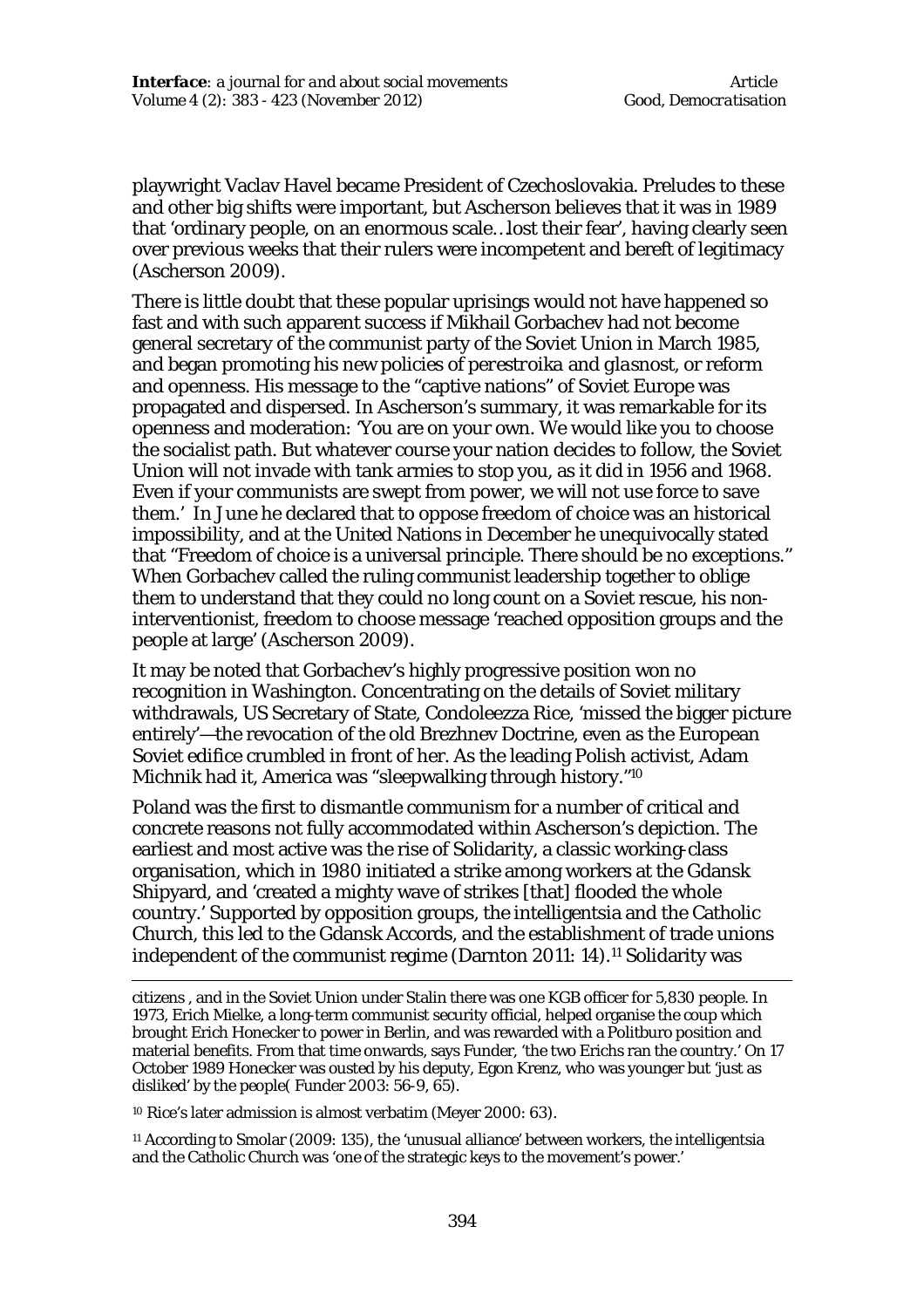outlawed under martial law provisions the following year,<sup>12</sup> but it grew again into a social movement of some ten millions. Its founder was Lech Walesa, who together with 'a dozen or so' compatriots, including Michnik, stood out in their audacity and understanding, and made Poland 'the first country to pull the brick out of the monolithic wall of Communism' (Darnton 2011: xvii). Solidarity believed that 'it was the only instrument able to force the Communist authorities to negotiate Poland's way out of dictatorship' (Michnik 2011: 5), stressing all the while its tactics of negotiations and readiness to compromise. When a new wave of strikes began in 1988, a nerveless and divided government re-legalised Solidarity and opened round-table talks with the opposition. Multiparty elections were approved, Solidarity reluctantly accepted that the polls would have to be distorted by reserving a block of seats for 'official' candidates, and in early September the first non-Communist government in Soviet Europe came into being (Ascherson 2009).

In East Germany, protests began suddenly when municipal election results in May 1989 were seen to be 'blatantly, crudely falsified'. About 60,000 East Germans were already in Hungary waiting the opportunity to move to the West others in large numbers were boarding trains for the frontier. Only then, notes Ascherson, did numerically tiny dissident groups dare to set up a new party, *Neues Forum*. In early November a demonstration by some half-a-million in Berlin thunderously called for change. As the militia in Leipzig had refused to heed Honecker's call for them to fire on demonstrators, border guards took no action when tens of thousands of East Berliners piled through the Wall and began its dismantlement. But what they wanted was apparently less democratisation and much more market choice and ethno-national unity. According to Ascherson, the end of the dictatorship came as follows: 'The communists lingered on for a few months, proclaiming their conversion to social democracy. *Neues Forum* and others made plans for a new, truly democratic East Germany. All were irrelevant. By late November, the crowds which had been roaring: '"We are the People!" had changed a word: "We are one people"…on 3 October 1990 a million people gathered in Berlin at the Brandenburg Gate to celebrate the formal reunification of Germany' (Ascherson 2009). A democratising East Germany was over before it began.

Czechoslovakia's Velvet Revolution preceded organisation and arose spontaneously among 'hundreds of thousands of ordinary men and women' around 17 November. That was the day on which students traditionally marched through Prague to commemorate a young man killed by German occupation forces. The police were said to have suddenly rushed at the marchers beating them with clubs. A rumour spread that a demonstrator had been killed, and in the confusion, students 'occupied their universities and larger, angrier crowds

 $\overline{a}$ 

<sup>12</sup> The crackdown was initially brutal, with 'several fatalities' and 'at least 10,000 people imprisoned and interned' (Smolar 2009: 137). 'Pushed underground, Solidarity endured seven long years. It survived repression, some of its activists capitulated dramatically, while many went abroad. It owed its survival to the attitude of its leaders, especially Lech Walesa...and also thanks to reason.' (Michnik 2011: 29).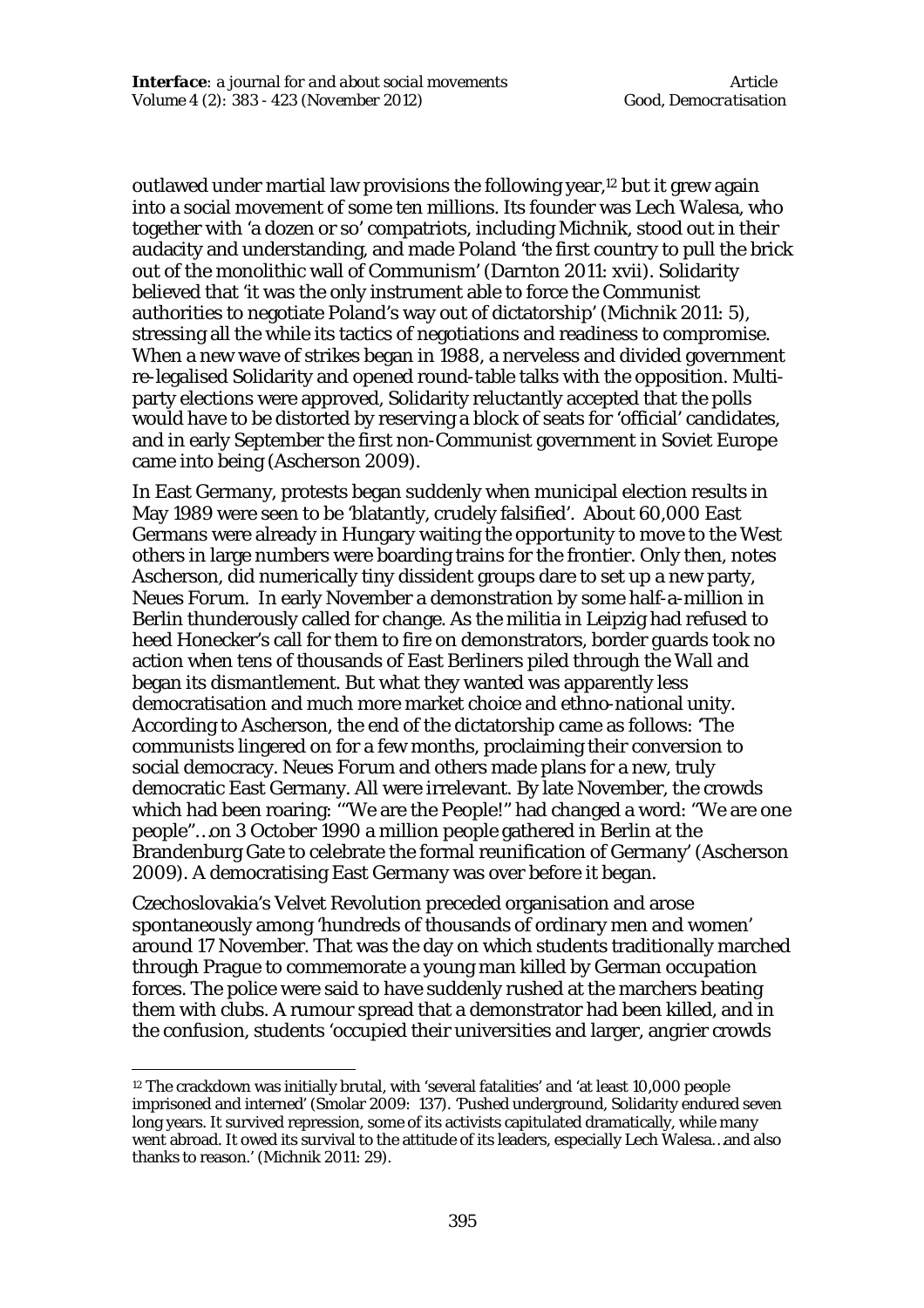began to gather in the streets.' It was 'a true mass uprising', as 'the people took over the city.' Some days later, the communist leadership resigned. Vaclav Havel and a few friends from the Charter 77 human rights movement were said to have commandeered a theatre and, on the spot, 'invented a new movement called Civic Forum' and started to debate where the revolution should go. Within a few days, as Ascherson relates, 'they found that they were turning into a revolutionary leadership, then a provisional government.' A meeting of a quarter of a million people, jingling their house keys in unison, symbolically informed the regime that its time was up. Crowds were chanting "Havel to the Castle", and after 'first treating the idea as a joke', he accepted. After becoming president on 29 December, he freed political prisoners and abolished the political police. Those participating in these events—among them the historian Tony Judt--had "the intoxicating feeling that history was being made by the hour" (Ascherson 2009).

Havel, says Meyer, was 'a legend in his own time'; he had been jailed many times, once for four years, and believed that writers in a totalitarian society had a special responsibility to speak out when few others did. He was the intellectual voice of what was until the end of November 1989 an almost nonexistent opposition, and Czechoslovakia's foremost dissident 'almost by default' (Meyer 2000: 135-7).

Judt's recent thinking cautions against over-inflating the achievements of the Velvet Revolution and the role of Havel therein. Admiration for Charter 77 should not ignore the fact that 'only 243 people signed it in the first place and about a thousand more over the course of the next decade.' A 'retreat from politics', and a privatisation of opinion, had gone 'a very long way' in Czechoslovakia since Moscow's crushing of the Prague Spring. Thousands of Czechs and Slovaks had abandoned public life in favour of political conformism and material consumption. Havel himself, says Judt, was obviously 'not a political thinker in the conventional, Western sense' (Judt 2012: 234-5).

Nonetheless Charter, formed in 1977 when the Cold War was near its height and the idea of freedom in Central Europe seemed hopeless, attracted people of great rectitude. Jiri Diensthier was a leading journalist, purged after the Sovietled invasion of 1968, and became a furnace-stoker on the Prague subway. Persecution and jail followed his signing of Charter 77, so he founded and edited an underground paper, *Lidove Noviny* (The People's News). He was a leading figure in negotiating an end to communism, and became the free country's foreign minister in 1989. His achievements were rapprochement with Germany and the dismantlement of the Warsaw Pact. His career ended after he left office in 1992, but he remained on the margins of public life until his death in January 2011.<sup>13</sup>

If 1989 was the *annus mirabilis* in central Europe, what followed was a transition from communism to Thatcherism, and a slough of division and dissatisfaction for many. Ascherson believed that what most ordinary people

 $\overline{a}$ <sup>13</sup> 'A Czech's Career', *The Economist*, 15 January 2011.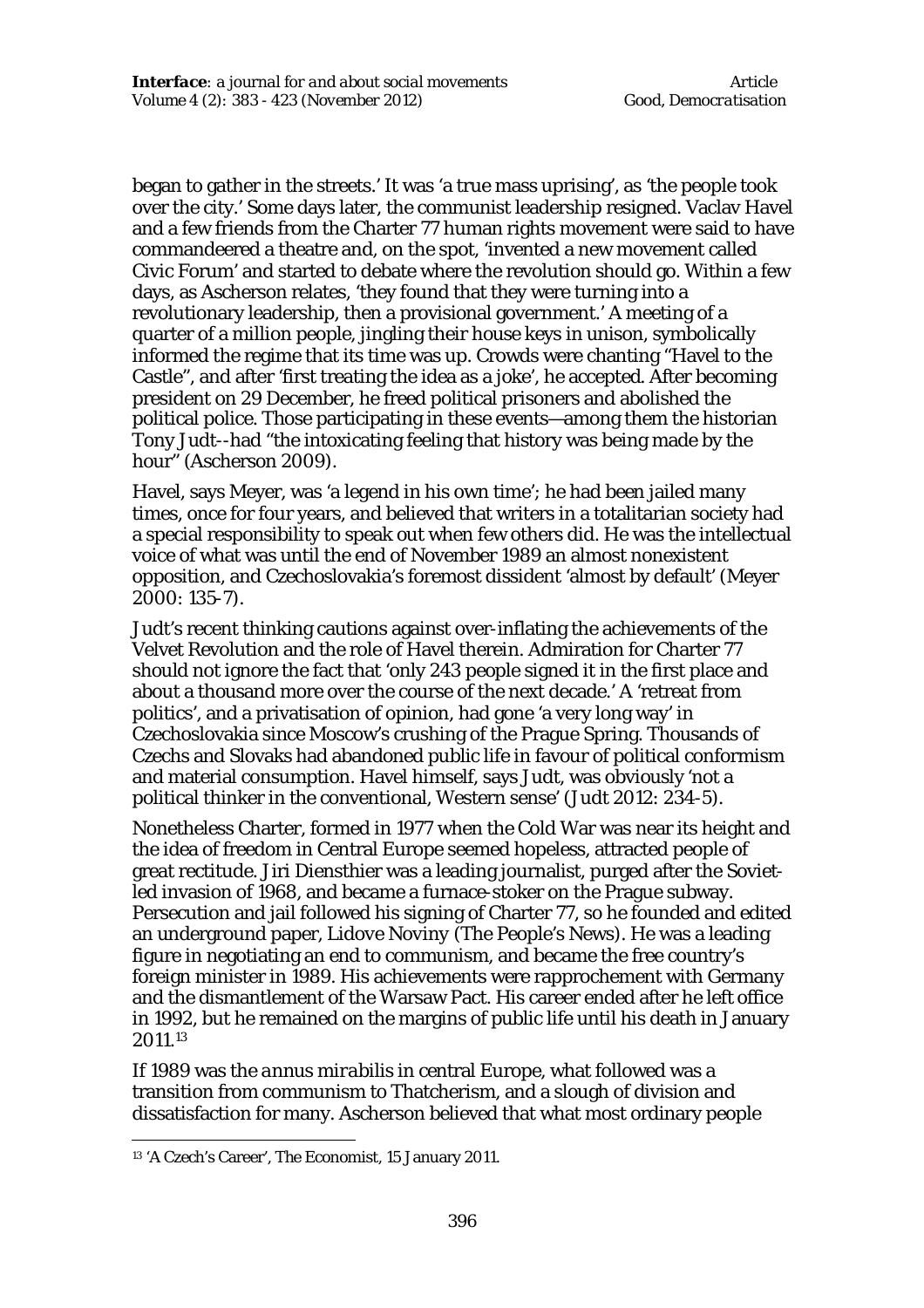wanted in the new decade was 'something like social democracy'—freedom, a regulated market economy and a strong welfare state. But big divisions existed among the emerging political elites, and with the removal of the glue of anticommunism, it became clear that what many of the new nationalists wanted, as Michnik noted, was the freedom to make money. Ordinary people were much mistaken in their communitarian concerns, as the countries in transition from Soviet communism 'imported an undiluted version of Thatcherism' (Ascherson 2009). The communism to anti-communism transition was a move from 'repressive egalitarianism to unconstrained greed' (Judt 2010: 146). Price controls were abolished, subsidies cancelled, currencies floated. State industries were privatised. Huge gaps appeared between rich and poor, with a new predatory super-rich class, on one side, and near destitute pensioners and the redundant on the other. Social services like the elaborate network of free day nurseries for working mothers in East Germany vanished (Ascherson 2009).

Many Central European intellectuals were not in a good position to understand the enormity of Thatcherism, even if they wished to do so. For Judt, and for his collaborator Snyder, they had 'given up on economics'. Economics by the late 1980s 'had come to seem like political thinking and therefore corrupt.' Havel was one of those who was inclined to see macroeconomics as 'repressive in and of itself.' This was their position at just the time when Thatcher was radically changing British society and Friedrich Hayek was persuasively asserting that state intervention in the economy was 'always and everywhere the beginnings of totalitarianism' (Judt 2012: 242-4).

The transition soon carried away the revolutionaries themselves. Leaders of *Neues Forum*, like Baerbel Bohley and Jens Reich, returned to teaching and painting. In Poland, a new group of professional politicians had replaced the Solidarity veterans by 1993. Lech Walesa, the Gdansk electrician who had personified the hopes of millions of people about freedom and justice (Darnton 2011: xvii), <sup>14</sup> now destroyed his own image, says Michnik, by a ruthless pursuit of the presidency, undermining the constructive efforts of colleagues.<sup>15</sup> He proved to be an incompetent and unpredictable president, and became the first to employ 'the rhetoric of boorishness [in public discourse] that found so many followers later on' (Michnik 2011: 6). He was out of office by 1995.

In Czechoslovakia, which split into two in 1993, most of the Charter 77 leadership were by then without office. Vaclav Havel stayed on isolated in the Castle until 2003 (Ascherson 2009). An exemplar of the new ruling elite, was Vaclav Klaus, a state economist, who named Milton Friedman as the greatest living American, and proclaimed "I am our Milton Friedman." In 1991 he founded the Civic Democratic Party, which became one of the country's largest

 $\overline{a}$ 14 Poland was in part 'a different story' to most of Central Europe thanks to the linkages built up between its genuine working-class movement and former student radicals and intellectuals (Judt 2012: 234).

<sup>&</sup>lt;sup>15</sup> He identifies Tardeusz Mazowiecki, advisor to Solidarity, founder of a Catholic periodical, and prime minister in the first post-communist government (Michnik 2011: 6, 214).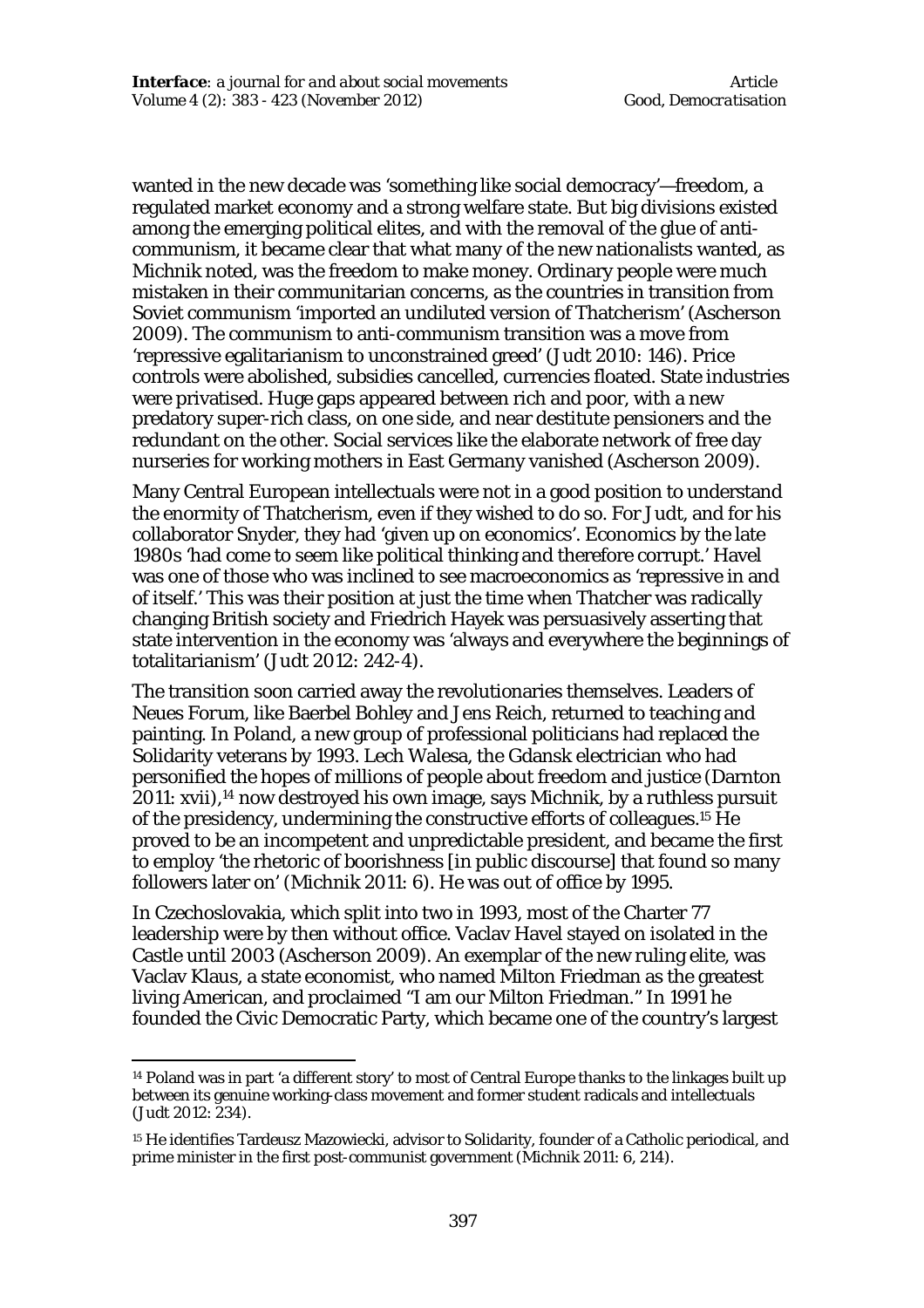and most right wing parties. Prime minister 1992-1997, he defeated Havel to become president in 2003, subsequently re-elected (Meyer 2000: 184, Ascherson 2009).

Michnik, in the early 1990s, was using his editorship of the *Gazeta Wyborcza* to argue for morality and dignity against 'mindless self-defeating vengeance and retaliation',<sup>16</sup> some of the more noxious features of post-communism. He vividly recalled August 1980 when "Poland changed the face of the world…it was a beautiful time with beautiful people. I was thirty four years old and convinced that my generation was writing an important chapter in history." Ascherson (2009) reported that 'nobody regret[ted] being part of a great and good revolution.'

But those who were without satisfying outlets for their ideals and experience, had little choice but try to enjoy, if they could, the normality of their daily lives. Ascherson recalled a Polish woman from 1989 as an 'intrepid conspirator for freedom'. Later, married with a grown-up daughter, she said: "I have a glass of fresh orange juice, an uncensored newspaper to read, a passport in my desk drawer. It's enough." In post-communist Poland, some of the revolutionaries made do with poetry. A girl in Leipzig said that in 1989, "I felt that I could fly." Ascherson concludes with the words that when the winds of history blow, people, like lovely birds, grow wings. And in that year 'for a few beautiful months, they flew.' Undoubtedly true, but scant compensation for postcommunism's poor majority, whose needs were political and their material needs basic.

Solidarity provided a strength and determination that Central Europe otherwise lacked, and a decade's durability until communism's collapse. That event had a great deal to do with Gorbachev's determination to let the 'captive nations' choose their own developmental paths. The international terrain in the latter half of the 1980s was highly favourable to the central European anti-communist revolutionaries, unlike the Portuguese anti-fascists and radical democrats earlier. Despite these advantages, some of Solidarity's strength was in its anticommunism, and after 1990, Walesa, Michnik and the other old revolutionaries were obliged to manoeuvre largely as individuals against the rising tide of nationalist, pro-market elites. Reform communism had found no purchase, as the quick demise of *Neues Forum* and Civic Forum showed. If Ascherson is right to state that ordinary people wanted social democracy, Havel and Michnik have other weaknesses to answer for regarding the practicality, currency and political relevance of their ideas. Vaclav Klaus arose with speed and smoothness on a Thatcherite programme that had produced social decay in Britain when its progenitor was being swept from office by her own party. Havel's dismissal of economics was a costly omission for his fellow citizens.

 $\overline{a}$ 

<sup>&</sup>lt;sup>16</sup> An example of incoherent vengefulness was possibly the following: 'At the beginning of 2005, Poland was shocked by the publication of a long list of Secret Service functionaries, agents, and people whom the Secret Service had wished to recruit or failed to recruit. The names were listed at random, and it was impossible to discover how they had been categorised. Thousands of people felt slandered, and this was only the beginning of the show…' (Michnik 2011: 34).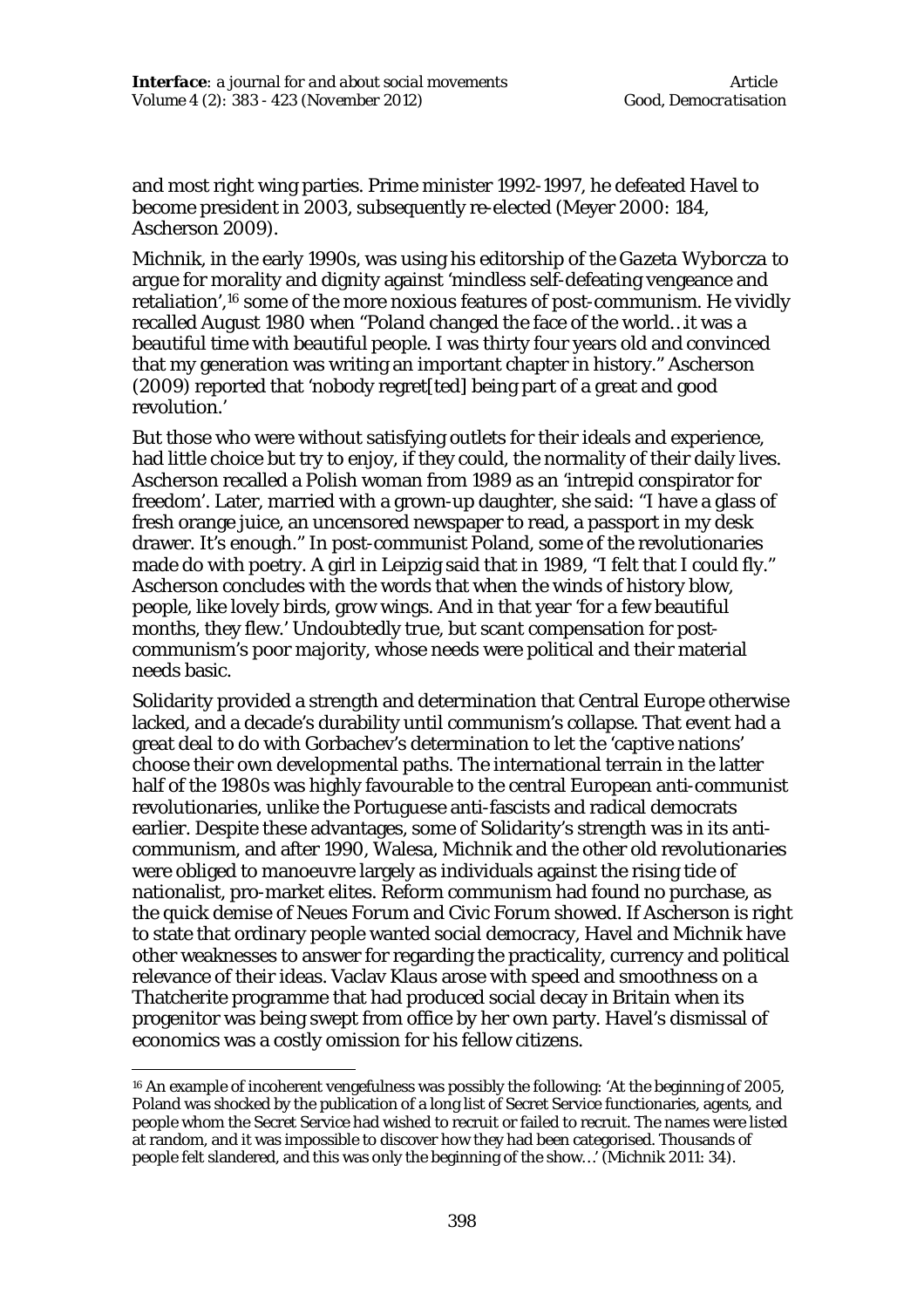#### **North Africa since 2010: ousting the despots**

Two countries are concentrated upon below, respectively the first and second to arise in the Arab Spring. Their democratisations were and are more real and rational than the megalomania prominent in Libya and Syria and unencumbered by reliance on heavy military force.

Egypt dwarfs Tunisia in population, territorial size and in GDP (where the ratio was approximately \$217 billion to \$44 billion), but in opposition to autocracy it showed the way forward in just a few swift weeks near the end of 2011. The catalyst was the immolation of a young, impoverished peddler, on 17 December in the inland town of Sidi Bouzid, who had endured too much everyday brutality at the hands of officialdom.<sup>17</sup> News of the self-sacrifice was suppressed, but soon reached Tunis via social and foreign media. President Zine el-Abidine Ben Ali reacted to the unprecedented tumult with military force. On 14 January Ben Ali and his family fled the country with much of the loot he had acquired over the past 23 years. The significance of the events could not have been greater. For the first time in the Arab world, Chrisafis wrote, ordinary people in the streets had ousted a brutal dictator. It had been a spontaneous, popular and apparently leaderless and non-ideological action.<sup>18</sup> Their 'most impressive achievement' was to tear down the "wall of fear" carefully constructed around the regime (Shahshahani and Mullin 2012: 93). Acting in Havel- and Michnik-like terms 'as if they were free', Tunisians had moved decisively towards seizing that freedom. According to Fisk, the power of Arab dictators like Ben Ali and Hosni Mubarak was based on three inter-related factors: terror (or fear), corruption and propaganda.<sup>19</sup>

Widening information about the unfitness of the regime and growing contacts between the people played a big role. A secret despatch (of 2009) from the US ambassador to Tunisia, Robert Godee, to Washington, released by Wikileaks in early 2011, described how Ben Ali and his clique "tolerate[d] no advice or criticism, whether domestic or international. Increasingly, they relie[d] on the police for control and focus[ed] on preserving power…Corruption in the inner circle [wa]s growing. Even average Tunisians are keenly aware of it*."* In publishing this informed assessment, the *Guardian* included comments from a pseudonymous young Tunisian, 'Sam', noting, in mid-January, how "a resigned cynicism about the regime under which he had grown up turned to hope…Then a young man immolates himself. And then 20 Tunisians are killed in one day. And for the first time we see the opportunity to rebel…" (Leigh and Harding 2011). Between 10 December and 11 January, an estimated 219 Tunisians were killed.<sup>20</sup> When thousands of protesters were gathered then in the centre of

 $\overline{a}$ 

<sup>17</sup> Mohammed Bouazizi, age 26, peddled vegetables from a handcart to help feed his mother and younger sister, but constantly faced extortionate bribes and arbitrary harassment.

<sup>18</sup> Angelique Chrisafis in *Guardian Online*, 7 February 2011 and 17 June 2011.

<sup>19</sup> Robert Fisk, in *Independent Online*, 31 December 2011.

<sup>20</sup> *The Economist*, 16 July 2011.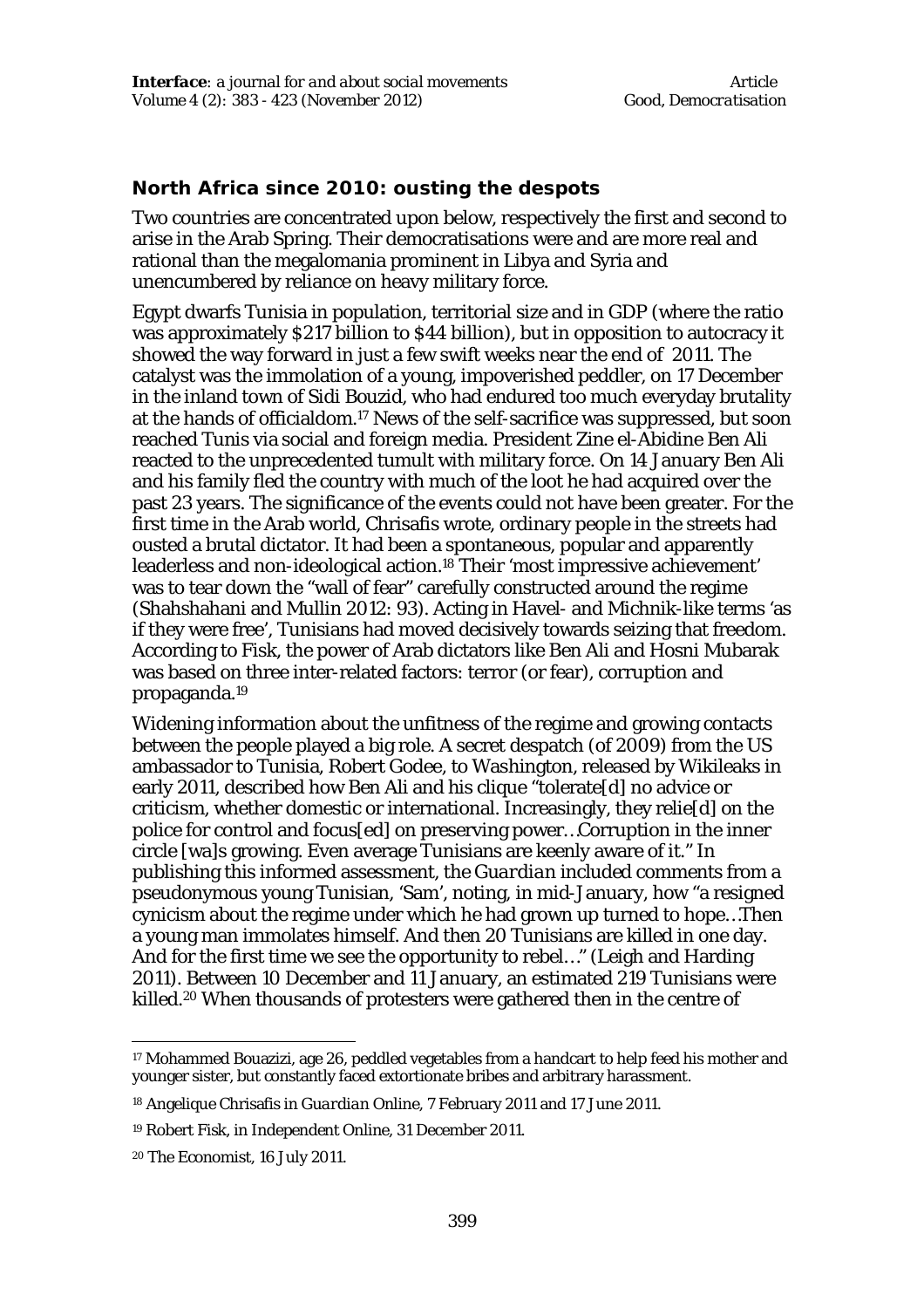Tunis, the locus of the fear surrounding the regime had seemingly shifted from the people to the despot himself; he claimed on 20 June that he had been deceived into leaving the country by reports (from the head of his presidential security) of a plot to assassinate him.<sup>21</sup>

Ben Ali had constructed an elaborate security system over the decades. Ramifying unpaid debt endlessly renewed was a foundational aspect of the 'Security Pact', which financed government action, supported the banking system and supposedly addressed social problems. A Fund of National Solidarity received obligatory voluntary contributions from companies and enterprises, and worked to eradicate what were officially termed 'zones of shadow', like poverty and inequality. The extensive chain of dependencies disguised accountability, while the Security Pact 'ensured peace and order over a long period.' The system focussed, according to Hibou, on the prevention or management of crisis 'by caution, by consensus and by the support of all.' Power was not asserted by radical measures and shocks, but through small-scale interventions and halftones that ultimately enabled most people to compromise. As important as fear in this system was silence, as active ongoing public agency over the decades. Consensus was, as Hibou puts it, 'indissociable from silence.' The consent of individuals was based on a mutually supporting silence. Until Bouazizi's flagrant, unanticipated sacrifice made this impossible.

Protest began initially among young people in peripheral and marginalised regions where job creation was parlous since 1990 and even bleaker after 2008; every year there were some 140,000 new job seekers, vying for at most 65,000 jobs, mainly located in the greater Tunis area and along the coast. Official data, under the rubric of silence, disguised such information and unemployment was not discussed. The integration of youth in the interior into Ben Ali's security pact became increasingly difficult, as their needs focussed directly on basics like jobs and bread. Hibou calls them 'the spearhead of opposition', which soon expanded to embrace 'all generations, classes and regions'. Daily demonstrations in support of the martyr were brutally suppressed and Tunis was engulfed in revolt. The security system then worked not to protect its creator, the President, but to preserve the regime. According to Hibou, a palace revolt was 'orchestrated by the general staff of the army and a section of the elite in power for over twenty years.' Their aim was to prevent the transformation of the popular uprising into a revolution (Hibou 2011: Preface, Introduction and pp. 25, 44, 59, 180-85, 193 and 206). Ben Ali was able to move himself, family and wealth into exile in Saudi Arabia, presumably with the assistance of the country's major Western allies. No physical assassination was plotted, but rather a political assassination was smoothly effected.

In 2012, Hosni Mubarak had ruled for 30 years, seven more than Ben Ali. But when the Egyptian people began to move decisively such longevity profited him little. This process too had its probable beginnings in a specific incident of egregious state brutality. On the night of 6 June 2010, Khaled Saieed, age 28, of

 $\overline{a}$ <sup>21</sup> *Guardian Online* 20 June 2011.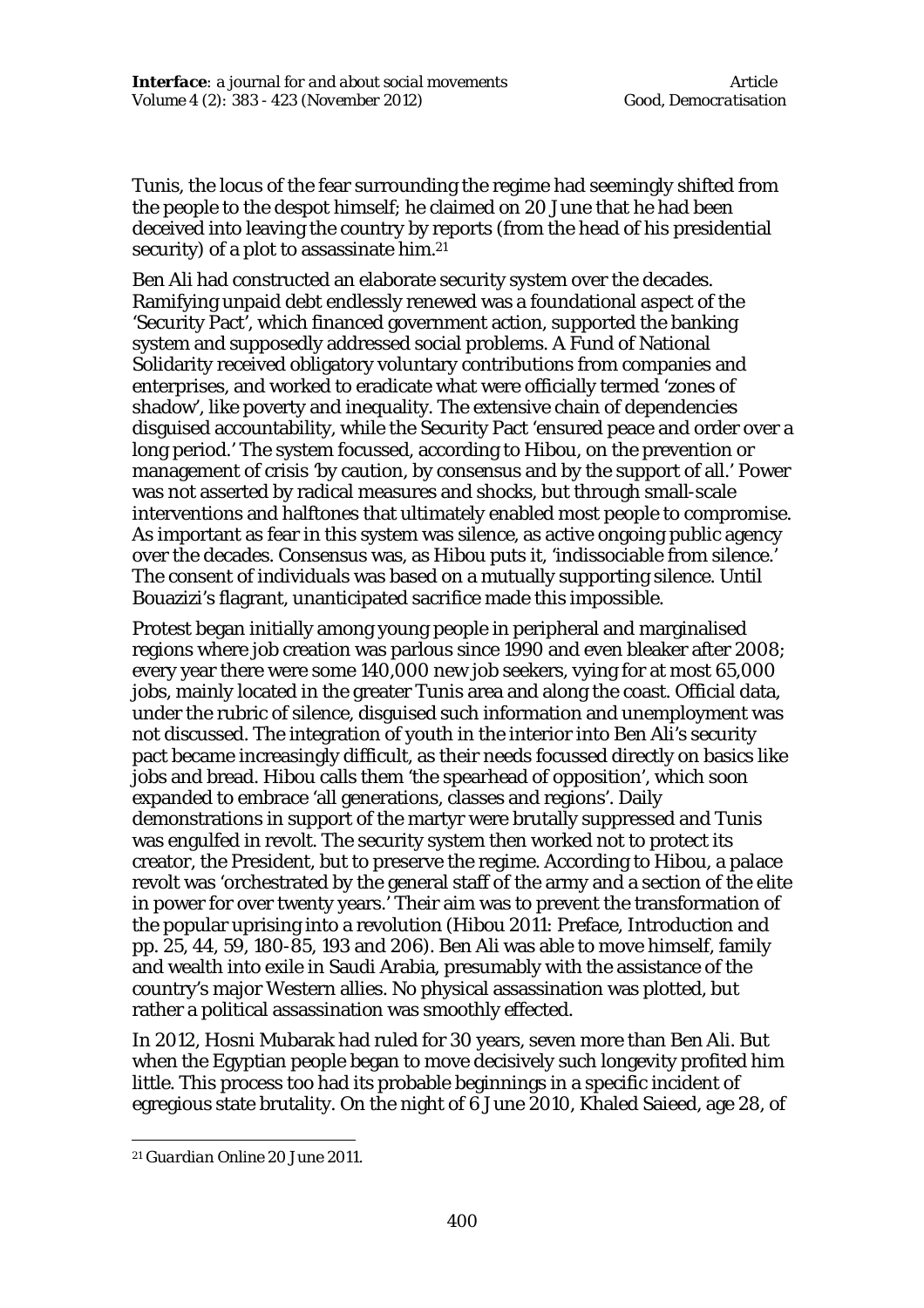Alexandria, was beaten to death in public by two plain-clothes police. The young man reputedly spent his time with a computer, a guitar and a number of cats, and on 6 June he had greeted friends in the Space Net cybercafe not far from his home. Without preliminaries of any kind, the two police spent 20 minutes kicking Saieed and slamming his head into the concrete floor while he pleaded for mercy. This was witnessed by various people, and the assault only stopped when a physician managed to convince the police that they were beating a corpse. After family members were called to identify the body, a relative managed to take a cell phone camera photo: it showed Khaled's face cut and mangled, several teeth missing and blood pooled under his head. Along with a parallel earlier image, which could have been any modern Egyptian youth, the picture exploded on to the country's internet. According to Mahmoud Salem, aka 'Sandmonkey', a progenitor of the Egyptian blogosphere, it was the picture of Khaled before he was killed that "galvanised people." The two together "showed the middle classes that their devil's bargain with the Ministry of the Interior meant nothing. Being silent and minding their own business wouldn't protect them."

The government attempted a crude cover-up of the killing, then tried to sweep it under the rug. But existing rights organisations like the April 6 Movement 'immediately rallied around the issue, and entirely new movements were born from it.' Khalil and others see it as the real start of the Egyptian revolution. The owner of the Space Net said that soon after mid-2010, "there wasn't anybody in Egypt who didn't know who Khaled Saieed was" (Khalil 2011, chapter 4). 22

State brutality in Tunisia and Egypt, and peoples' reactions to it, were immediately intertwined. Fisk reported his Egyptian colleagues saying that Tunisians had shown them "how to have pride", while Soueif writes that when, on or around the 25 January 2011, 'the Egyptian street started to move for the first time in thirty years' it did so 'under the leadership of the *shabab* (or youth) of Egypt' (Fisk 2011, Soueif 2012: 192). The older despot's end came relatively quickly thereafter, in just 18 days, with various delays and prevarications—he dismissed his cabinet on 28 January, vowed a few days later to stand down at the next 'elections' scheduled for September, claiming as he did so that he had "exhausted [his] life in serving Egypt and my people", and insisting, with evident reference to the already absent Ben Ali, that "I will die on the soil of Egypt and be judged by history." <sup>23</sup>

A fourth pillar of Mubarak's power, as more fleetingly of Ben Ali's, was the support of the United States, and this axis had its own big complications. Washington was experiencing evident difficulty in choosing between its immense strategic interests in Egypt and the Middle East and its support or otherwise for Arab democracy. Well after the crackdown on the protesters was

 $\overline{a}$ <sup>22</sup>. He sees Khaled as 'the Emergency Law Martyr', with reference to the sweeping powers of detention and trial conferred on the police after the assassination of President Anwar Sadat, Mubarak's immediate predecessor in 1981, which lasted for the next 31 years. See also Ali 2012.

<sup>23</sup> Jack Shenker, et.al., in *Guardian Online*, 2 February 2011.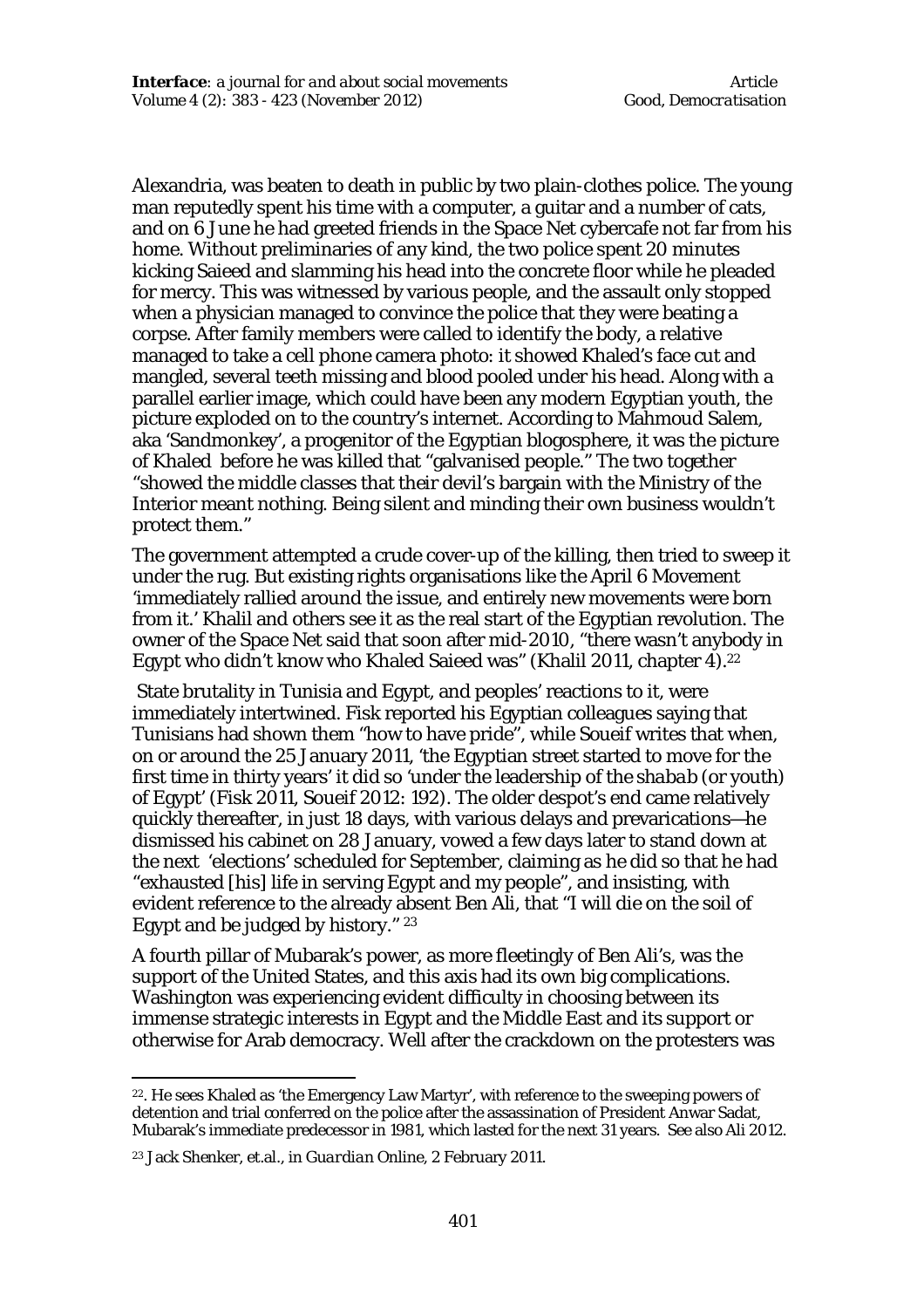underway, Secretary of State Hilary Clinton referred to Mubarak as a loyal friend and indeed as "family",<sup>24</sup> and not until 1 February, did President Obama state that the transition must be meaningful, peaceful and begin now. Ambassador Godee's cable of 2009 had summarised Egypt's ongoing, vital importance—it supported peace between Israel and Egypt and ensured critical access to the Suez Canal and Egyptian airspace for American military operations sometimes on short notice. Washington's military aid was running at some \$1.3 billion a year, and Egypt's leadership, said Godee, saw this as "untouchable compensation" for making and maintaining peace with Israel. Other factors were also part of this strategic relationship. Egypt played a key role in keeping Hamas bottled up in Gaza and in slowing the flow of Iranian weaponry to them. And Cairo had cooperated enthusiastically with President George Bush's programme in the 'rendering' and interrogation of suspected terrorists.<sup>25</sup>

Obama's reluctance to act firmly against Mubarak came at the cost of heavy repression. One estimate of 'the number killed, minimum' in clashes with security forces in Egypt, January through February 2011, was 846. Soueif refers to an exhibition of 'the murdered' in the Midan in Cairo, describing various pictures: 'Sally Zahran, massive blows to the head'; 'Muhammad Abd el-Menem, shot in the head'; 'Ali Muhsin, carries a laughing toddler'; 'Muhammad Bassiouny, shot, lies back with his two kids'; and among others, 'Muhammad Emad holds his arms open wide and wears a London T-shirt'. Pictures of '843 more' existed. She does not specify the time period, but the tenor of her book suggests similarity with *The Economist*. 26

Tunisia's population was less than 11 million people, but they were ethnically and religiously homogenous and enjoyed relatively good standards of health, education and housing at least in coastal cities. For some two decades before the uprising, the economy had grown, on tourism, manufacturing and offshore services, at an annual average of five per cent. Perhaps most prominently, the status of women was unusually high. Polygamy and forced unilateral divorce, for instance, were banned, and the minimum age for marriage was 18. More than 80 per cent of adult females were literate; women made up half the student population, a third of magistrates and a quarter of the diplomatic corps.<sup>27</sup> These were some of the factors for which Bel Ali had liked to be known to the world. But there were limitations here too. Though women 'had been key players' in the uprising, whether as members of the educated elite of doctors, lawyers and academics, or among the large numbers of unemployed women graduates, they still lacked, in the first months of the 'Arab Spring', what Rachid Ghannouchi called political leadership status. As the country's first parliamentary elections approached, 'women made up only 6 per cent of the leading candidates at the

 $\overline{a}$ 

<sup>24</sup> Cited by Ali 2011. Prime Minister Tony Blair described Mubarak as " immensely courageous and a force for good." Citation by Owen Jones, *Independent Online*, 1 June 2012.

<sup>25</sup> *The Economist,* 5 February 2011.

<sup>26</sup> *The Economist*, 16 July 2011, and Soueif (2012: 181).

<sup>27</sup> Chrisafis, in the *Guardian Online*, 20 October 2011.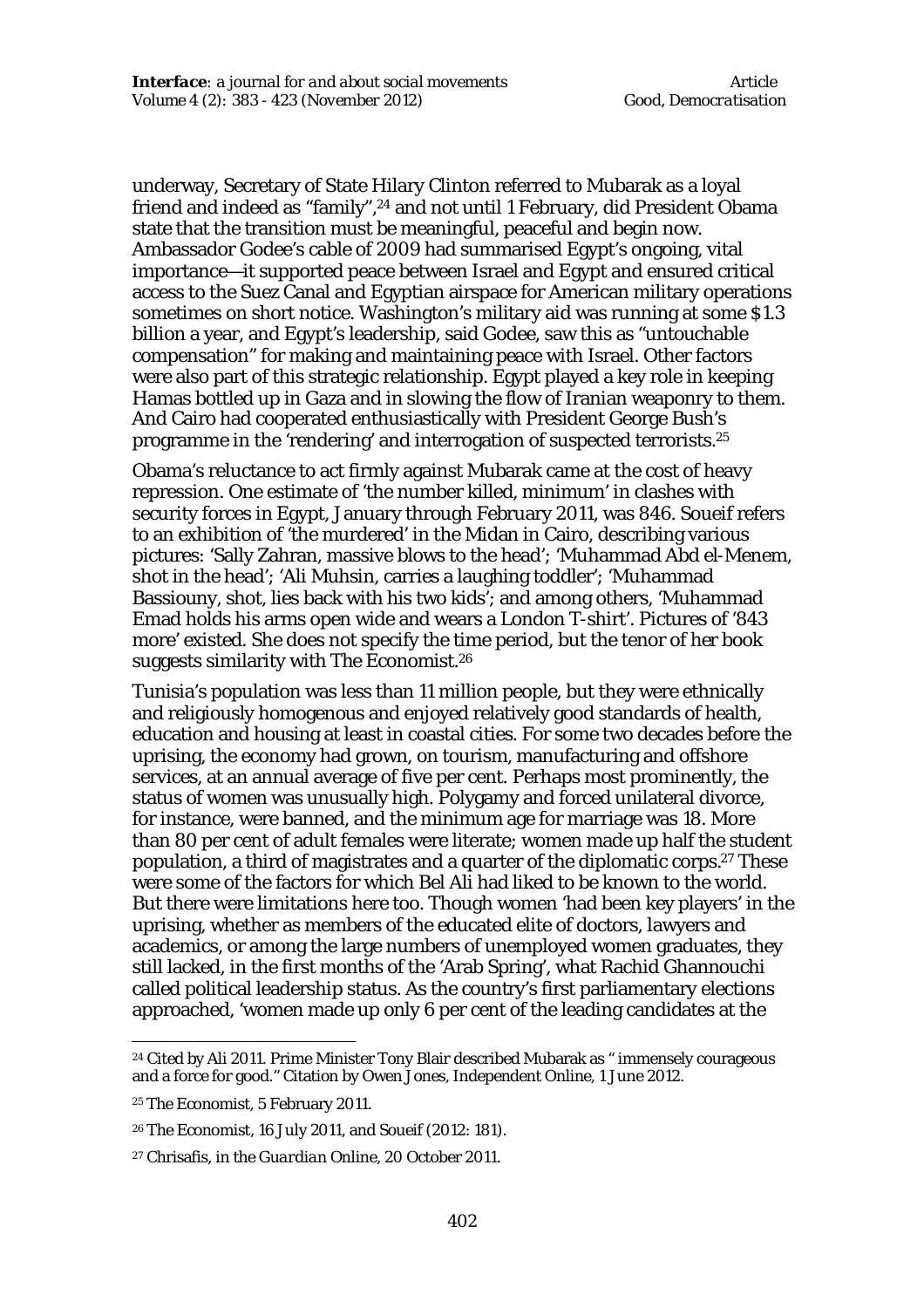top of party selection lists, which meant [under the electoral rules] that 'very few had a chance of winning a seat.<sup>'28</sup>

# **Maintaining the Regimes, Restricting Democratisation**

Six months after the start of the Tunisian uprising, Chrisafis could report few signs of optimism on the streets of the capital about progress. According to Bassem Bouguerra, a blogger she spoke to: "Tunisia doesn't know where its going. But it knows where it came from and it doesn't want to go back there."<sup>29</sup> Bouguerra, along with more than a dozen journalists, had been beaten by police in May when they covered a renewed anti-government demonstration. Many of the same police who served Ben Ali still held their posts. The interim government was fragile and expected elections had been postponed. When people went to the polls in October, they voted, she and colleagues reported, 'in the shadow of the old regime.' Police brutality continued: Ben Ali's cronies and sympathisers 'still dominated a crooked justice system [and] corruption had worsened.' In the new year, censorship continued along with 'growing intolerance': a liberal writer told Fisk that 92 per cent of books then being published in Tunisia were Islamist. Bookshops outside Tunis just sold school notebooks and tracts.<sup>30</sup> Material conditions were also very grim for many. The jobless rate for graduate women was above 40 per cent, and double that number in the interior. Of the country's working-age population of 3.5 million, *about 800,000* were unemployed. <sup>31</sup>

In Egypt, the dumping of Mubarak quickly proceeded when the arrangements were clarified between the American and Egyptian military. US Defence Secretary, Robert Gates, the chairman of the Joint Chiefs of Staff, Admiral Mike Mullen, and other senior Pentagon figures were in regular contact with their Egyptian counterparts all through the last days of January and the beginning of February. In an interview with ABC television, Mullen described existing American aid as a "significant investment" that has "paid off for a long, long time". The two large armies were described as closely interlinked, through joint training and exercises as well as aid.<sup>32</sup>

By 11 February, the authorities had little choice but to act decisively and quickly against the President. On that morning, in Cook's description of the events, 'millions of Egyptians poured into the streets all over the country to demand Mubarak's ouster' (Cook 2012: 294). In Cairo 'a mass of humanity' streamed

 $\overline{a}$ <sup>28</sup> Chrisafis, *Guardian Online*, 20 October 2011.

<sup>&</sup>lt;sup>29</sup> Bouguerra had been detained and assaulted a month earlier when he tried to film police beating a cameraman at a demonstration. Chrisafis, *Guardian Online*, 17 June, and Chrisafis, et.al., *Observer Online*, 22 October 2011.

<sup>30</sup> Fisk, *Independent Online*, 21 February 2012.

<sup>31</sup> Fisk, *Independent Online*, 21 February 2012 and Chrisafis, *Guardian Online*, 17 June 2011.

<sup>32</sup> Ewan MacAskill, *Guardian Online*, 4 February 2011.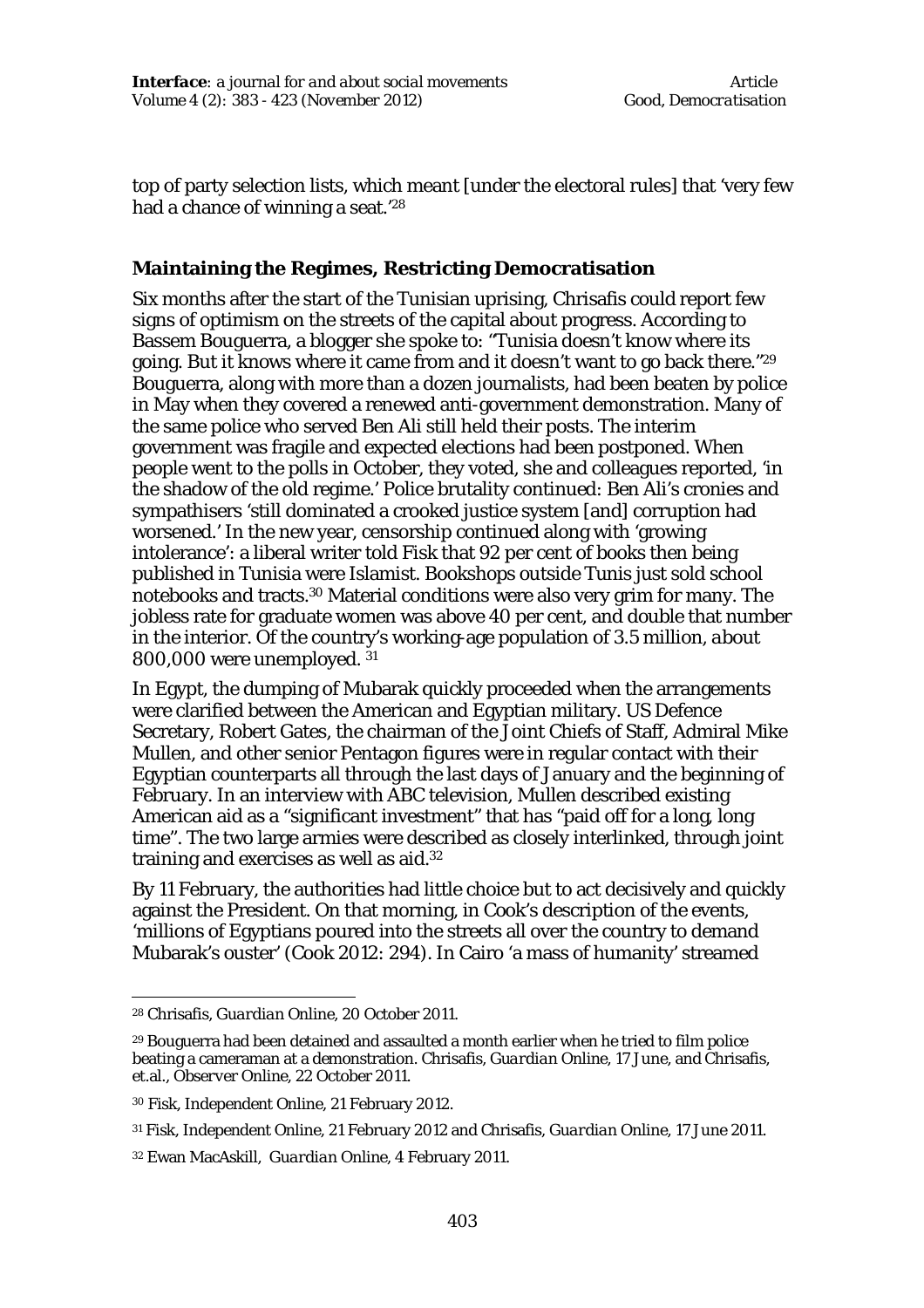toward Mubarak's compound while hundreds of thousands kept up their protest in Tahrir Square. These numbers were much greater than those seen in the uprisings in Central Europe a decade earlier. At six pm Vice President Omar Suleiman took less than a minute to announce on television that Hosni Mubarak had stepped down and power had been handed over to the military. The Supreme Council of the Armed Forces (SCAF) was instructed to manage an orderly transition. SCAF would be headed by Field Marshal Mohammed Hussein Tantawi, commander of Egypt's armed forces.<sup>33</sup>

Suleiman's role and proclivities were antithetical to constitutionalism and the rule of law. He was chief of Egypt's General Intelligence Service, 1993-2011, but assumed a more public role in the foreign ministry after 2001. He was known as 'the CIA's main man in Cairo' and 'Egypt's torturer-in-chief'. Under President Bush's war on terrorism, rendition was directed less at putting suspects on trial and more at obtaining 'actionable intelligence'. For the Bush administration. Egypt was 'a torture destination of choice', and at least one person rendered there, the Egyptian born Australian citizen, Mamdouh Habib, was tortured by Suleiman himself. According to US ambassador, Edward Walker—in a document released by Wikileaks—Suleiman was "very bright, very realistic…[and] not squeamish, by the way."<sup>34</sup>

The power of the Egyptian military went well beyond the aid it received from the United States and its broad association with the superpower. It was much more than a military machine, and its tentacles reportedly reached everywhere. It was a business empire that included construction, hotel and petrol sectors, worth around 20 per cent of the country's economy.<sup>35</sup> Retired army officers 'were accustomed to receiving title to public lands', and turning them sometimes into housing and agricultural projects and hotels. It possessed unaccountable and largely independent powers built up over some sixty years, permeating the country's laws, institutions and the six million-strong bureaucracy. Such agencies and operatives constituted a 'shadowy matrix' or 'deep state'<sup>36</sup>—in other words, the core of the regime, intended to endure regardless of who or what held the formal powers of the state. With the handover of executive power to SCAF, the military had acquired powers which it had not enjoyed, according

 $\ddot{\phantom{a}}$ <sup>33</sup> Cook (2012: 294); McGreal and Jack Shenker, *Guardian Online*, 11 February 2011.

<sup>34</sup> Habib was said to have been seized off a bus in Pakistan in October 2001, and in Egypt, apart from electric shocks and immersion in water, his fingers were broken and he was hung from metal hooks. The beatings were so hard that at one point his blindfold was dislodged, revealing the identity of Suleiman as his torturer. The subsequent Vice President was also 'directly implicated' in the death of Ibn al-Sheikh al-Libi in Libya in the early 2000s. Lisa Hajjar, in *Jadalliya*, 30 January 2011, with reference to Jane Meyer's *The Dark Side* and Habib's memoir, *My Story: The Tale of a Terrorist Who Wasn't.* 

<sup>35</sup> *Aljazeera* online, 14 August 2012.

<sup>36</sup> *The Economist*, 19 May 2012. Shatz notes differences between the military and the investigative agencies and Ministry of the Interior, favoured by Mubarak. This had the effect of insulating the army from the daily work of repression, shielding it in turn from public rage when the uprising began (Shatz 2012: 15, 17).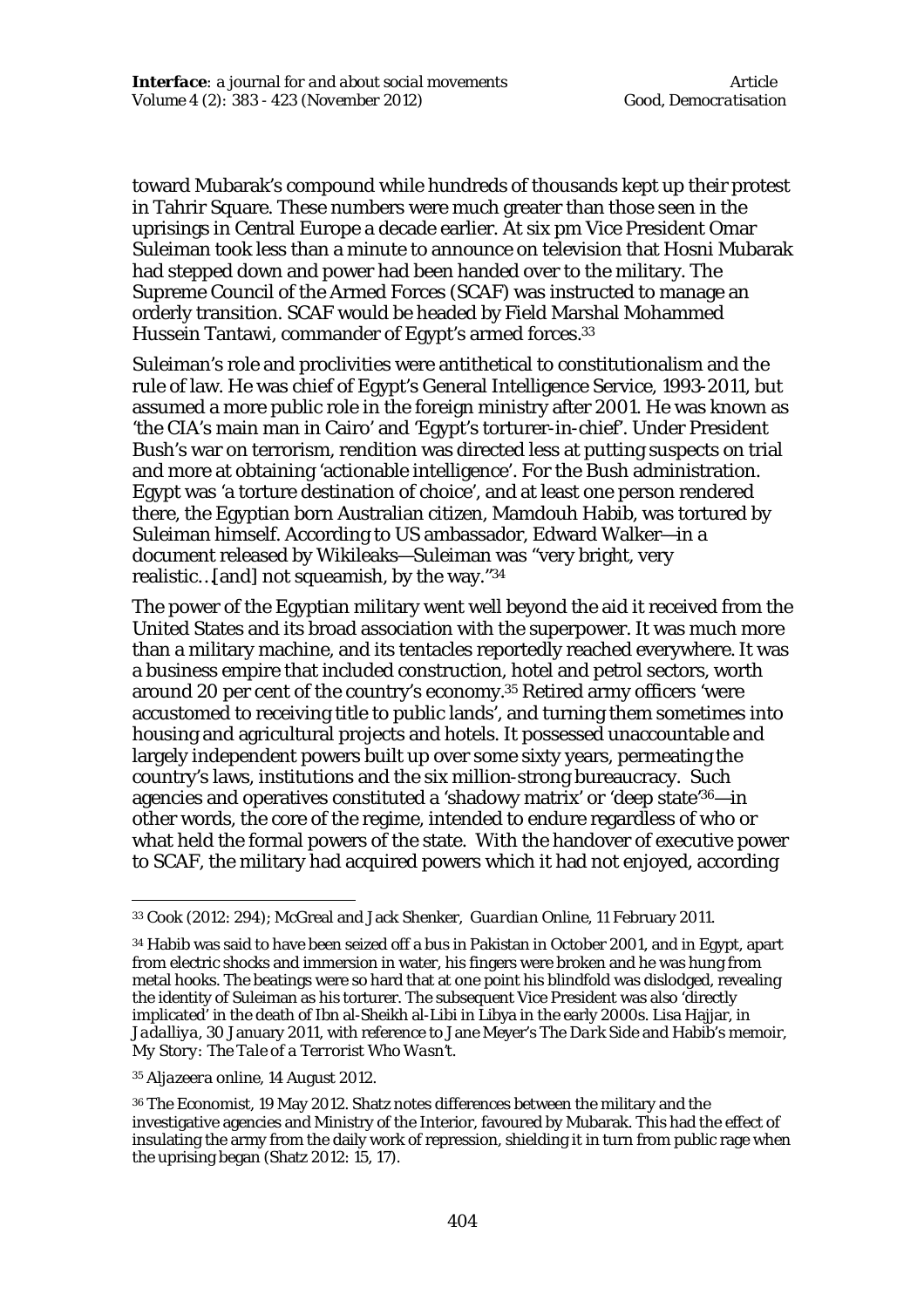to Shatz (2012: 17), since the early 1950s, and might find difficult to sacrifice. A year after Mubarak's demise, the core of the regime (or *nizaam*) 'remain[ed] in place' (Teti and Gervasio 2012: 102). What facilitated the United States abandonment of Mubarak also constituted of course a deep problem for the democratisation movement. On the assessment of Hossam Bahgat, a prominent human-rights lawyer, the "real, dangerous struggle" was not along a religioussecular divide, but "between civil society and the deep state."<sup>37</sup>

But civil society in Egypt was not without strengths of its own. This stemmed from the size and diversity of the population, and in particular from its youthfulness, its high educational levels and associated organisational skills. By 2010 there was rapid growth in the 20-24 age group. Of those officially unemployed at the start of the uprising, about half were aged 20-24. As more than 43 per cent of the unemployed had university degrees, the impact of the uprising came from well educated youth in both a formal and a general sense. According to Salt (2012: 58), the young had the networking skills to draw 'millions of people' affected by low wages and rising prices into the protest. It was a movement, Nogam reports, composed of 'tech-savvy students…labour activists, intellectuals, lawyers, accountants [and] engineers' which 'had its origins in a three-year-old textile strike in the Nile Delta, and built upon an alliance of new and old opposition groups. One was the April 6 Youth Movement, formed in 2008 in support of the workers' struggle in the industrial town of El-Mahalla El-Kubra. National minimum wages had remained stagnant for 'over two and a half decades'. At issue too was the restructuring of unions that had 'hitherto functioned with government appointed leaders'. April 6 endeavoured to rally middle class youth behind the strike. But the military occupied the factories, and demonstrations faced a brutal crackdown (Nigam 2012: 166).

Workers' action had a fairly long history in Egypt, but it had spiked when Mubarak pushed ahead with a neoliberal agenda of privatisation, low wages and reduced benefits. In 2006-2008 almost the entire textile industry and the eommunities supporting it were on strike, and the Mubarak regime was forced to recognise the first independent trade union since 1957. Labour activism thereafter became 'the primary form of resistance to the regime' over the decade preceding the uprisings.<sup>38</sup> The protest leaders and the workers were intertwined. Tens of thousands of workers in both the public and private sectors, covering sectors from petroleum, through banking, transportation and health care, to heavy industry and the Cairo stock exchange, struck on 10 February 2011, the eve of the ousting, and joined the protesters in the streets. In Tunisia too, education unions played a key role in the uprisings, organising unemployed youth, many of whom as noted were educated, and endeavouring to combine demands for political reform with bread-and-butter issues. The military, Galvin notes, watched this action 'with trepidation.'

 $\overline{a}$ <sup>37</sup> Cited in *The Economist*, 19 May 2012.

<sup>38</sup> James Gelvin, author of The Arab Uprisings, *Jadaliyya*, 25 July 2012.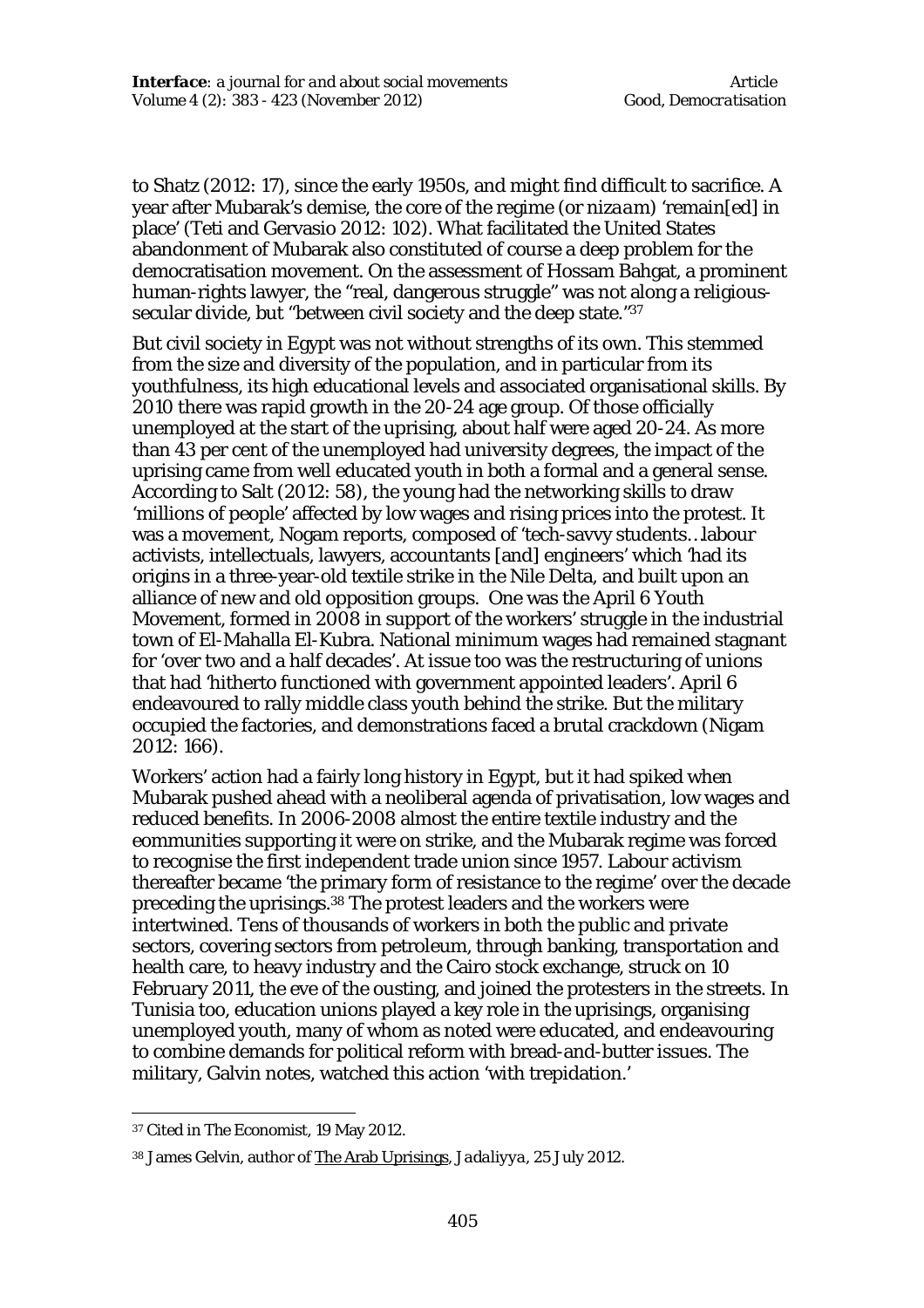Labour activist Hamdy Hussein, also says that labour protests served as a catalyst for Tahrir, linking popular protest over corruption and poverty with workers' demands for better pay and conditions. Textile workers have continued their activity and they are prominent in both their large numbers and militancy. In mid-2012, a strike by 23,000 employees at Misr Spinning and Weaving, the country's biggest weaving company, was in its fourth day and had been joined, according to Hussein, by 12,000 workers in other state firms. Egypt had around 300,000 textile workers, including 100,000 in the state sector. They were facing strong competition from foreign and privately owned companies. Labour unrest was also occurring in the ceramics industry, and disputes at Ceramics Cleopatra, Egypt's largest privately owned ceramics firm, had brought clashes between workers and police at much the same time. This action was unlikely to decrease, according to Hussein. Workers had sparked the revolution against Mubarak's despotism, only to be "crowded out", along with sympathetic left wing groups, by Islamists and the army in the immediate aftermath. "The coming revolution", he believed, "will correct the path of the first one [and] it will be a labour revolution."<sup>39</sup>

Independent worker organisations were a direct threat to the privileges of the military elite. Soon after the transfer of power to SCAF, 'an unprecedented wave of union activity rolled across the country…involving hundreds of thousands of workers.' Earlier it had issued a decree banning strikes that could harm "the wheel of production". The military continued its backing of state-run unions, and the harassment of union organisers (Mackell 2012: 28).

Groups concerned with workers' and human rights have stood their ground against the regime. Teti and Gervasso have identified among such groups the Hisham Mubarak Law Centre and the Centre for Trade Union Workers' Services. They note too that among new independent trade unions, the Real Estate Tax Collectors union (RETA) was the first established in December 2008, and it was followed since the uprising by 'literally hundreds' of others, including the Egyptian Federation of Independent Trade Unions (EFITU), formed on 31 January 2011. They see the independent unions and "activist NGOs" as 'certainly the most important component' of the democracy movement, in both their independence and in the 'efficacy of their action.' In so doing, they have devised and utilised a variety of instruments and methods to spread their messages among the people (Teti and Gervasio 2012: 104).

Hossam el-Hamalawy is a journalist, blogger and activist and, judging by a photograph, he is of the mid-20s age group. He believed that independent unions "are the silver bullet for any dictatorship." What he called mass strikes were continuing. While attempts were being made by middle-class activists to confine the revolution to the realm of formal political institutions, he believed that the main part of the revolution lay in the socio-economic emancipation of the people, which was just beginning. What we need to do now, he said, "is to take Tahrir to the factories, the universities, the workplaces. In every single

 $\overline{a}$ <sup>39</sup> 'Labour Unrest Spreads in Egypt', *Aljazeera* online, Middle East, 20 July 2012.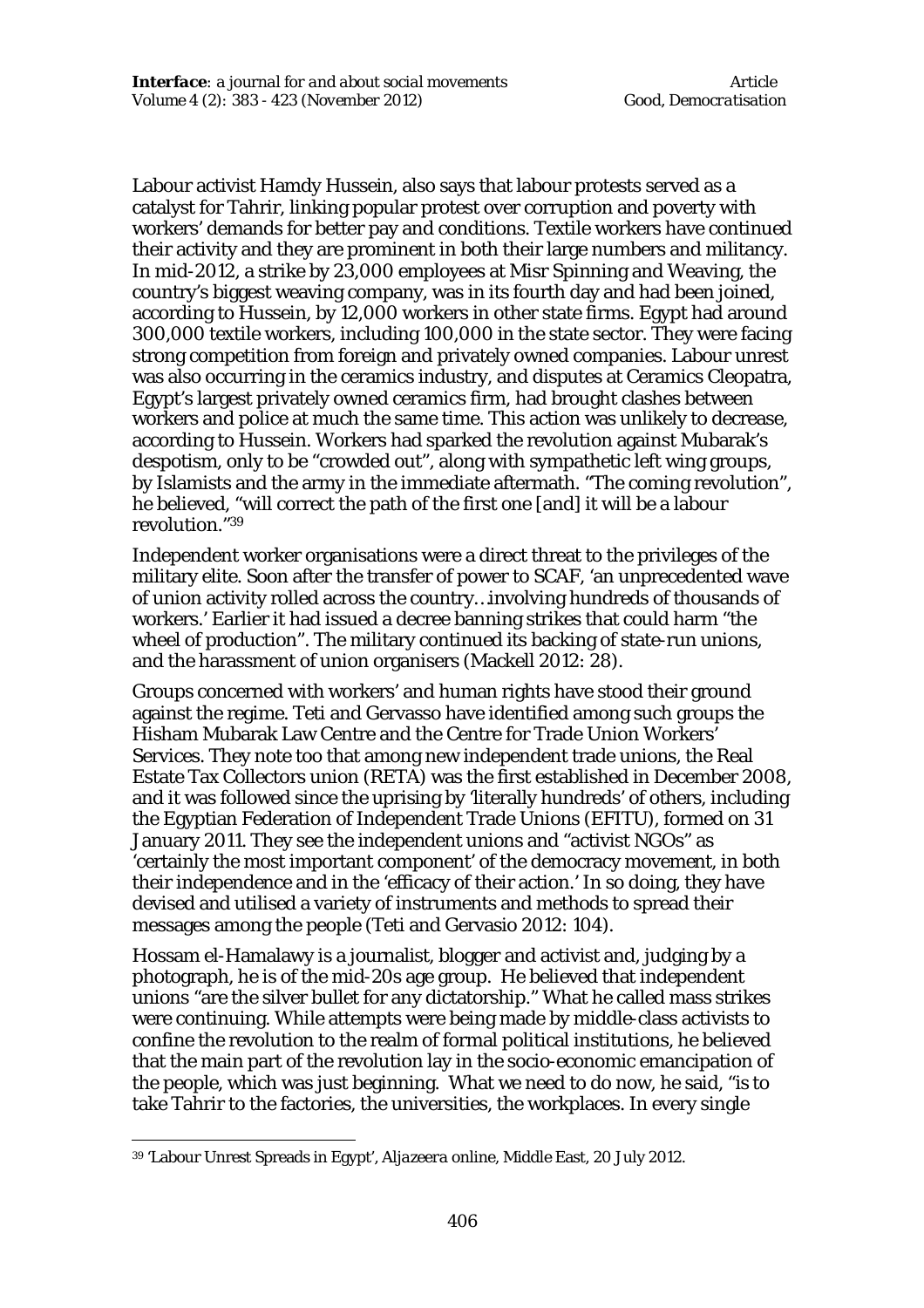institution in this country there is a mini-Mubarak who needs to be overthrown. In every institution there are figures from the old state security regime who need to be overthrown." It must be assumed that everyone who belonged to the old regime or enjoyed privileges under it is going to defend those privileges. There was, he said, huge resentment among the Egyptian working class about the neoliberal policies that have impoverished them over recent decades. He did not doubt that the western powers and Arab monarchs who are already deeply unhappy at what they have seen in Egypt will be even more dismayed at the second revolutionary phase. But 'however much pressure they put on the military junta, the pressure of the street can be stronger" (El-Hamalawy 2011).

#### **Democracy's Gains and Losses**

One year is an extremely short time on which to assess progress in a country as large as Egypt, where democratic processes are just beginning. But in consideration simply of discernible tendencies, it might be thought that the balance is at best mixed, and the gains are mainly in symbolic and long-term aspirational areas and very limited in the key formal institutions, parliament, the presidency and the constitution.

Key parliamentary and presidential elections were opportunities largely missed by the people. Islamic parties dominated in parliament along with remnants of the dictatorship. Two-thirds of voters in the November 2011 parliamentary elections supported the candidates of either the Muslim Brotherhood's FJP, or *al-Nour*. Both were well organised, untainted by past corruption, and typically faced weak and divided secular parties especially in rural areas. The Brotherhood's strength was based on its half-million committed members and its unmatched capacity to mobilise the numbers.<sup>40</sup> It won 36.6 per cent of the 9.7 million votes cast. Number two was the unequivocally anti-democratic *Al-Nour*, which advocated strict curbs on art and personal freedoms, and drew support from hard-line Salafi Muslims, and obtained 25 per cent.<sup>41</sup> The two together held a solid majority of the vote. After subsequent elections for the upper house or Shura Council—where turnout fell to some 6.5 per cent—*The Economist* believed that 'over 70 per cent of seats in parliament' were held by the Brotherhood and *Al-Nour*. 42

An immediate and vital task of parliament was to choose the composition of a proposed 100-person assembly which would re-write the country's constitution. Under existing laws power was of course vested in the presidency. Liberals were

 $\overline{a}$ 

<sup>40</sup> *The Economist*, 19 May 2012.

<sup>41</sup> Alastair Beach, in the *Independent Online*, 5 December 2011. The party's spokesman in Cairo, Yousseri Hamad, said that democracy allowed man's law to override God's: "In the land of Islam, I can't let people decide what is permissible or what is prohibited. It is God who gives the answers as to what is right and what is wrong." Interview with Associated Press, *Guardian Online*, 2 December 2011.

<sup>42</sup> 10 March 2012.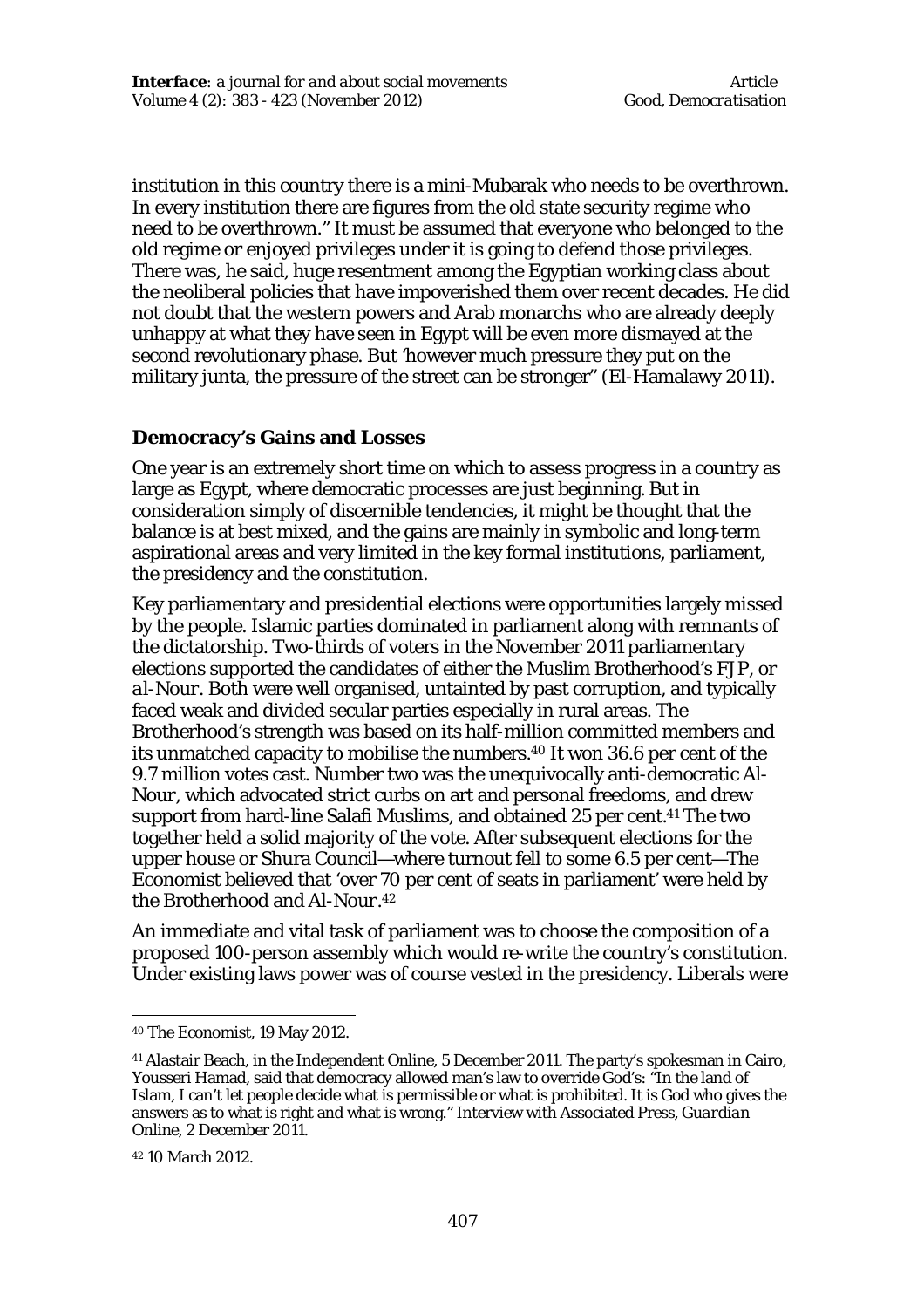reportedly seeking representation for civil society in the writing of the new constitution, including professional associations, intellectuals and trade unions. Voting for the presidency was a related and equally big long term issue, and on both the Brotherhood's actions offered no secular or democratic assurances. After earlier pledging that it would not contest for the presidency—given its parliamentary dominance—it reversed its position and announced at the end of March that it would contend. Results in the first round of presidential elections saw Freedom and Justice again coming first, with a candidate of the regime a close second. The Brotherhood's Mohammed Morsi won 24.3 per cent, and Ahmed Shafiq, a self-styled law and order candidate, former air force chief, and Mubarak's last prime minister, was second with 23.3 per cent. Other significant contenders were Hamdeen Sabbahi, variously described as an independent Nasserist or 'populist socialist', with 20.4 per cent, and Abdel Moneim Abul Fotouh, seen as an independent or mild Islamist, with 17.2 per cent. The second and decisive round in June was thus restricted to Morsi and Shafiq; Islam or the military, the entrenched poles of Egyptian society and politics over decades, still unchanged. Turnout in this vital contest was a pitiful 46 per cent of registered voters.<sup>43</sup>

Informed opinion on the likely role of Islamist parties in a democratising state was divided. Marc Lynch has looked at the recent successes of Islamists in elections in Tunisia, Morocco and Egypt and sees no cause for alarm; it was inevitable that groups like the Brotherhood would benefit from the opening-up of politics after the long dictatorships—which sometimes bore heavily on their leadership--<sup>44</sup> and their democratic pretensions should be put to the test.<sup>45</sup>

Despite the reportedly wide-spread pessimism on the streets, Tunisia's parliamentary elections on 23 October 2011 went well, and lent credence to Lynch's view. *Ennahda* (Renaissance), the heavily repressed Islamist party under Ben Ali's domination, had already shown considerable political capacity. It had reestablishd its leadership from prison (some 4,000 were jailed in the 1990s) and exile, rebuilt party structures and entered the elections within a few months of Ben Ali's expulsion: before January 2011 the party had no offices or visible signs of its existence. It won some 41 per cent of seats in the assembly. Led by Rachid Ghannouchi, an intellectual who had written on Islam and democracy in the 1980s (Haugbolle and Cavatorta 2012), it ran a supposedly exemplary democratic campaign against a number of small secular parties,

 $\overline{a}$ 

<sup>43</sup> Ian Black and Abdel-Rahman Hussein, *Guardian Online*, 29 May 2012, and *The Economist*, 2 June 2012.

<sup>44</sup> For example, Khairat al-Shatir, senior member of the Brotherhood's leadership and a wealthy businessman, spent 12 years in prison, and was only released as a result of the uprising in 2011. *BBC News Online*, 31 March 2012.

<sup>45</sup> Review of Marc Lynch, *The Arab Uprising: The Unfinished Revolutions of the New Middle East*, *The Economist*, 21 April 2012. Some historical experience also pointed towards inclusion. When the Islamic Salvation Front comfortably won general elections in Algeria in 1991, but was prevented from assuming power by the army, a decade of bloody civil war followed. 'Briefing: Islam and Democracy', *The Economist*, 6 August 2011.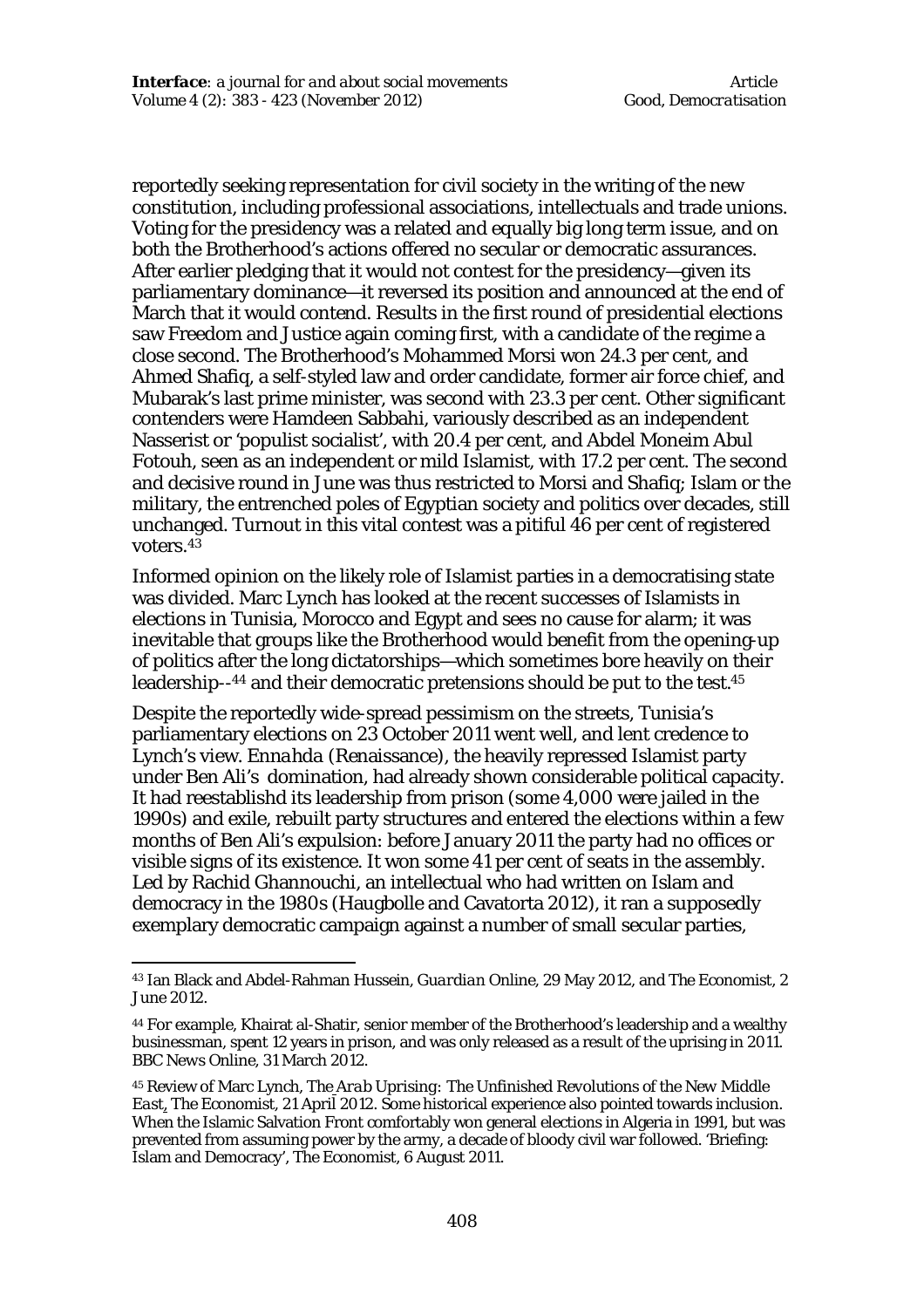stressing its long opposition to the old regime, and 'its identification with working class authenticity', in contrast with the orientation of Tunisia's traditional Francophone elite. On an estimated turnout of 60 per cent of eligible voters—usually a larger category than those who were registered—*Ennahda* secured 90 seats in the 217-seat assembly. Its nearest rivals on the results were the Congress for the Republic, led by a prominent human rights campaigner, with 14 per cent of the seats, and Popular Petition on 13 per cent. In power, it established a coalition government and appeared to accept such key principles as individual liberties and the rule of law. It was early days, but Tunisia's elections had made a strong case for letting the people choose on contentious issues like the role of political Islam in a democracy.<sup>46</sup>

Samir Amin held a strong contrary opinion. He allowed that political Islam in Egypt 'still enjoys "legitimacy" among the general public', but sees this as a mistaken perception. If it takes over government, he stressed, 'it will continue to impose itself…for a long time.' He does not see the Brotherhood as primarily an Islamic party, but as 'firstly a reactionary party', ready and able if it gains power to collaborate with imperialist powers against democratisation (2012: 37, 39).

In contrast with Tunis, Islamism in Cairo continued to obstruct democratisation. The Brotherhood's representation predominated in parliament, but deadlock persisted for weeks over the composition of the constitutional assembly, and hence of its first meeting. Here was a large vulnerability which the military could exploit in order to hold on to power. SCAF had already said, in December 2011, that the upcoming parliament would not be representative of all Egyptian people, and it could therefore not be accorded the final say in the drafting of the new constitution. $47$  After the rejection of a proposed constitutional panel in April 2012 by the Administrative Court in Cairo, supposedly because it gave a near-majority of the membership to Islamists and under-represented women, secularists and youth, Field Marshall Tantawi reportedly gave parliament a deadline to name a representative body.<sup>48</sup>

Progress was being achieved, however, in many informal areas in highly meaningful long-term ways. One was an attempt to record and document the revolution as it had been occurring on the streets in Cairo and elsewhere. The historian, Khaled Fahmy, said that Egyptians were highly sensitive about official attempts to write history and create state-sponsored narratives about historical events. Inherent tensions existed, he believed, between mass popular participation and official attempts to catalogue and record them. These insights

 $\overline{a}$ <sup>46</sup> *The Economist*, 29 October 2011 and Shahshahani and Mullin (2012: 67 and 85).

<sup>47</sup> Major General Mokhtar el-Mulla, a leading member of SCAF, in an interview with foreign media,

Jack Shenker, *Guardian Online*, 7 December 2011.

<sup>48</sup> The reported membership of a more representative body of 100 included in part thirty members from parliament's lower house; 15 judges and legal experts; one seat each to the armed forces, police and the justice ministry; four from the Coptic Church;13 delegates from trade unions and 21 public figures. *BBC News Online*, 8 June 2012.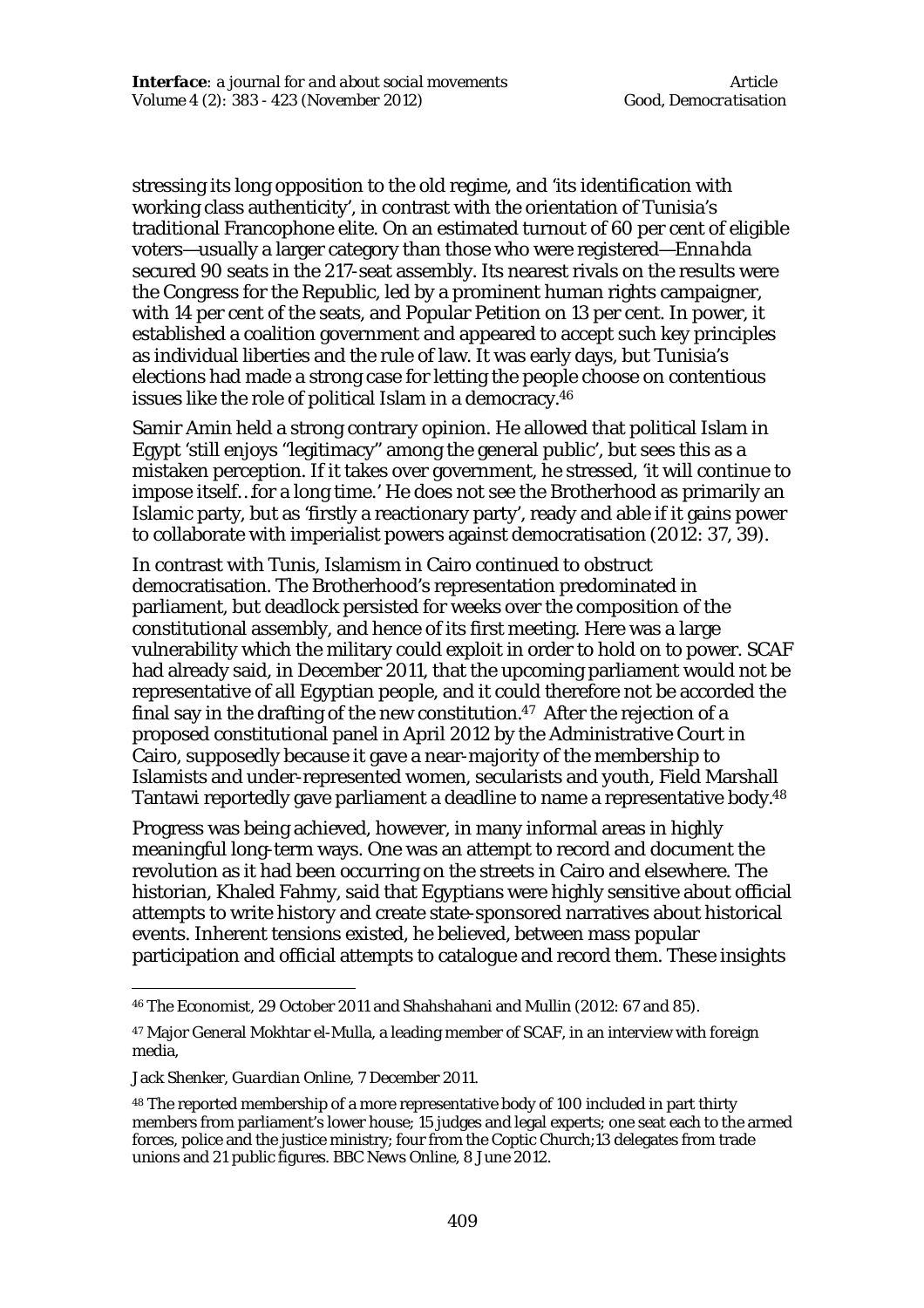led to the formation of the Committee to Document the 25 January Revolution, staffed by volunteers and drawing on everything from official records and insurrectionary pamphlets to multimedia footage and updates on Twitter. The immediate aim was to gather as much primary data as possible and deposit it in the national archives for the free scrutiny of the people and posterity. The bigger plans accommodated practical and political concerns. Over the first five months of 2011, the ruling military junta—SCAF—had been seeking to 'limit the [accepted] scope of the revolution both rhetorically and legally, applying the term strictly to the 18 days of street demonstrations that led to Mubarak's resignation', and contrasting these supposedly "selfless" protests with the allegedly "disruptive" and "self-interested" strikes and sit-ins held subsequently by workers and other groups demanding political change.

Questions abounded concerning the scope of the revolution and the democratisation process. One of the Committee's working groups had decided to change the 'start date' of their enquiries from 14 January 2011 when Ben Ali was forced out, back to June 2010 when the Alexandrian youth Khaled Saieed was battered to death in public by police. The 'finish date' of the project was an unresolved problem. The recognition that revolution, like democratisation, is a long-term process, rarely a single event, is of profound importance. Fahmy's own feeling was that "the revolution is very much incomplete, and this second stage—which requires overcoming the army—may prove even more difficult than the battle to topple Mubarak."

The project was also battling against the denial of public access to official information in Egypt and other Arab countries, both by legal measures and by burying depositories in basements and cellars. What was happening in Tunisia and Egypt appeared to validate strongly the belief, found in Marx, Brecht and elsewhere, that people not generals or leaders make history. "But if it is the people who make history, then they should be the ones who write it and read it as well," Fahmy concluded: "This was a leaderless revolution…which came about through mass participation." The writing of history now "ha[d] to be part of the same process"(Shenker 2011b).

The ongoing protest had many specific targets in the military and security forces. The demand that police and other former regime officials be accountable for the violence inflicted on demonstrators had seen armed security men fighting long running battles with civilians in Cairo and Suez at the beginning of July 2011, after police accused of murdering protesters were released on bail. "The demands of the revolution have not changed since day one", declared the 25 January Revolution[ary] Youth Coalition in an online statement. "It was not just about toppling the old regime but about building a state where people can have freedom, dignity, rule of law and social justice." In an apparent attempt at appeasement in the face of the protests, the interim interior minister, Mansour el-Essawy, 'promised to purge up to 700 corrupt senior police officers'. But five months after Mubarak's fall, with by then 'almost a thousand dead', only a single officer had been convicted--but not then imprisoned-- for his crimes. Many newspaper articles, among them one by the noted author Alaa al-Aswany,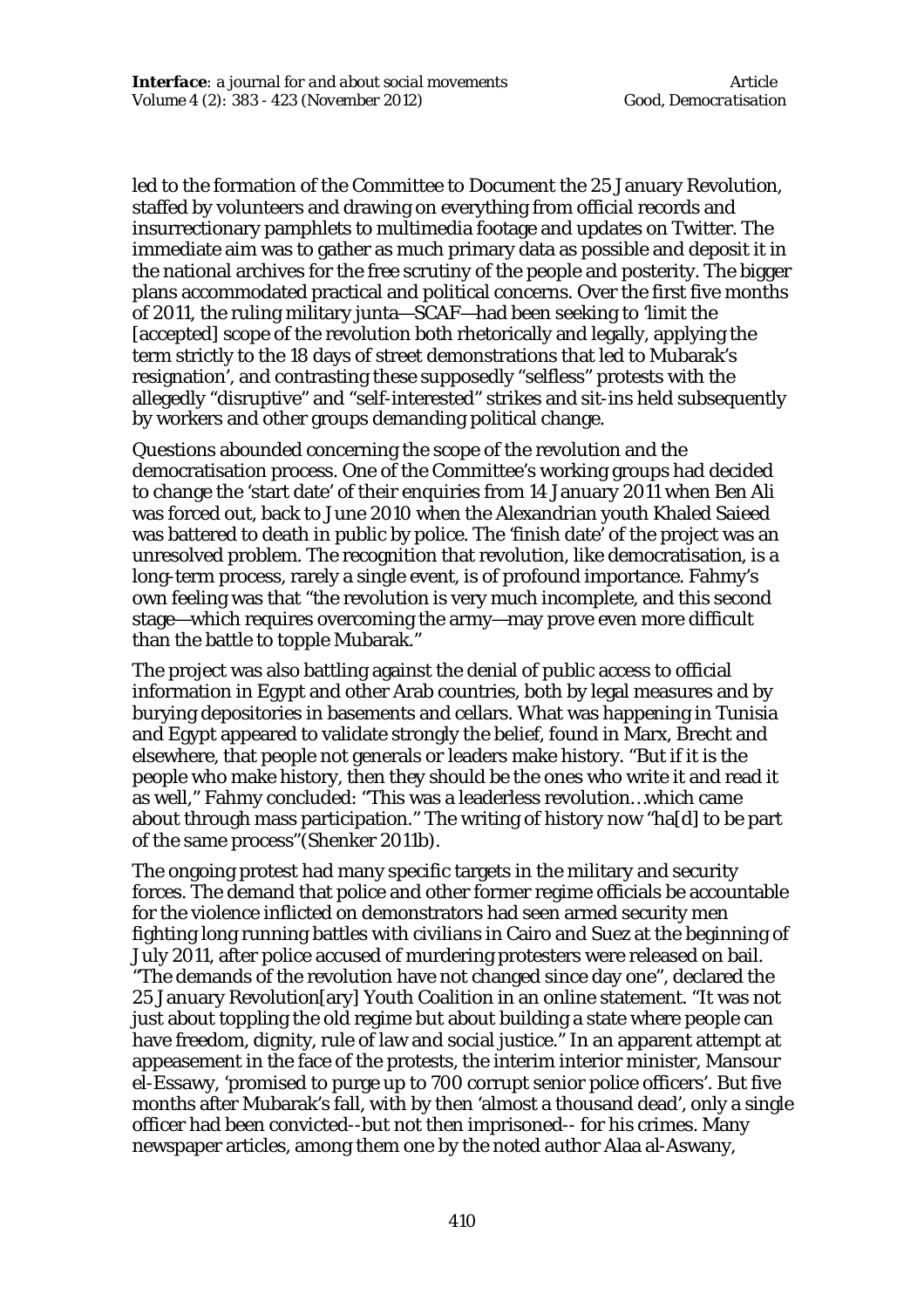decried the continuing presence of Mubarak-affiliated ministers, judges, security officials and journalists, among the political elite. The revolution was at a real fork in the road, said al-Aswany; it could accomplish its goals, "but it can also lose, leaving the old regime to return in a slightly different form," he said (Shenker 2011a).

In these critical circumstances, activists were proposing new forms of grassroots political participation, including what they called a "civil referendum". This would see questionnaires about Egypt's future distributed among demonstrators and then dropped in manned ballot boxes throughout Tahrir square (Shenker 2011a). At the same time, existing youth groups were flourishing despite or because of the continuance of the military junta. The April 6 Movement, for instance, had grown seven times in size, embracing at the start of 2012 some 20,000 activists across Egypt.<sup>49</sup>

The revolutionary process was producing understandings of historical and universal importance. When once the Arab world was seen as a stagnant pond of retardation, tyranny and fatalistic submission, now protest movements in the United States, Spain and elsewhere—for instance the Occupy Movement and the *indignados*--saw Tunisia and Tahrir as inspiration for their own actions. The lesson was a dual one: no longer was the west to be a democratic beacon to the Middle East, and additionally, once again, democracy has become a revolutionary force. In the words of Occupy: 'From Tunisia to Tahrir Square, Madrid to Reykjavik…people are rising up to denounce the status quo'. Where supposedly democratic systems exist, they have been 'emptied of meaning, put to the service of those few interested in increasing the power of corporations and financial institutions.' In the commentary of Chomsky: things that were sort of known, though hidden in the margins, 'are now right up front—such as the imagery of the 99% and 1%; and the dramatic facts of sharply rising inequality.' And for Chakrabortty, Occupy had succeeded in just one year in turning "we are the 99%" into one of the most resonant slogans in campaigning history. In a world where 'the history of political activism is the history of setbacks and unexpected advance,' what Occupy has clearly got right 'is its targets'. That the liberal capitalist model is broken 'shows in the policy exhaustion of those still trying to patch it up four years after Lehman's collapse' (Occupy Movement 2012, Chomsky 2012, Chakrabortty 2012).

What the Arab revolts represented for Bottici and Challand (2012) was the return of 'a truly combative civil society' possessed of spontaneity and grassroots organisation, and 'operating outside the framework of formal political institutions.' It is a civil society 'very different from the reformist one depicted by western political theorists.'

 $\overline{a}$ <sup>49</sup> Tom Perry in *Mail and Guardian Online*, 18 January 2012.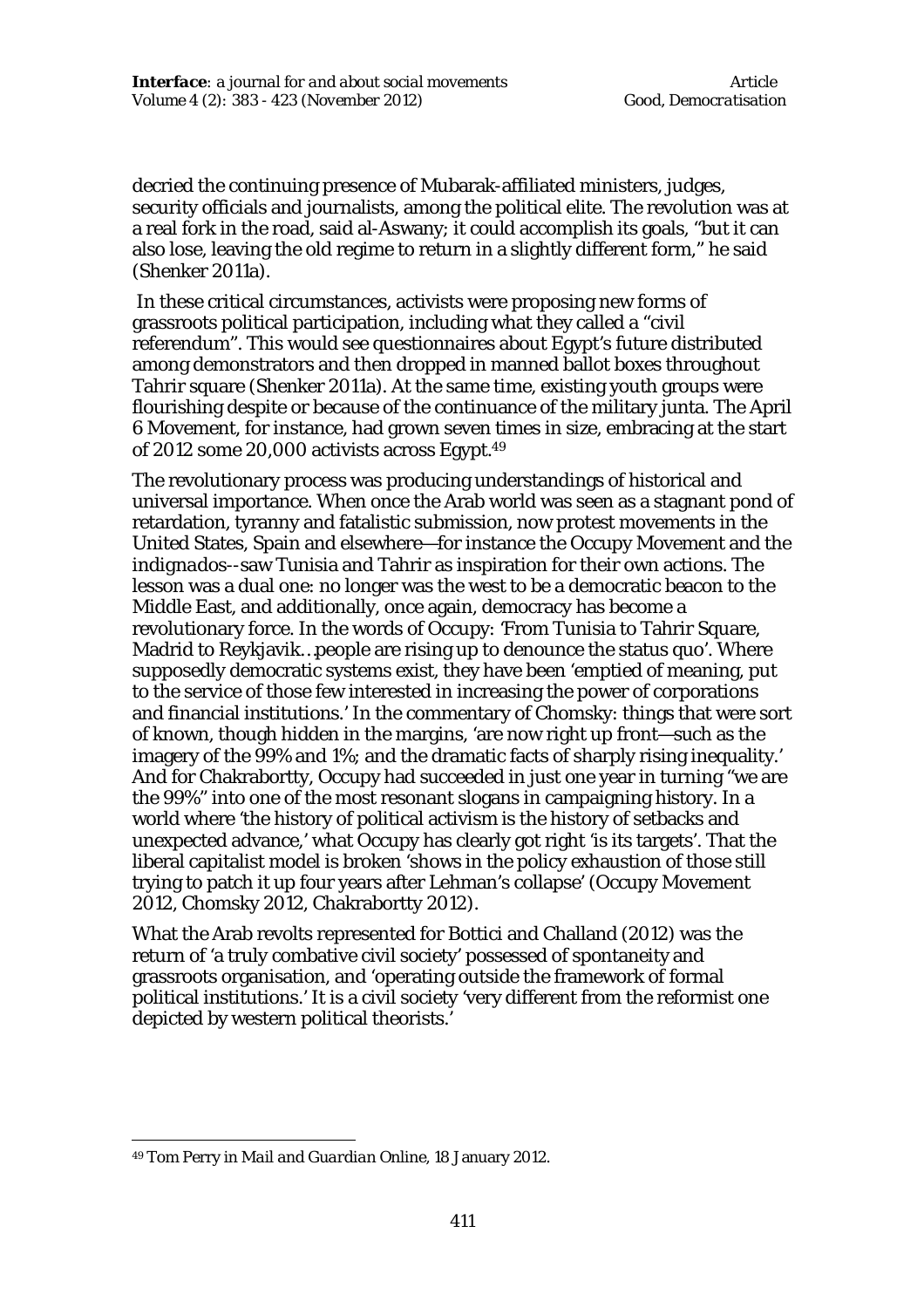## **Military Domination Versus Presidential Authority**

But parliament, the Muslim Brotherhood and the people have left it late to strengthen and activate the formal political institutions. From the beginnings of Tahrir, the people had harboured the illusion that the military, unlike the police forces –especially the Interior Ministry's Central Security riot police- represented no physical threat, and were rather benign, even protective, as regards peaceful democratisation.<sup>50</sup> The absence of physical intimidation had been stressed by protesters, and other forms of control emanating from the military had been ignored or neglected.

Beginning in mid-June, SCAF took a number of steps which cumulatively appeared to indicate that there would be no meaningful handover of power on 30 June, as previously and repeatedly promised (Human Rights Watch 2012a). On 14 June the recently elected parliament was dissolved and sweeping powers, including those over legislation, assumed by the military. Decrees of 4 and 17 June re-empowered the military to arrest and try civilians and expanded its role in internal as well as national security affairs. On 14 June, General Mamdouh Shaheen declared on television that "the good of the country require[d] a presence for the armed forces in the street to protect the country since the police are still unable to fully perform." A so-called "Constitutional Declaration" of 17 June indicated the military's wide powers and its presumptions of superiority with regard to the presidency and the people: "[I]n cases of internal disturbances that require the intervention of the armed forces, the president may ask the SCAF for permission to order the armed forces to share in law enforcement duties and the protection of public institutions."<sup>51</sup> In a few weeks SCAF had acquired powers in internal affairs that went far beyond what the military held under Hosni Mubarak.<sup>52</sup>

Brutality at the hands of the Egyptian military was of course a harsh and largely unaddressed reality. Human Rights Watch had documented 'dozens of cases of torture by the military during arrests and in detention, most recently in Abbasiya in May, and before that…brutal beatings of male and female protesters in December 2011. On 9 March 2011, military officers had subjected female protesters in detention to virginity tests.' (in Human Rights Watch 2012a.) In late October 2012, Human Rights Watch noted that, over the previous 18 months, 'the military ha[d] been getting away with murder, torture and assault.'

 $\overline{a}$ 

<sup>50</sup> Consider this description of popular behaviour in Cairo on 1 February 2011 soon after SCAF had declared that the armed forces would never fire on the Egyptian people. 'Battalions of people are continuing…to surround the tanks, lean on them, climb on to them…stick flags and flowers on them.' Eventually a young officer made a speech urging us to maintain our determination. 'He was lifted on to people's shoulders and carried round the Midan. "The People! The Army! One Hand! The People! The Army!..." (Soueif 2012: 53). Khalil (2011: 161, 211) notes that the military's statement against the use of force (of 31 January) also acknowledged "the legitimacy of the people's demands."

<sup>51</sup> Exerpt from article 23, in Human Rights Watch 2012a.

<sup>52</sup> Assessment of Joe Stork, deputy Middle East Director of Human Rights Watch. in Human Rights Watch 2012a.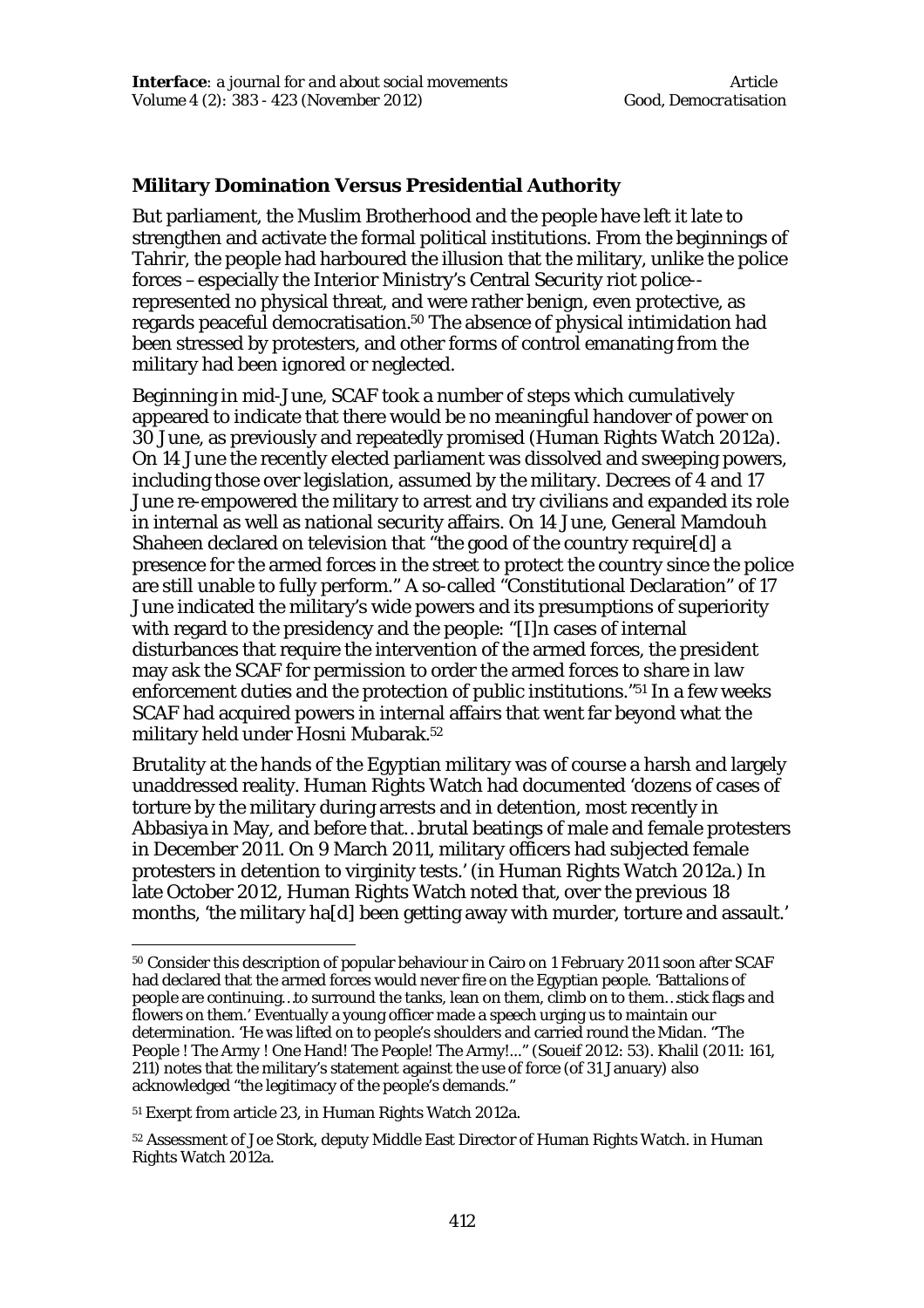Military courts had enjoyed sole jurisdiction over any act committed by military personnel and 'consistently failed to investigate properly the army's abuses against protesters.' And the same courts issued harsh sentences, 'including many death sentences', for crimes committed by civilians, and there was even a 'significant discrepancy in sentencing when a military officer [was] tried, sometimes for the same crime' (2012b). In a long and detailed report, Amnesty concluded that the 'army [was] above the law' over the eighteen months of the SCAF's domination. For instance, 'no members of the military forces, including paratroopers and commando units, had been charged with any crime, despite killing at least 17 people and injuring around 1,000.' 'Only time will tell' whether the military junta had been put under elected civilian control. Ambivalence and uncertainty prevailed. President Morsi, for example, had appointed the commander of the paratroopers as commander of his presidential guard. He also promoted the head of the Military Judiciary to become one of his aides: a person 'responsible for overseeing the unfair trials of thousands of civilians before military courts.' Overall, 'the military forces appear to remain beyond the reach of justice…It is unlikely that they will ever be held accountable' (Amnesty International 2012: 40 – 44).

Certain disturbing incidents were widely publicised. One, in December 2011 in Cairo, showed a woman, seen in photos as 'young, slim and fair', lying on her back 'surrounded by four soldiers, two of whom are dragging her by the arms…She's wearing blue jeans and trainers. But her top half is bare…' Soldiers had also taken 'a distinguished older lady [who had] become known for giving food to the protesters and slapped her repeatedly about the face till she had to beg and apologise.' The army's message was said to be clear: 'Everything you rose up against is here [and] is worse. Don't put your hopes in the revolution or parliament. We are the regime and we're back' (Soueif 2011).

When the results of the presidential election were still awaited, and big demonstrations occurred in Tahrir square, Mohammed Morsi published a statement indicating his future plans. If he was elected, he noted, "I alone [would] represent an unequivocal departure from the old regime." People must be free to choose public officials through fair elections. "No party or group or class must ever be allowed to monopolise the political power in the country" (sic). He intended to transform the office of the president, into "an institution with clear and delineated roles given to a number of vice-presidents (representing political and social forces other than the Freedom and Justice party)." They will work in a transparent political environment, "subject to oversight by parliament and civil society." "Inclusion", he stressed, would be "at the core of my economic vision." Scholarly research indicated that most of the country's privatisation programme had "benefited only 30 families", while 40 per cent of the population could not spend even \$2 a day. "Balanced economic growth and social justice will be the ultimate objective of my programme, as it was for our great revolution as a whole" (Morsi 2012).

When Morsi became president elect on 24 June, he had received 51.73 per cent of the vote against 48.27 per cent for his rival Shafiq, an improvement on the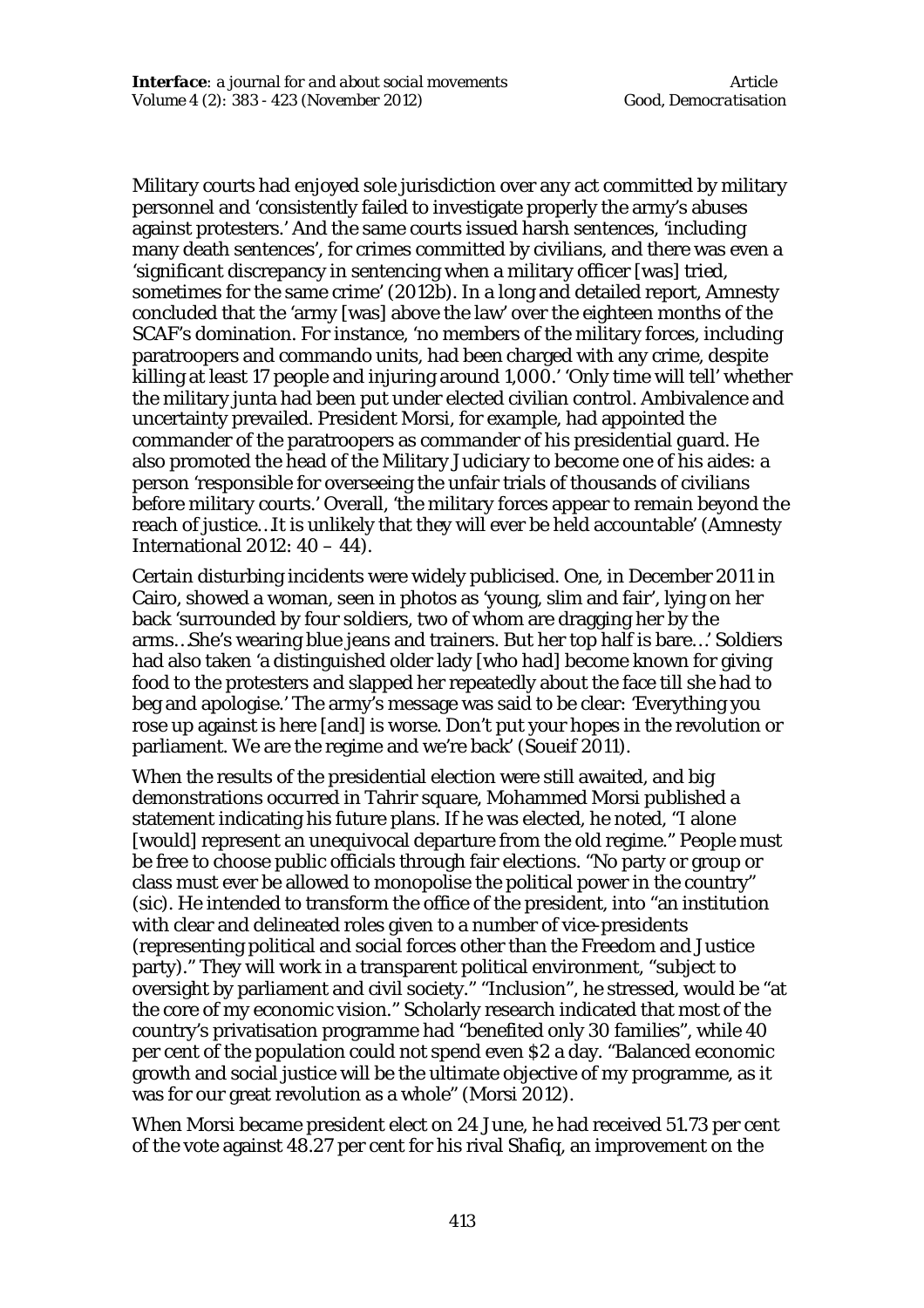one per cent that separated them in the first round. Perhaps further reflecting the invidiousness of the choice for many voters, turnout was only 51.58 per cent. He reportedly resigned from his positions within the Brotherhood, and an assistant, Dina Zakareya, affirmed on 25 June that the new government would be "a coalition government without a FJP majority and led by an independent figure."<sup>53</sup>

Morsi was sworn in as president at the end of June at the Supreme Constitutional Court. The day before SCAF supposedly handed over power to him after a military parade outside Cairo. Field Marshal Tantawi declared that the military "ha[d] fulfilled our promise…before God and the people", decorated the President with the Shield of the Armed Forces, and shook hands with him several tines.<sup>54</sup>

But the divisions were many between SCAF, the Supreme Constitutional Court, and the President, with the latter the only popularly elected entity, but unsupported by a parliament and a constitution, parliament having been partly dissolved by the decision of the Constitutional Court and *in toto* by a subsequent SCAF decree. According to Mahmoud Helmy of the FJP, the Court's original decision had been "specifically regarding the unconstitutionality of a third of the parliamentary seats, not the entire Assembly". The President, he told the *Guardian*, "had no objection to there being new elections, but for now, we will go about our business as usual."<sup>55</sup> This was wishful thinking. Without decisive action President Morsi was unable to act independently of the judiciary and military.

A leaderless uprising certainly drew the people into Tahrir Square and kept them there until they had ensured Mubarak's expulsion, but it brought big problems of organisation and leadership in its wake. A newly risen people were unable to deal with the detailed immediate issues, like ensuring good turnout in key elections, and in meeting constitutional demands such as the convening of a representative Constitutional Assembly, where the Brotherhood was allowed to sit on its hands over weeks. Democratic institutions were denied validation and activation. The uprising was also at fault in its failure to understand the military and the intentions of its commanders to hold on to power.

Military power was extended in the days before Morsi's inauguration when it was revealed that Tantawi would remain head of SCAF and commander of the armed forces, and be defence minister as well.<sup>56</sup> The notion of remnants was used against deeply tarnished figures like Ahmed Shafiq and ex-Vice President

<sup>1</sup> <sup>53</sup> *BBC News Online,* 24 June 2012 and Abdel-Rahman Hussein in *Guardian Online*, 26 June 2012.

<sup>54</sup> Magdi Abdelhadi in *BBC Online*, 30 June 2012.

<sup>55</sup> Abdel-Rahman Hussein in *Guardian Online*, 26 June 2012.

<sup>56</sup> Reuters, 'Egypt's Defence Minister Hangs Defiantly on to Power', *Guardian Online*, 28 June 2012.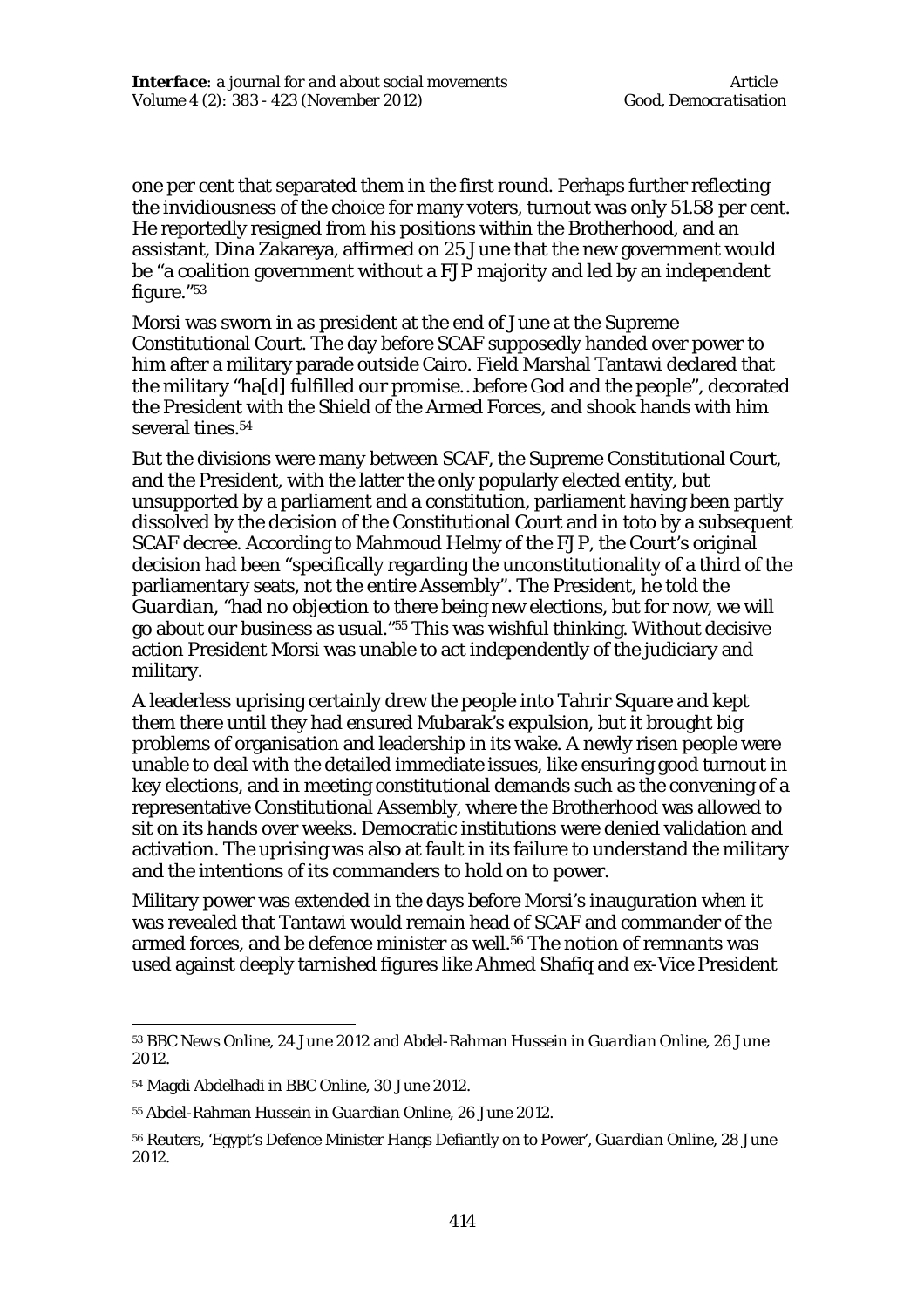Omar Suleiman,<sup>57</sup> but it is possible that not enough recognition was given to the great size of the Mubarak regime,<sup>58</sup> and that many within it were much closer to SCAF than to Morsi, as Alaa al-Aswany had warned in mid-2011, the Constitutional Court being not the least of these. "There is no power above people power", Morsi abstractly intoned on the eve of his inauguration, and promised a "civil, nationalist and constitutional state".<sup>59</sup> But he did not invoke the distinctiveness of his position as sole elected representative of the people, and the unique authority this conferred on his decisions. When he attempted to recall parliament in early July, the Supreme Constitutional Court overruled him.

When Secretary of State Clinton met president Morsi on 14 July in Cairo, at the start of a two-day visit to Egypt, this was said to be the highest level meeting between a US official and the Muslim Brotherhood, Washington had previously been inclined to see the organisation as a supporter of terrorism. Nevertheless the views which Clinton now expressed were firm, clear and pro-democratic. The United States, she said, "supports the full transition to civilian rule with all that entails". There was more work ahead, she stressed. "I think the issues around the parliament, [and] the constitution have to be resolved between and among Egyptians." She looked forward to discussing these issues with Field Marshal Tantawi "and working to support the military's return to a purely national security role."<sup>60</sup>

Tantawi, however, rejected such recommendations almost out of hand. Speaking just hours after his meeting with Clinton, he upheld the political supremacy and guardianship of the military, portrayed the Brotherhood as a foreign intrusion and accorded no role to democracy. "Egypt will never fall. It belongs to all Egyptians and not to a certain group. The armed forces will not allow it. [They] will not allow anyone, especially those pushed from outside, to distract it from its role as the protector of Egypt. The army will never commit treason and will continue to perform its duties…"<sup>61</sup>

 $\overline{a}$ 57 Shafiq was reported to have left Egypt with most of his family for Abu Dhabi on 26 June, hours after investigations were opened into claims he misused public funds as a minister of the former regime. Suleiman had gone the same way earlier that month. AP, *Independent Online*, 27 June 2012.

<sup>58</sup> Inquiries within parliament's Planning and Budget Committee (which died when the assembly was dismissed by SCAF in mid-June) revealed that there were 5.7 million government employees in 2009, and close to 7 million by 2012 (El Rashidi 2012).

<sup>59</sup> Abdel-Rahman Hussein in *Guardian Online*, 26 June 2012.

<sup>60</sup> A Reuters report on her visit in *Guardian Online*, 14 July 2012.

<sup>61</sup> *Aljazeera* online, Middle East, 16 July 2012. Founded in 1928 in opposition to British occupation, it is difficult to depict the Brotherhood as foreign. It has influenced Islamist ideas across the region, while professing a relatively moderate version of Islam at home. It is known for its discipline, secretiveness and political awareness. *The Economist*, 4 and 10 December 2011.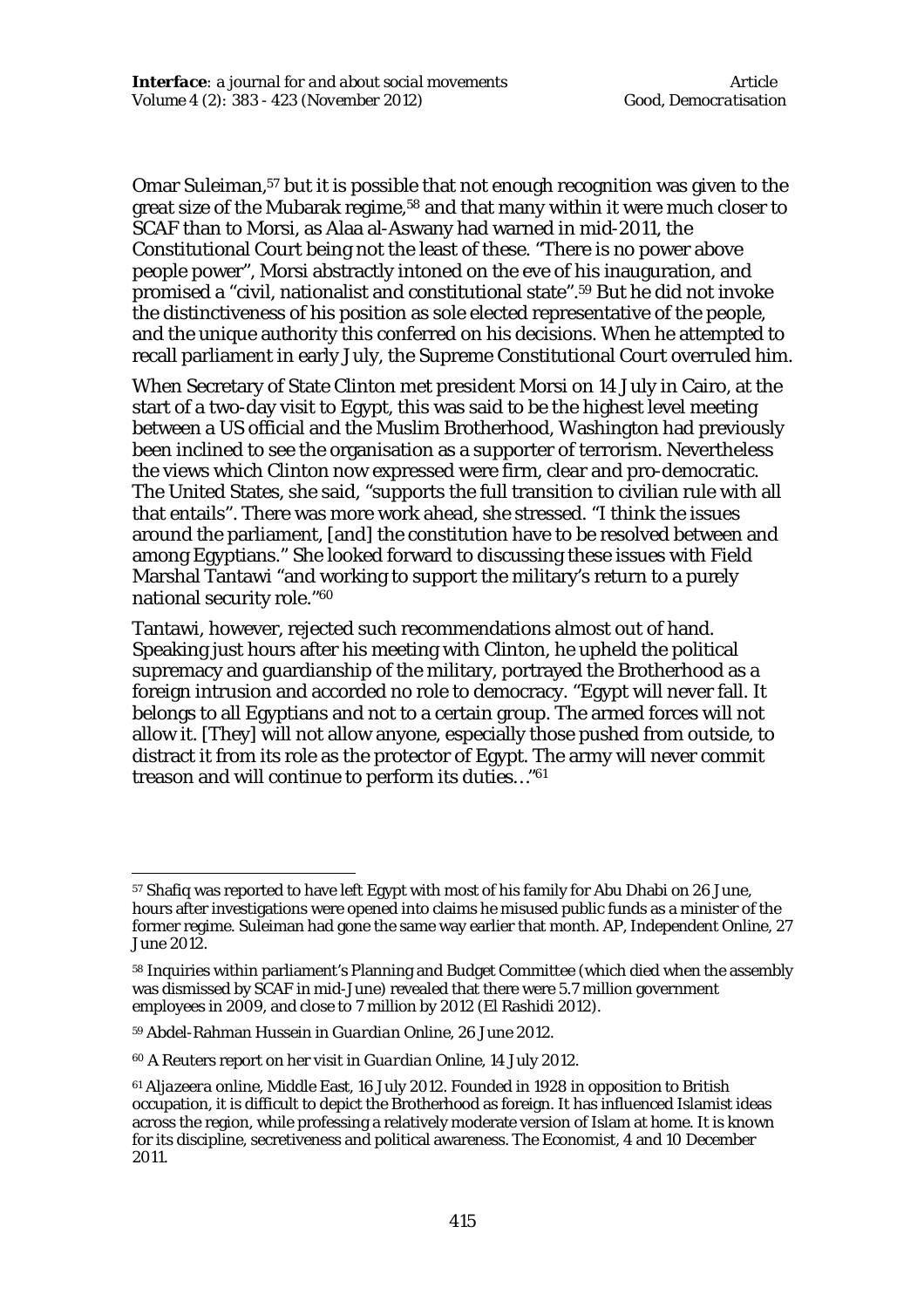On 14 July, as if anticipating the military's intransigence, the Secretary of State had reportedly urged President Morsi to "assert the full authority of his office."<sup>62</sup>

Protests against the United States and the Brotherhood had seen tomatoes, shoes and plastic bottles thrown at Clinton's motorcade, support for the 'jihadists' and a 'theocracy' were denounced, while other demonstrators had chanted "Monica" in a clear reference to Monica Lewinsky and President Bill Clinton.<sup>63</sup> Yet on any objective criteria then, the Secretary of State was seemingly the best interlocutor then available to President Morsi. This was borne on the United States' regular financial assistance which went largely to the military, and which was considered untouchable and valuable by both sides. Financial resources were of proven importance to the military. During her meeting with President Morsi, Secretary Clinton was said to have pledged 'hundreds of millions of dollars in debt relief, private investment and job creation funds.' When this economic package was discussed with Tantawi, the Field Marshal stressed, according to an official present on the occasion, 'that this is what Egyptians need most now, help getting the economy back on track.'<sup>64</sup>

The political problems facing Morsi were equally pressing. Direct action by millions of people had introduced democracy, accompanied by intense workers' struggles. In the immediate aftermath popular experimentation with democratisation had begun. But elections had seen no upsurge in participation, and had instead accorded a large and disproportionate role to Islamists. The latter might respect the formalities of democracy, but their understanding of democratisation as a deep and long term process was limited at best.<sup>65</sup> Morsi came to the presidency with 'a reputation as a plodding technocrat.' But when he purged the upper ranks of SCAF in August 2012, he initiated some important gains for elected executive power. He retired Tantawi and his next in line, the chief of staff. The moves were strongly welcomed in Tahrir Square where demonstrators celebrated with chants of "Go away Field Marshall." Replacing Tantawi in SCAF and as minister of defence was the head of military intelligence, General Abdel-Fatah el-Sissi. El-Sissi was described as considerably younger than Tantawi, and to have 'br[ought] with him several younger officers' (El Amrani 2012). The military retained economic and political power, but the President would now be dealing with 'a new, potentially more compliant and more competent generation of officers.' Some members of SCAF had apparently assisted President Morsi in his move, and they could be

 $\overline{a}$ <sup>62</sup> *Aljazeera*, 16 July 2012.

<sup>63</sup> *Aljazeera*, 16 July 2012*.*

<sup>64</sup> *Aljazeera*, 16 July 2012.

<sup>65</sup> When the uprising had started 'Islamist leaders were nowhere to be seen. The Brotherhood did not

expect to wield power in Egypt so soon, and they resisted taking power over the military until February 2012. Many of their affiliates were said to be internally divided and 'unsure of what to do now that they are in power.' Editorial, *The Economist*, 18 February 2012.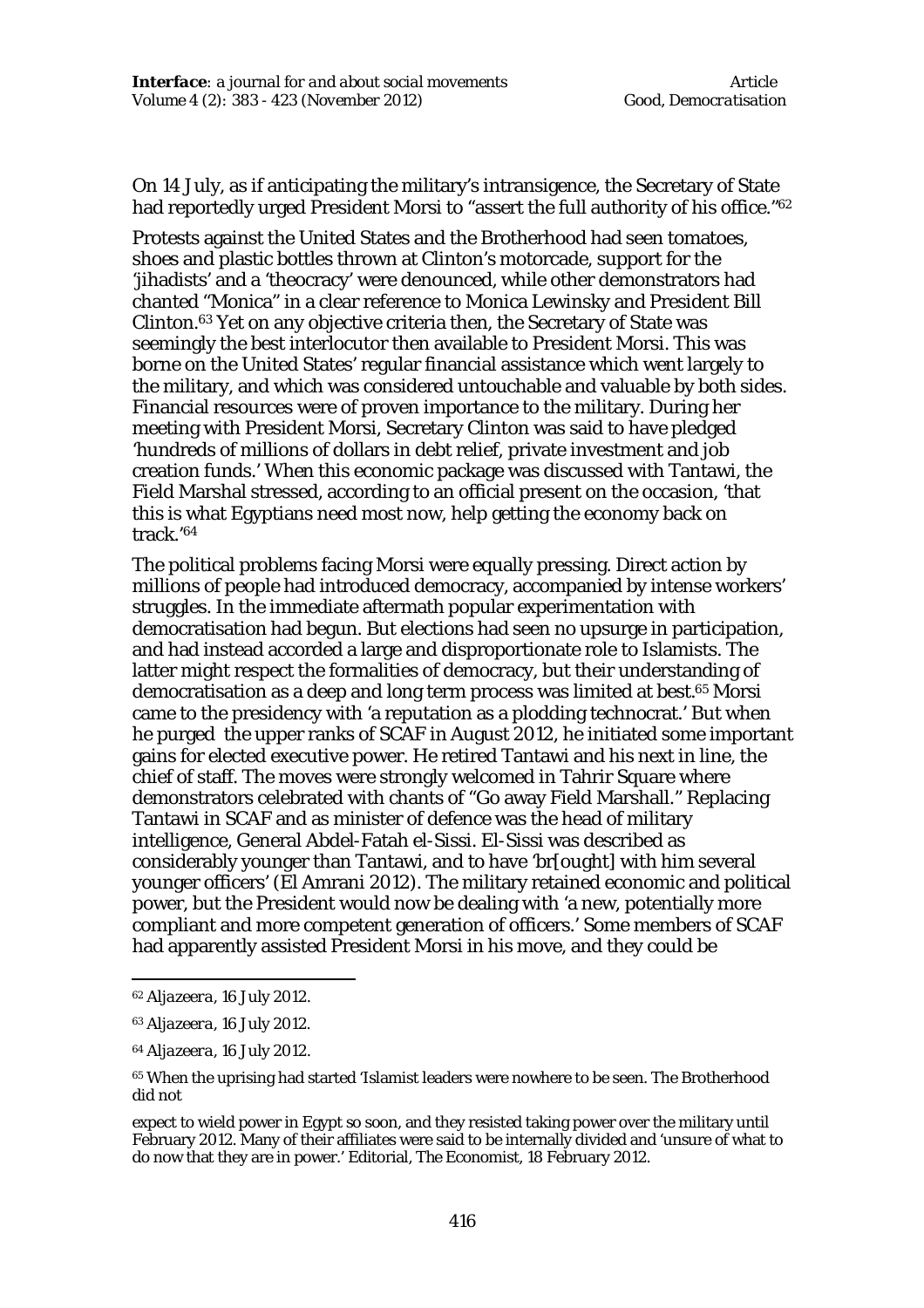beholden to him for their positions in his administration.<sup>66</sup> Uncertainties continued. Both Tantawi and Anan received high military honours, prompting some speculation that this could be part of a 'safe exit scenario' which would allow members of SCAF to leave office without fear of prosecution for crimes against demonstrators. Such prosecutions were of course specific demands of the demonstrators.

As significantly, Morsi also cancelled SCAF's constitutional declaration in June curbing presidential powers. Legislative powers thus reverted to the President. He further decreed that fresh parliamentary elections would be held 60 days after the ratification of a new constitution in a popular referendum. Speculation focussed on a possible renewed challenge from the supreme constitutional court. Perhaps with this in mind, Morsi also appointed senior judge, Mahmoud Mekki, as a Vice President. Mekki was prominent in the independent judges movement which agitated for judicial independence under Mubarak.<sup>67</sup> Additionally, Mahmoud's brother, Ahmed Mekki, who was also part of the judicial Reform Movement, was named as justice minister. According to Hearst, 'civil society and the rule of law could not have two better non-Islamist champions.'68They would also strengthen the President in any future challenge from the Constitutional Court.

The plodding continued. In early August, Morsi acquired a prime minister, and shortly after a cabinet. The new administration did not inspire revolutionary enthusiasm. Led by Hisham Qandil, a pious bureaucrat who had served as irrigation minister, its ministers were 'mostly grey figures sympathetic to the Brotherhood'. The interior minister was a police general.<sup>69</sup> A coalition government, pointed to before Morsi's inauguration, had not been realised. But there was also no sign of greater Islamisation. In December 2011, it was reported that the Brotherhood leadership had assured the British ambassador in Cairo, James Watt, that they had no wish to impose sharia law on the country or to cancel Egypt's treaty with Israel.<sup>70</sup> But Morsi was also utilising presidential authority to chart a more independent international role. Within his first 100 days, he had 'sent a clear message to Washington that he is distancing himself from Hosni Mubarak's unquestioning support for the United States, insisting that foreign relationships will be based on "mutual respect"'<sup>71</sup>

The 'revolution's second stage', was a large part of what had produced the first stage, ousting despotism, and it was still sought after by workers, activists, intellectuals and the youth. A more decisive President had moved to limit the overweening power of the military and to check interference from the old

<sup>1</sup> <sup>66</sup> *The Economist*, 18 August 2012.

<sup>67</sup> Abdel-Rahman Hussein, in *Guardian Online*, 12 August 2012.

<sup>68</sup> David Hearst, in the *Guardian Online*, 13 August 2012.

<sup>69</sup> *The Economist*, 4 August and 15 September 2012.

<sup>70</sup> Donald Macintyre, *The Independent Online,* 26 December 2011.

<sup>71</sup> Among countries Morsi had visited were China, Iran, and Turkey. *Aljazeera*, 9 October 2012.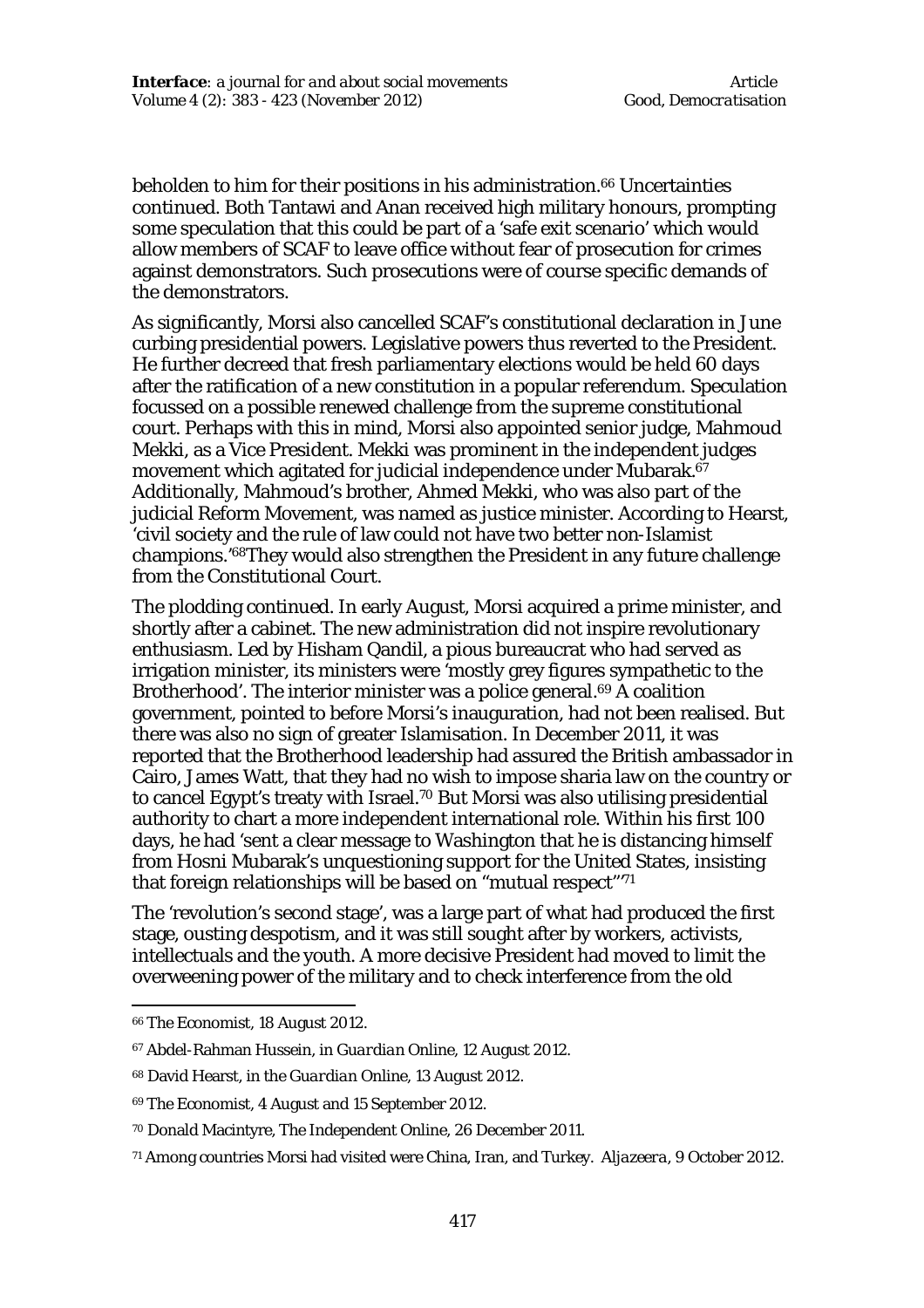regime's judiciary. Greater space and opportunity was thus available for democratisation.

Civil society, with its educated youth, women and an organising working class, possessed as noted great potentialities. Principles stressed by Benoit and Challand were 'the urgency of a renewed sense of citizenship', and of 'inclusion' seen specifically in the widespread role in the uprisings of women and youth. 'Spontaneous and leaderless movements' characterised the uprisings in North Africa and later the Occupy movement, and the absence of leaders, they said, did not mean the lack of organisation or of vision' (Bottici and Challand 2012). But this characterisation ignores the big differences between the two movements and the problems they faced. Democratisation in North Africa was about gaining control over government and furthering a 'second stage' of the revolution: and the leaderless movement in Egypt had shown an inability to respond adequately to important formal institutional demands—to turnout in large numbers for key elections, to support new, non-Islamist political forces, and to press for a democratic constitution, for instance.

## **Democratisation and Constitutionalism**

Ordinary people in their millions had brought an end to despotism, and youth, women, intellectuals and organised workers had endeavoured to promote democratisation in varied ways—in the writing of history by those who had actually been making it, in the recognition that independent trade unions were 'the silver bullet' for 'mini Mubaraks' everywhere, in on-going protests against state brutality and in many participatory initiatives. But initial comment on the country's new draft constitution indicated that new and serious limitations were about to be imposed on democratisation.

The drafters had taken their inspiration from Egypt's 1923 constitution drawn up under British military occupation, that also of 1971--sometimes transcribing their very words--from the principles of the French Fifth Republic, from Islam, and little or nothing at all from what had been actually happening all round them over the last two years. Adding insult to inquiry, there had not been any 'semblance of public consultation during the writing process' (Sedra 2012). To highlight some main points. According to Goldberg's analysis, the country was about to acquire 'a very powerful executive authority rooted in but not managed by an elected president.' There would be 'a strong president whose goals are accomplished through an unelected prime minister subject to a vote of confidence by an elected legislature. Educated professionals would play 'a dominant role in administration and legislation', while the approximately 'sixty per cent of Egyptians who are poor or illiterate…will have no role in its institutions and relatively little in its politics.' The existing People's Assembly and Consultative Assembly would be replaced by a Chamber of Deputies and a Senate. Literacy and educational qualifications, unknown most everywhere else in the contemporary world, were to be introduced to exclude ordinary people from the legislature. To qualify as a Deputy a person must be more than 25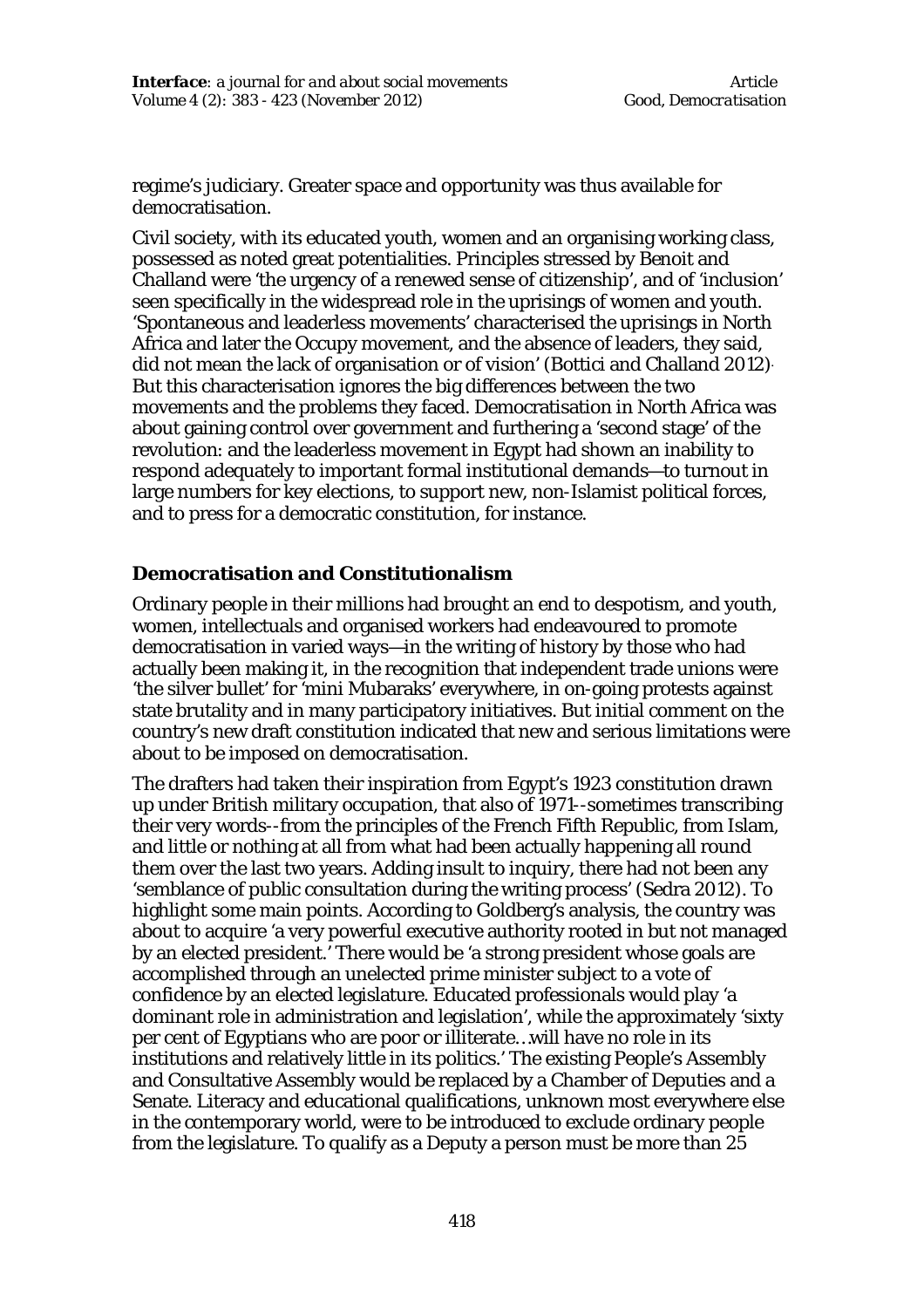years old and have completed primary education. Goldberg estimated that this would exclude seventeen per cent of the male population and thirty five per cent of women, more than half of the poorest and weakest. Educated professionals would 'play a dominant role in administration and legislation', and compete for power with each other in elections. The military and judiciary will retain significant levels of autonomy, the former continuing as a 'self-contained hierarchy' and the latter with greater institutional divisions (Goldberg 2012).

The legislature has limited powers. Deputies who join the government lose their seats. The president names the prime minister who then forms a government and presents its program to the Chamber. The latter (the former parliament) will have only 'limited powers'. It can propose legislation, but largely 'responds to the executive'. The autonomy of the military counter-balances the president and prime minister. The president is the supreme commander of the armed forces (article 152) and makes appointments within the military. But it is the prime minister who appoints the defence minister, and the defence minister is also named as "the general commander" of the armed forces: additionally the defence minister must be a member of the officer's corps (article 198). The past intrusiveness of the military and the judiciary was to be checked in two main ways. Military courts would in future only try cases involving military personnel, and civilians may not be brought before military courts. The Supreme Constitutional Court would lose its powers to declare elections, and elected legislatures, invalid. On Goldberg's (2012) summary the new proposals amounted to 'an elected constitutional monarchy'.

When Manal al-Tibi resigned from the Constitutional Assembly she had noted that an institution that that was made possible through revolution had perversely come to 'serve the purposes of counter-revolution'. They were creating a constitution that "would maintain the same primary foundations of the regime that the revolution had risen up to overthrow, while only changing the personnel."<sup>72</sup>

The popular referendum which is required to approve the draft constitution has now acquired even greater importance. If democratisation is not to be grievously set back, a huge turnout and firm rejection was essential.

Progress was notable in Tunisia. The demands of the revolution, stemming from December 2010, were focussed upon the writing of a new constitution in which the rule of law, human rights, and above all, "Work, Freedom and Dignity", were to become the foundations of the new republic. The three main parties elected to the constitutional assembly on 23 October 2011 had committed themselves to the task. But not all was plain sailing. *Ennahdha* had sought to assert the supposed 'complementarity' of women in relation to men, and an 'Islamic Supreme Council had also been proposed. New political parties had arisen, and peace and security remained fragile nationally. Clashes between people had become common in many places, Salafists sewed disorder, and insecurity was in

 $\overline{a}$ <sup>72</sup> Cited in Sedra 2012.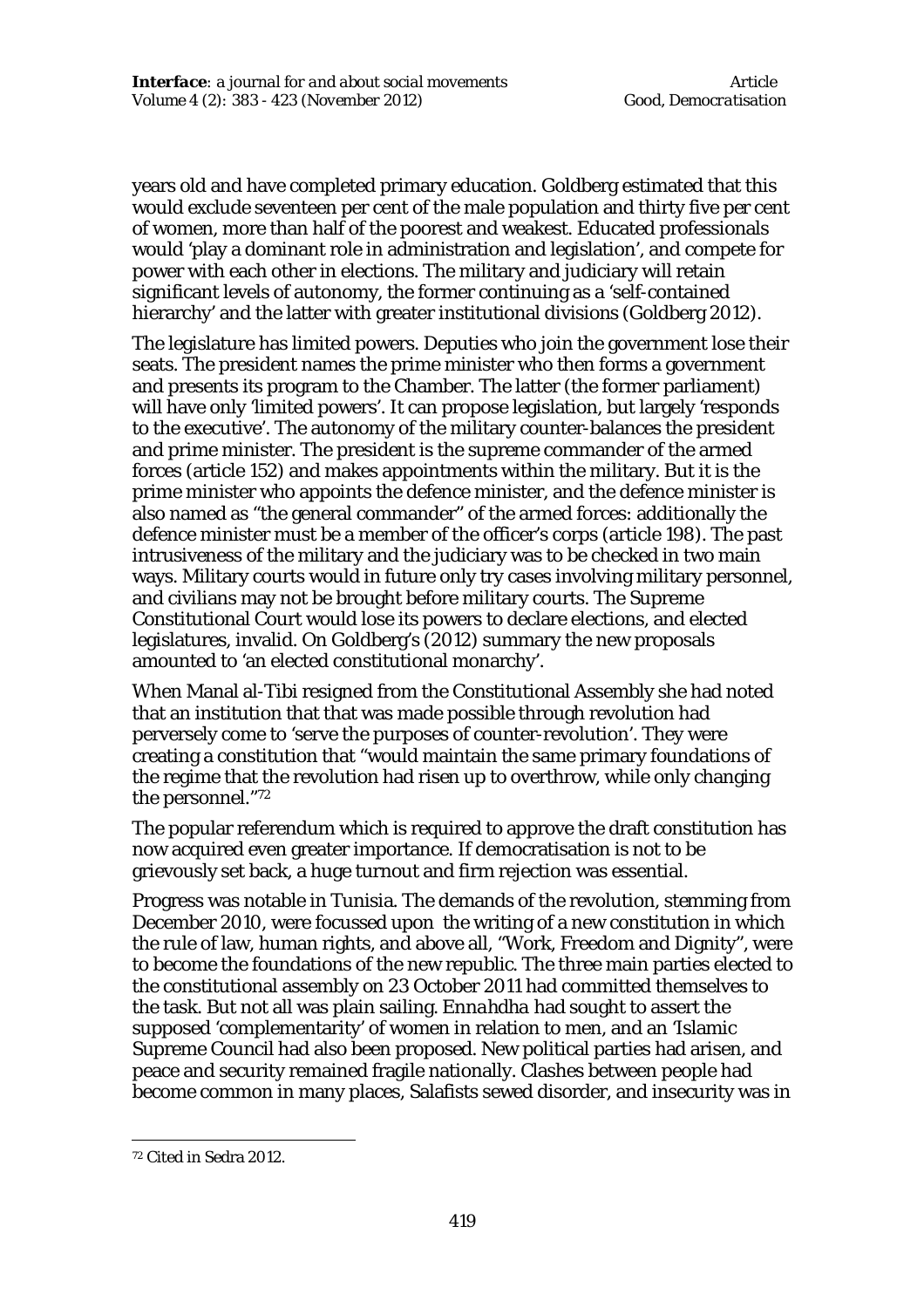consequence widespread. 'And yet', said Weslaty (2012), 'particularly among the younger generation, a revolutionary spirit, a spirit of defiance, still exists.'

Tunisia now possessed 'an active civil society with press conferences, assemblies, meetings, discussions and different forms of citizen action being organised every day.' Even though the old structures of the dictatorship have not been completely eradicated, 'the people now have the required weaponry- the pen and freedom of speech--to bring them down.' Tunisia had come to be regarded, she said, 'as the cradle of revolution', and international help for its democratisation was on offer (Weslaty 2012). Cautious revolutionary determination seemed appropriate.

## **European and North African democratization**

For all their differences, Portugal, Egypt and Tunisia have the most in common in the revolutionary, popular and the exciting qualities of their democratisations. The ousting of the old regimes was quickly accomplished in the earliest of the three, which was also the most radical, ambitious and organised over the 19 months of its existence during the height of the Cold War and the advance of European integration. The collapse of foreign dictatorships in Central Europe, by contrast, was followed by little or no democratisation, as Solidarity withered and no new popular democratic organisations appeared. New nationalist elites feathered their own nests and ignored the needs of the people in emulation of Thatcher and Reagan. In the GDR re-unification immediately trumped all. Havel and Michnik ignored economic realities to their peoples' cost, but their ideas like acting as if you were free saw increased validation in 2010-11 against Ben Ali and Mubarak. Anglo American liberal capitalism has lost its hegemony and it seems unlikely to regain it. New opportunities are being offered to democracy, if it is popular, organised and actively, constantly anti-elitist.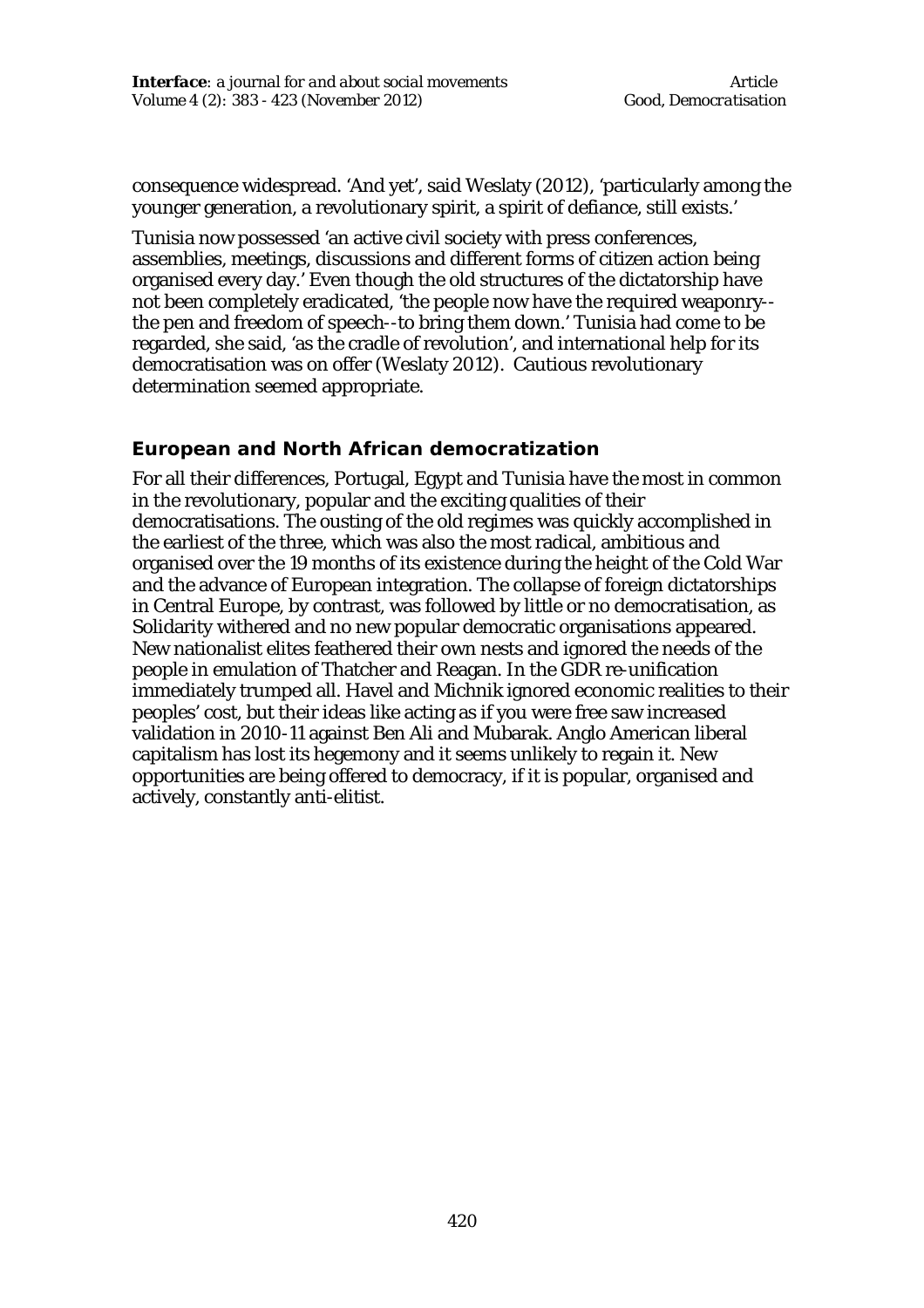#### **References**

Ali, Amro 2012, 'Saeeds of Revolution', *Jadaliyya*, 5 June

Ali, Tariq 2011, 'Egypt's Joy as Mubarak Quits', *Guardian Online*, 11 February

Amin, Samir 2012, 'The Arab Revolutions: a Year After,' *Interface* vol. 4 no. 1

Amnesty International 2012, *Brutality Unpunished and Unchecked*. London: Amnesty International

Ascherson, Neal 2009, 'A Time When Hope Replaced Repression', *Guardian Online*, 2 August

Bottici, Chiara and Benoit Challand 2012, 'Civil Society in Revolt: From the Arab Spring to Occupy Wall Street', *Jadaliyya*, 30 October

Cabral, Amilcar 1969, *Selected Texts by Amilcar Cabral, Revolution in Guinea*. London: Stage 1

Chakrabortty, Aditya 2012, 'Occupy is One Year Old', *Guardian Online*, 17 September

Chomsky, Noam 2012, 'What Next for Occupy?', *Guardian Online*, 30 April

Cook, Steven A. 2012, *The Struggle for Egypt*. Oxford: University Press

Darnton, John 2012, 'Introduction', in Adam Michnik, *In Search of Lost Meaning: The New Eastern Europe*, Berkeley, Los Angeles, London: University of California Press

El Amrani, Isandr 2012, in *Guardian Online*, 13 August

El-Hamalawy, Hassam 2011, 'Now Overthrow the Workplace Mubaraks', *Guardian Online*, 20 May

El Rashidi, Yasmine 2012, 'Egypt: the Hidden Truth', *The New York Review of Books*, online, 19 July

Fisk, Robert 2011 'Egypt's Day of Reckoning', *Independent Online*, 28 January

Funder, Anna 2003, *Stasiland*. London: Granta Books

Goldberg, Ellis 2012, 'Reflections on Egypt's Draft Constitution', *Jadaliyya*, 2 November

Good, Kenneth 2011, 'The Capacities of the People versus a Predominant. Militarist, Ethno-Nationalist Elite: Democratisation in South Africa c. 1973-07.' *Interface*, vol. 3 no. 2

Hammond, John L. 1988, *Building Popular Power: Workers' and Neighbourhood Movements in the Portuguese Revolution*. New York: Monthly Review Press

Haugbolle, Rikke Hostrup and Cavatorta, Francesco 2012, 'Beyond Ghannouchi: Social Changes and Islamism in Tunisia', *Jadaliyya*, 24 October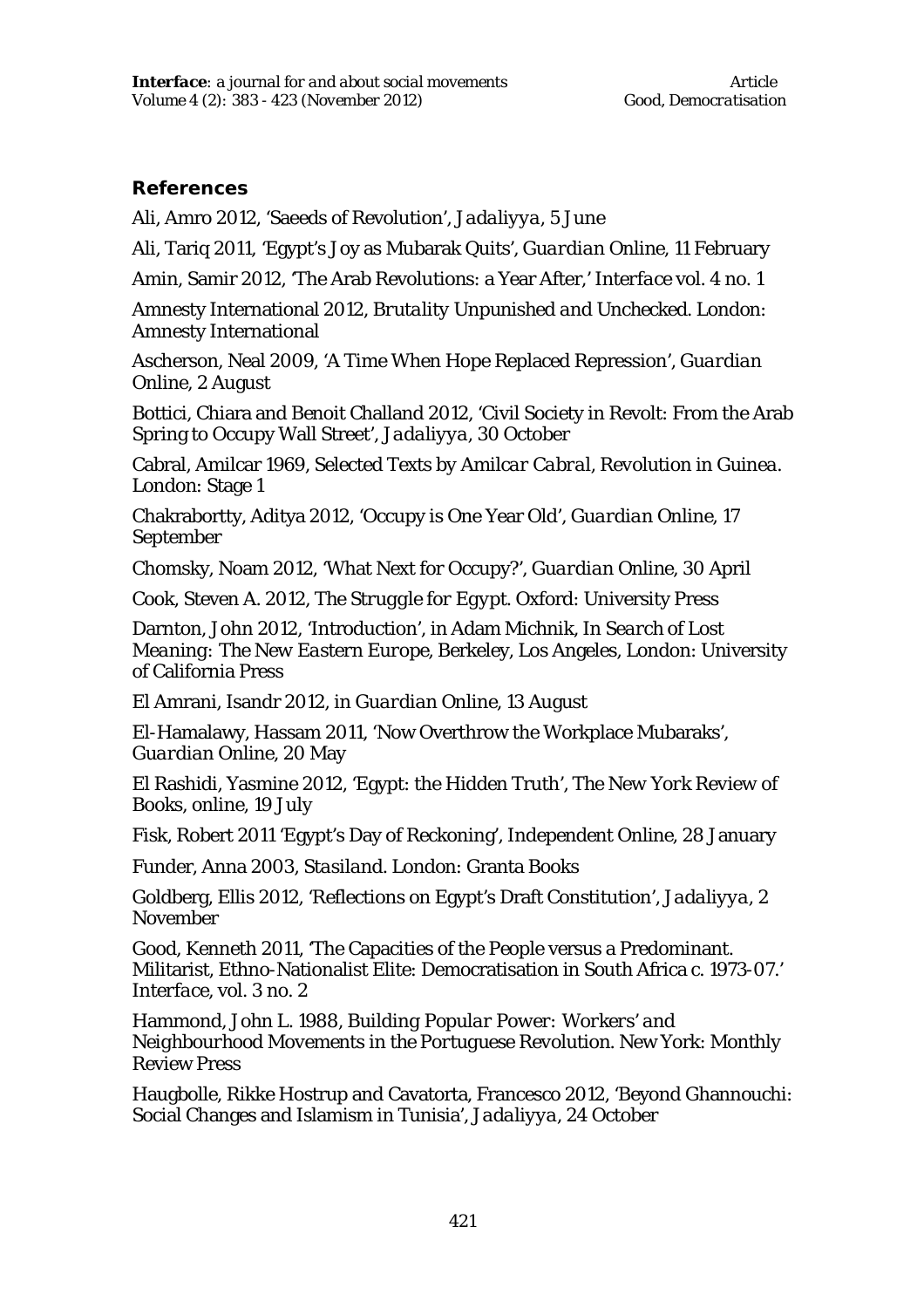Hibou, Beatrice 2011, *The Force of Obedience: The Political Economy of Repression in Tunisia*. Cambridge: Polity

Hodges, Tony 2001, *Angola: From Afro-Stalinism to Petro-Diamond Capitalism*, Oxford, James Currey

Houser, George 1973, 'In Memory of Amilcar Cabral', *Africa Today*, 20, 1, Winter

Human Rights Watch 2012a, 'Military Power Grab Creates Conditions for Abuse', 21 June

Human Rights Watch 2012b, 'Egypt: Step Toward Accountability for Military Abuses', 25 October

Judt, Tony 2010, *Ill fares the land*. London: Penguin

Judt, Tony with Timothy Snyder 2012, *Thinking the Twentieth Century*. New York, Penguin Press

Khalil, Ashraf 2011, *Liberation Square*. New York: St. Martin's Press

Leigh, David and Harding, Luke 2011, 'Tunisians Knew its Rulers Were Debauched. But Leaks Still had Impact', *Guardian Online*, 2 February

Lodge, Tom 2001 'Communists and Social Democracy', *Mail and Guardian*, 20 July

Mackell, Austin 2012, 'Weaving Revolution: Harassment by the Egyptian Regime'. *Interface* vol. 4 no. 1

Maxwell, Kenneth 1997, *The making of Portuguese democracy*. Cambridge: CUP<sub></sub>

Maxwell, Kenneth 2009, 'Portugal: "The Revolution of the Carnations", 1974- 75'. 144 - 161 in Anthony Roberts and Timothy Garton Ash (eds.), *Civil resistance and power politics*. Oxford: OUP

Meyer, Michael 2000, *1989: The Year that Changed the World*. London: Pocket Books

Michnik, Adam 2011, *In Search of Lost Meaning: The New Eastern Europe*. Berkeley, Los Angeles, London: University of California Press

Morsi, Mohammed 2012, 'If I am Elected Egypt's President, I Will Serve Our Revolution', *Guardian Online*, 14 June

Nigam, Aditya 2012 'The Arab Upsurge', *Interface* vol. 4 no. 1

Occupy Movement 2012, 'The Global May Manifesto', *Guardian Online*, 11 May

Salt, Jeremy 2012, 'Containing the "Arab Spring"', *Interface* vol. 4 no. 1

Sassoon, Donald 1997, *One Hundred Years of Socialism*. London: Fontana Press

Sedra, Paul 2012, 'Egypt's Constituent Assembly: Contempt and Counter-Revolution', *Jadaliyya*, 26 October